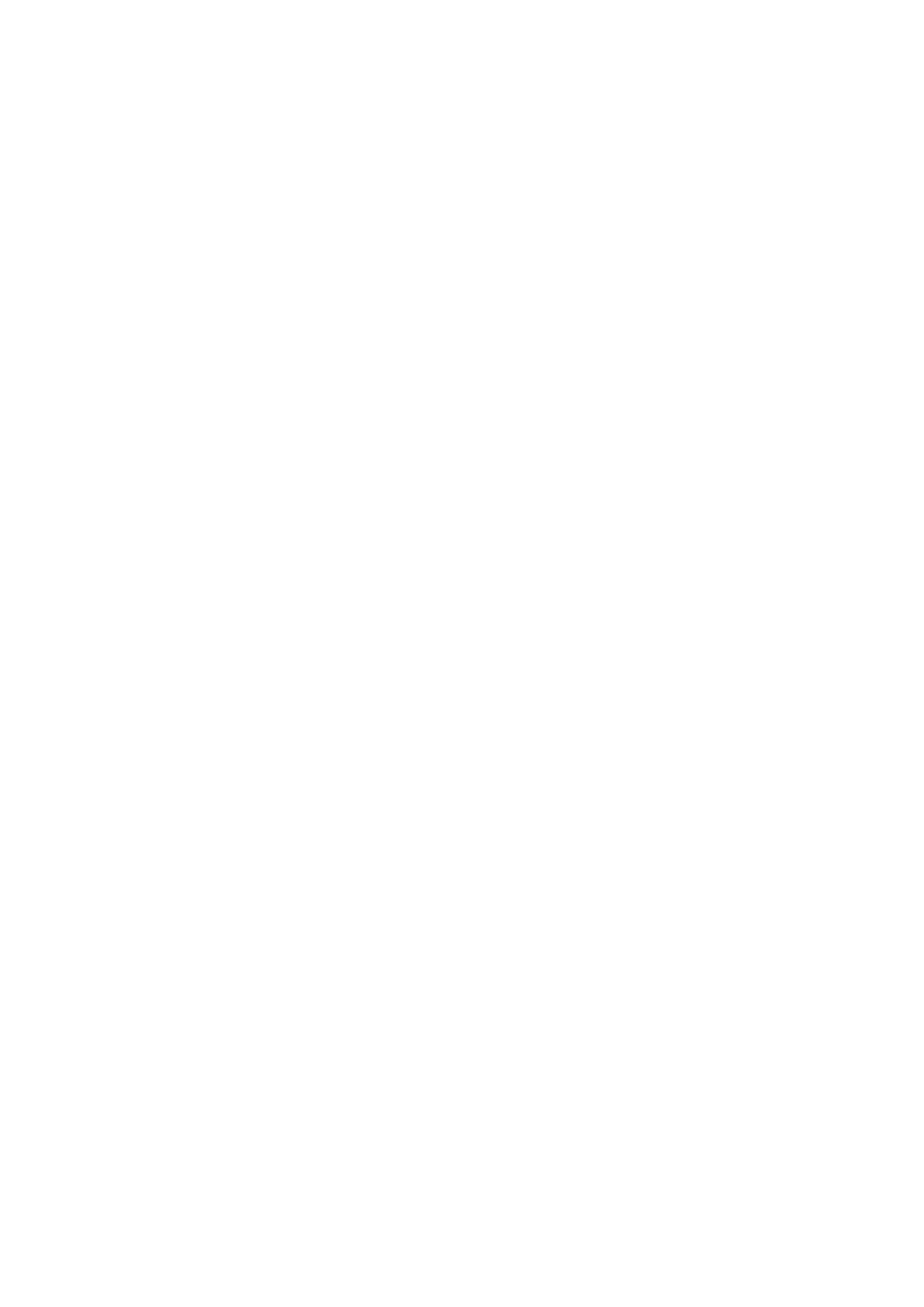## Food loss analysis: causes and solutions **Case study on the groundnut value chain in the Republic of Malawi**

FOOD AND AGRICULTURE ORGANIZATION OF THE UNITED NATIONS ROME, 2018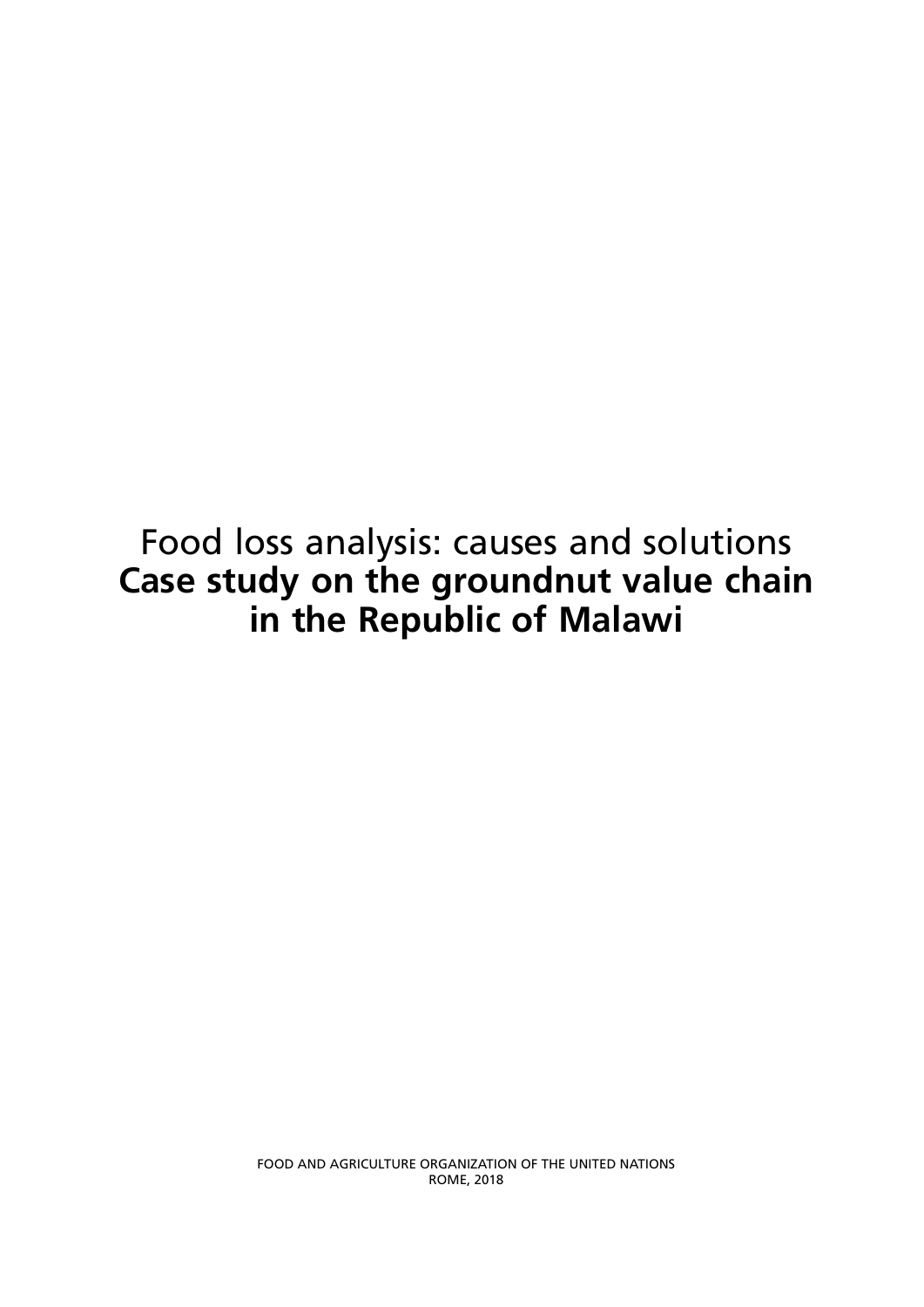Required citation:

FAO. 2018. *Food loss analysis: causes and solutions - Case study on the groundnut value chain in the Republic of Malawi.* Rome. 50 pp. Licence: CC BY-NC-SA 3.0 IGO.

The designations employed and the presentation of material in this information product do not imply the expression of any opinion whatsoever on the part of the Food and Agriculture Organization of the United Nations (FAO) concerning the legal or development status of any country, territory, city or area or of its authorities, or concerning the delimitation of its frontiers or boundaries. The mention of specific companies or products of manufacturers, whether or not these have been patented, does not imply that these have been endorsed or recommended by FAO in preference to others of a similar nature that are not mentioned.

The views expressed in this information product are those of the author(s) and do not necessarily reflect the views or policies of FAO.

ISBN 978-92-5-130636-9 © FAO, 2018



Some rights reserved. This work is made available under the Creative Commons Attribution-NonCommercial-ShareAlike 3.0 IGO licence (CC BY-NC-SA 3.0 IGO; https://creativecommons.org/licenses/by-nc-sa/3.0/igo/legalcode).

Under the terms of this licence, this work may be copied, redistributed and adapted for non-commercial purposes, provided that the work is appropriately cited. In any use of this work, there should be no suggestion that FAO endorses any specific organization, products or services. The use of the FAO logo is not permitted. If the work is adapted, then it must be licensed under the same or equivalent Creative Commons license. If a translation of this work is created, it must include the following disclaimer along with the required citation: "This translation was not created by the Food and Agriculture Organization of the United Nations (FAO). FAO is not responsible for the content or accuracy of this translation. The original [Language] edition shall be the authoritative edition.

Disputes arising under the licence that cannot be settled amicably will be resolved by mediation and arbitration as described in Article 8 of the licence except as otherwise provided herein. The applicable mediation rules will be the mediation rules of the World Intellectual Property Organization http://www.wipo.int/amc/en/mediation/rules and any arbitration will be in accordance with the Arbitration Rules of the United Nations Commission on International Trade Law (UNCITRAL).

**Third-party materials.** Users wishing to reuse material from this work that is attributed to a third party, such as tables, figures or images, are responsible for determining whether permission is needed for that reuse and for obtaining permission from the copyright holder. The risk of claims resulting from infringement of any third-party-owned component in the work rests solely with the user.

**Sales, rights and licensing**. FAO information products are available on the FAO website (www.fao.org/publications) and can be purchased through publications-sales@fao.org. Requests for commercial use should be submitted via: www.fao.org/contact-us/licence-request. Queries regarding rights and licensing should be submitted to: copyright@fao.org.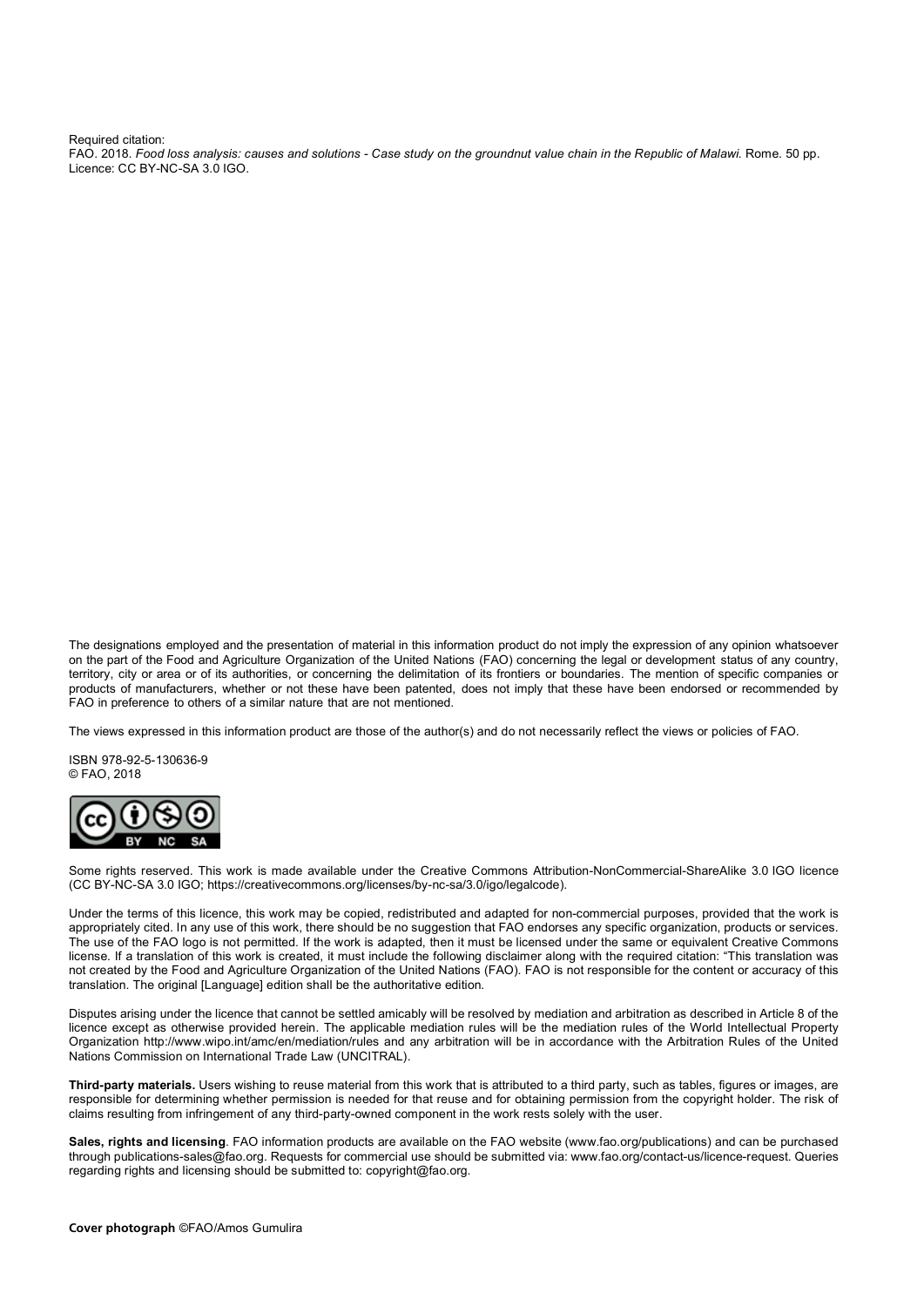## **Contents**

| Foreword                                                                                                                                                                                                                                                                                                                                                 | $\mathbf{V}$                                                    |
|----------------------------------------------------------------------------------------------------------------------------------------------------------------------------------------------------------------------------------------------------------------------------------------------------------------------------------------------------------|-----------------------------------------------------------------|
| Acknowledgements                                                                                                                                                                                                                                                                                                                                         | vi                                                              |
| Abbreviations and acronyms                                                                                                                                                                                                                                                                                                                               | vii                                                             |
| Introduction to the case studies                                                                                                                                                                                                                                                                                                                         | ix                                                              |
| <b>Executive Summary</b>                                                                                                                                                                                                                                                                                                                                 | xiv                                                             |
| Chapter 1<br><b>Introduction and background</b><br>Status and importance of the groundnut subsector<br>Inventory of activities and lessons learned from past and ongoing interventions<br>Relevant institutions and their roles<br>Overview of the most important groundnut supply chains<br>Presumed food losses in the informal groundnut supply chain | 1<br>$\mathbf{1}$<br>$\overline{2}$<br>3<br>3<br>$\overline{4}$ |
| Chapter 2<br>Groundnut supply chain – situation analysis<br>Description of the informal groundnut supply chain<br>Detailed description of the food supply chain - Basics<br>The groundnut marketing system<br>Actors in the supply chain: involvement, benefit, job creation and income                                                                  | 7<br>$\overline{7}$<br>9<br>9<br>12                             |
| Chapter 3<br>Food losses - study findings and results<br>Description of the groundnut supply chain risk factors<br>Critical loss points<br>Load tracking: quantitative analysis<br>Impact of food losses in the groundnut supply chain                                                                                                                   | 17<br>17<br>18<br>20<br>20                                      |
| Chapter 4<br>Food loss reduction strategy – conclusions and recommendations<br>Strategies for reducing groundnut losses<br>Cost-benefit analysis for the recommended food loss reduction measures<br>Follow-up action plan - Concept note for future investment                                                                                          | 25<br>25<br>29<br>29                                            |
| <b>Bibliography</b>                                                                                                                                                                                                                                                                                                                                      | 33                                                              |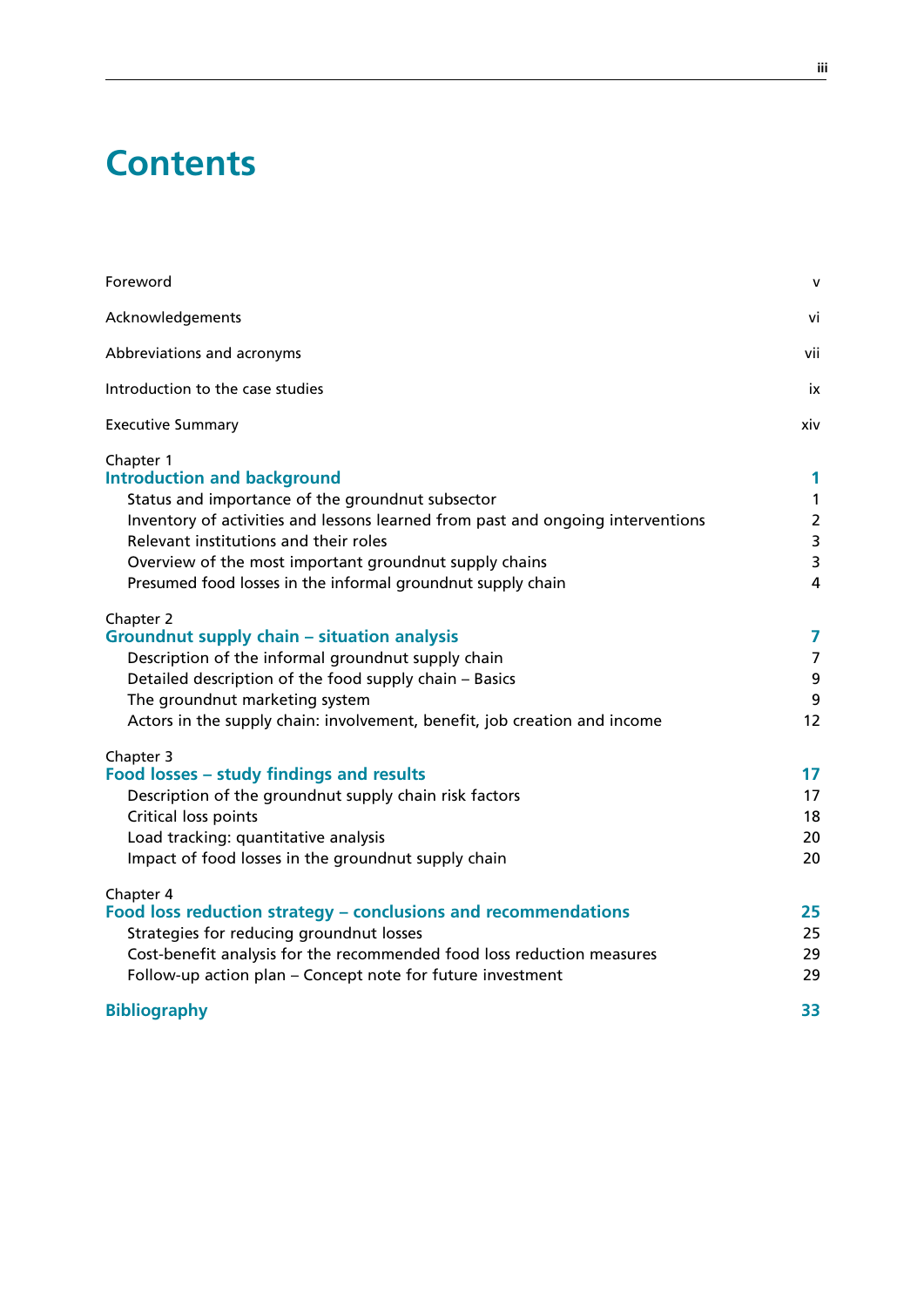## TABLES

| 1.1            | National production information on the groundnut subsector                                 | $\overline{\mathbf{c}}$ |
|----------------|--------------------------------------------------------------------------------------------|-------------------------|
| 1.2            | Food safety management mechanisms                                                          | $\overline{\mathbf{c}}$ |
| 1.3            | Food supply chains in the subsector                                                        | 4                       |
| 1.4            | Importance of the groundnut supply chains at national level                                | 5                       |
| 1.5            | Importance of the groundnut supply chains for the actors                                   | 5                       |
| 1.6            | Presumed food losses in the FSC                                                            | 5                       |
| 1.7            | Detailed description of the informal groundnut supply chain                                | 10                      |
| 1.8            | Stakeholders in the selected supply chain                                                  | 12                      |
| 1.9            | Age distribution of the respondents                                                        | 13                      |
| 1.10           | Crops grown                                                                                | 13                      |
| 1.11           | Actors involved in groundnut harvesting                                                    | 14                      |
| 1.12           | Responsibility, containers and transport used by men and women<br>in harvesting groundnuts | 14                      |
| 1.13           | Detailed description of the food supply chain - social structures                          | 15                      |
| 1.14           | <b>Food Loss Risk Factors</b>                                                              | 17                      |
| 1.15           | Summary of quality scoring for groundnut                                                   | 18                      |
| 1.16           | Quality analysis of sampled groundnut units                                                | 19                      |
| 1.17           | Presentation of Load tracking and sampling results                                         | 19                      |
| 1.18           | Summary results matrix of food losses                                                      | 21                      |
| 1.19           | Critical loss points - cause finding diagram                                               | 22                      |
| 1.20           | Budget calculation for food loss reduction                                                 | 27                      |
| 1.21           | Assessing social implications of specific food loss solution suggestions                   | 29                      |
| 1.22           | Recommended Interventions and Estimated Costs16                                            | 32                      |
| <b>FIGURES</b> |                                                                                            |                         |
| 1.1            | Map showing area the Mchinji district Zulu extension planning area                         |                         |
|                | covered by the study                                                                       | xiv                     |
| 1.2            | One of the trials - Improved grain storage structure                                       | 3                       |
| 1.3            | Informal roadside sales of groundnuts and other produce                                    | 4                       |
| 1.4            | 'Mandela Corks' in the Field                                                               | $\overline{7}$          |
| 1.5            | Hand shelling of groundnuts                                                                | 8                       |
| 1.7            | Shelling Machines at Mgona Township                                                        |                         |
|                | in Lilongwe City                                                                           | 8                       |
| 1.6            | Groundnuts contaminated by mixing with maize                                               | 8                       |
| 1.8            | Women winnowing groundnuts at Mgona in Lilongwe city                                       | 8                       |
| 1.9            | <b>Traditional granary</b>                                                                 | 9                       |
|                | 1.10 Groundnuts stored in polypropylene bags                                               | 9                       |
|                | 1.11 Fenced open space at Walilanji                                                        | 11                      |
|                | 1.12 The structure of the groundnut supply chain                                           | 11                      |
|                | 1.13 Groundnuts contaminated because of poor handling                                      | 24                      |
|                | 1.14 Traditional storage (left) and a PICS bag (right)                                     | 30                      |
|                | 1.15 Shelling Machine fabricated at C-To-C Enginnering                                     | 31                      |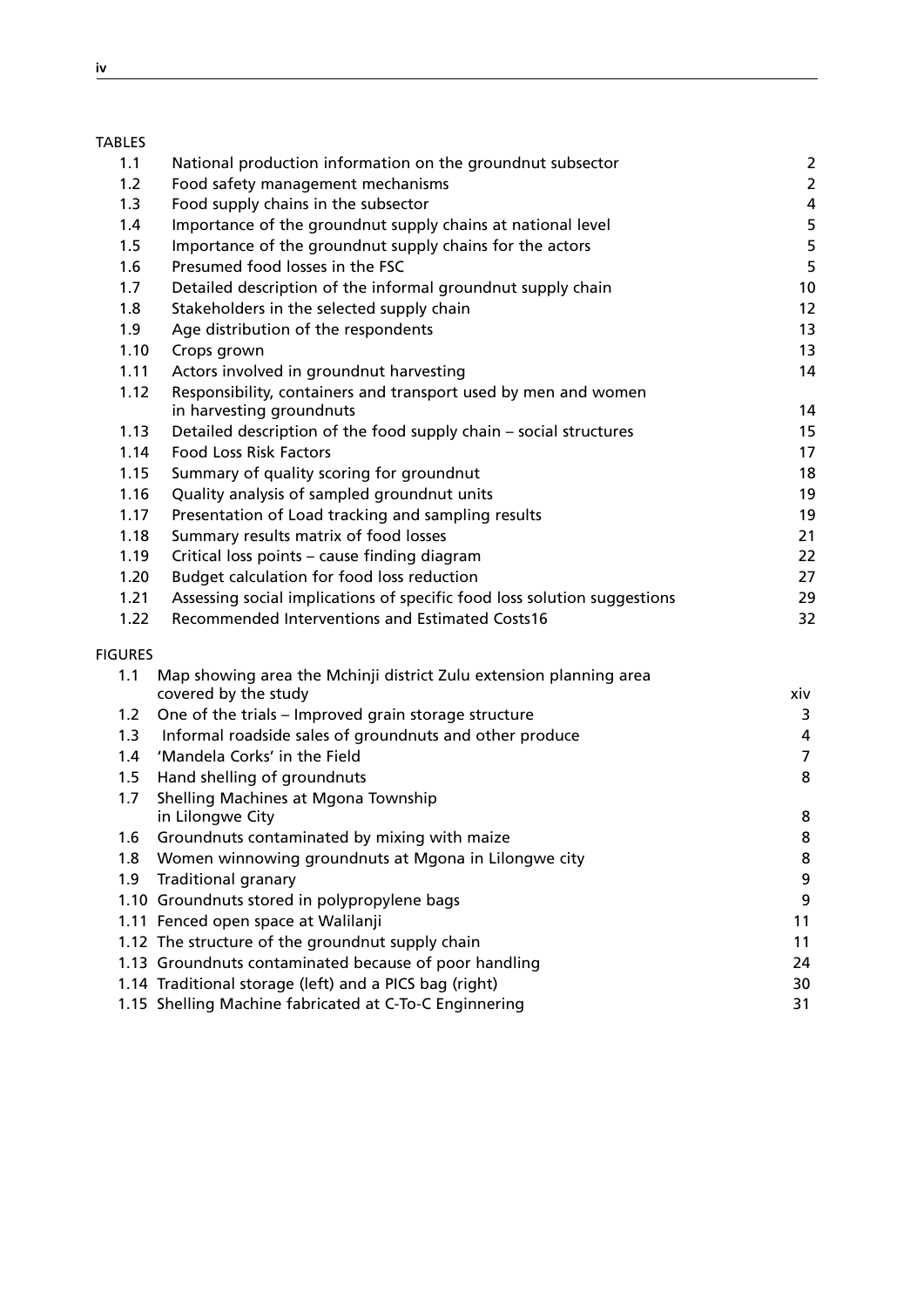## <span id="page-6-0"></span>**Foreword**

Widescale global food losses and waste affect the sustainability and efficacy of food and nutrition systems. Currently, high loss estimates in developing countries are linked to food supply chain failures but insufficient data limit the scale and scope of food loss measurements.

While numerous studies have been undertaken to quantify food losses at the national level, information regarding the critical loss points, or areas where food loss in a specific food supply chain is most prevalent, is often unclear. Compounding the challenge, the underlying reasons for loss-inducing food supply chain failures also require further examination.

To improve global, regional and local knowledge about the underlying reasons for food loss, as well as to assess where critical loss points occur, FAO undertook a series of case studies involving

numerous food supply chains in developing countries. Utilizing a defined food loss and waste analysis framework, the Organization and its partners identified nationally-important food products and commissioned local-level studies of the losses in these chains. The findings of the study will be used to develop technically, economically, environmentally and socially feasible solutions to reduce food losses. These solutions will be developed both in the chains examined, as well as in similar chains in other countries, with due considerations for economic parity, agro-ecology and social conditions.

Though facing low productivity, groundnut is considered as one of the most important food crops in Malawi. The Government of Malawi has identified groundnut as one of the main livelihoods sources in terms of income, employment, and also as one of the commodities most requiring reductions of postharvest losses. In the past, Malawi was a major of exporter of groundnut to Europe but this collapsed due to aflatoxin contamination issues and food safety concerns. In recent years, the Government and other stakeholders have moved to improve the groundnut production across the country. This food loss assessment study has uncovered some sources of losses in the groundnut chain examined and identifies potential solutions to counter these losses.

The Food and Agriculture Organization and its partners are grateful for the financial support of the Government of Ireland, who through its support of the the United Nations Joint Project (UNJP), made funding available for this assessment and final report.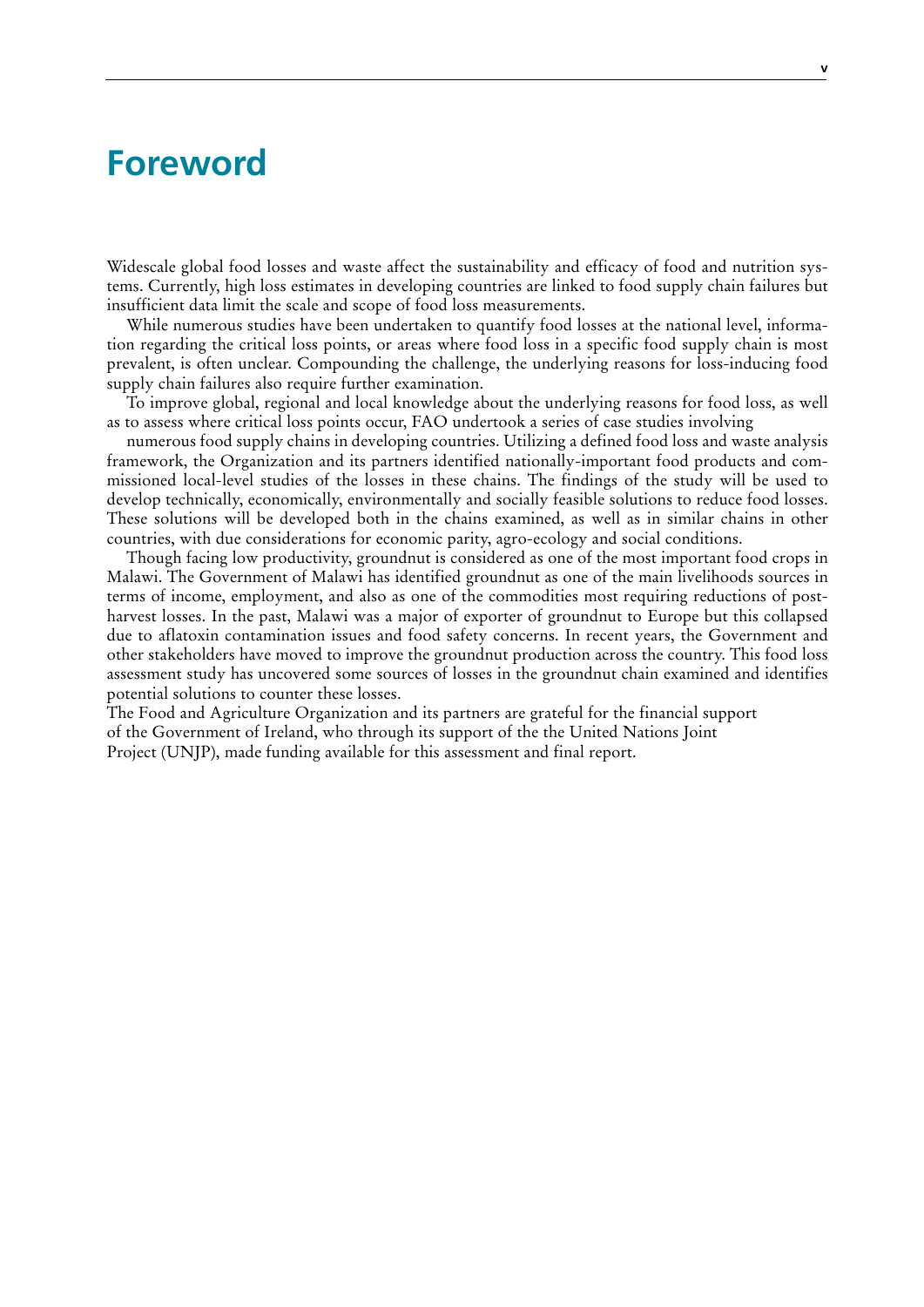## **Acknowledgements**

The Centre for Agricultural Research and Development (CARD) and the consulting team wish to express their sincere appreciation to various individuals and institutions for the time and effort they took in contributing to the case studies. CARD is grateful to the Government of Ireland for funding the study, and to the Food and Agriculture Organization of the United Nations (FAO) and the International Fund for Agricultural Development (IFAD) for providing technical support. Our thanks also go to all the stakeholders, actors in the supply chain and government officials who provided valuable information and support during the project cycle.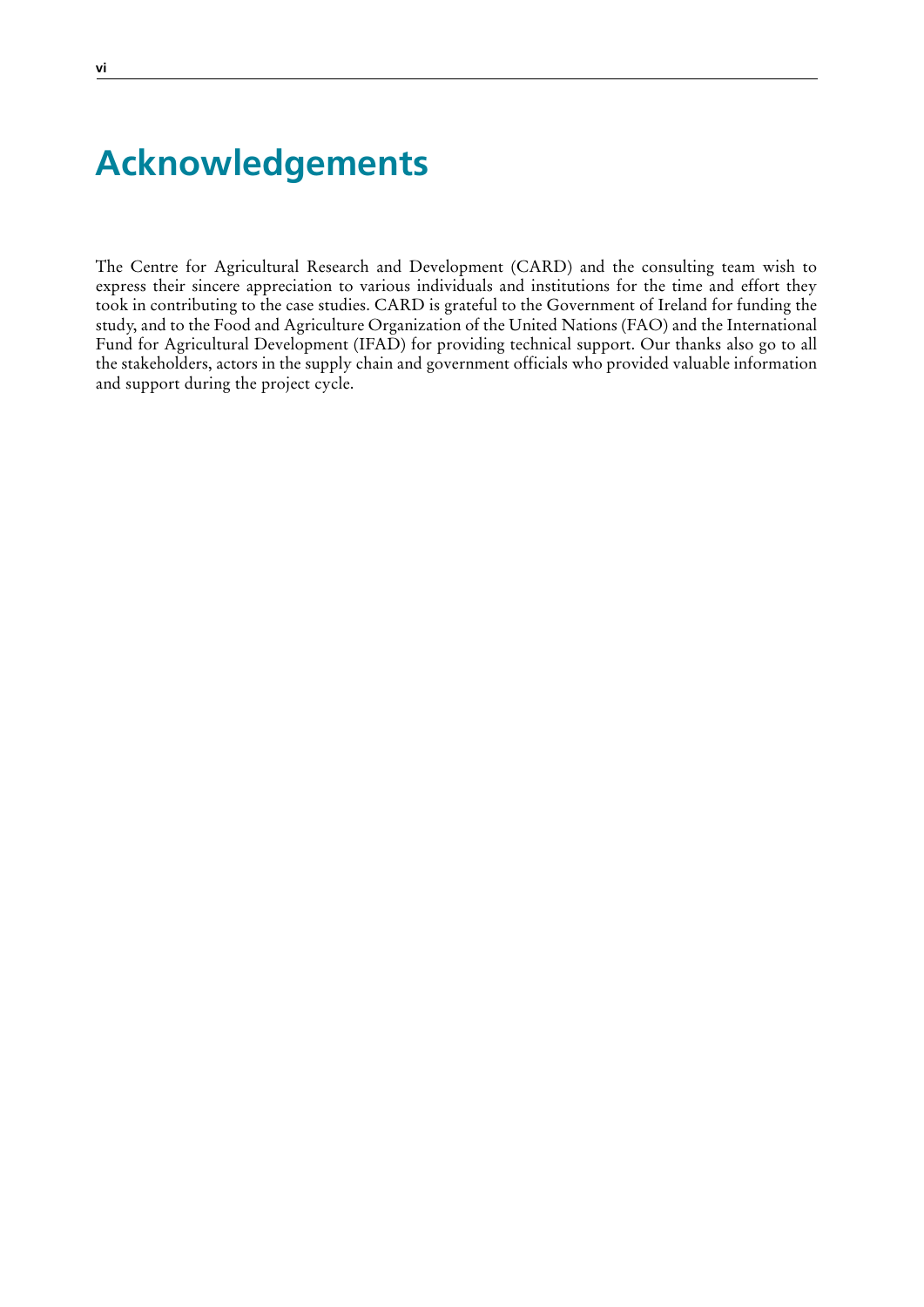# <span id="page-8-0"></span>**Abbreviations and acronyms**

| ACE            | Agricultural Commodity Exchange for Africa                       |
|----------------|------------------------------------------------------------------|
| ADD            | <b>Agricultural Development Division</b>                         |
| <b>ADMARC</b>  | Agricultural Development and Marketing Corporation               |
| <b>AHCXL</b>   | Auction Holdings Commodity Exchange Limited                      |
| ASWAp          | Agriculture Sector Wide Approach                                 |
| <b>CARD</b>    | Centre for Agricultural Research and Development                 |
| <b>CGIAR</b>   | Consortium of International Agricultural Research Centres        |
| <b>CIMMYT</b>  | International Maize and Wheat Improvement Centre                 |
| <b>CLP</b>     | Critical Loss Point                                              |
| <b>CTI</b>     | Compatible Technology International                              |
| <b>DAES</b>    | Department of Agricultural Extension Services                    |
| <b>DARS</b>    | Department of Agricultural Research Services                     |
| <b>DCD</b>     | Department of Crop Development                                   |
| DoEA           | Department of Environmental Affairs                              |
| <b>EIA</b>     | <b>Environmental Impact Assessment</b>                           |
| <b>EPA</b>     | <b>Extension Planning Area</b>                                   |
| ERP            | Economic Recovery Plan                                           |
| EU             | European Union                                                   |
| FAO            | Food and Agriculture Organization of the United Nations          |
| FGD            | Focus group discussion                                           |
| <b>FISP</b>    | Farm Input Subsidy Programme                                     |
| <b>FSC</b>     | Food Supply Chain                                                |
| <b>FUM</b>     | Farmers Union of Malawi                                          |
| GAP            | Good Agricultural Practice                                       |
| <b>GBI</b>     | Green Belt Initiative                                            |
| <b>GDP</b>     | <b>Gross Domestic Product</b>                                    |
| GHG            | Greenhouse Gas                                                   |
| GHP            | Good Hygiene Practice                                            |
| <b>GMP</b>     | Good Manufacturing Practice                                      |
| GoM            | Government of Malawi                                             |
| <b>HACCP</b>   | Hazard Analysis Critical Control Point                           |
| <b>HLPE</b>    | High Level Panel of Experts on Food Security and Nutrition       |
| <b>ICRISAT</b> | International Crops Research Institute for the Semi-Arid Tropics |
| <b>IFAD</b>    | International Fund for Agricultural Development                  |
| <b>IMF</b>     | International Monetary Fund                                      |
|                |                                                                  |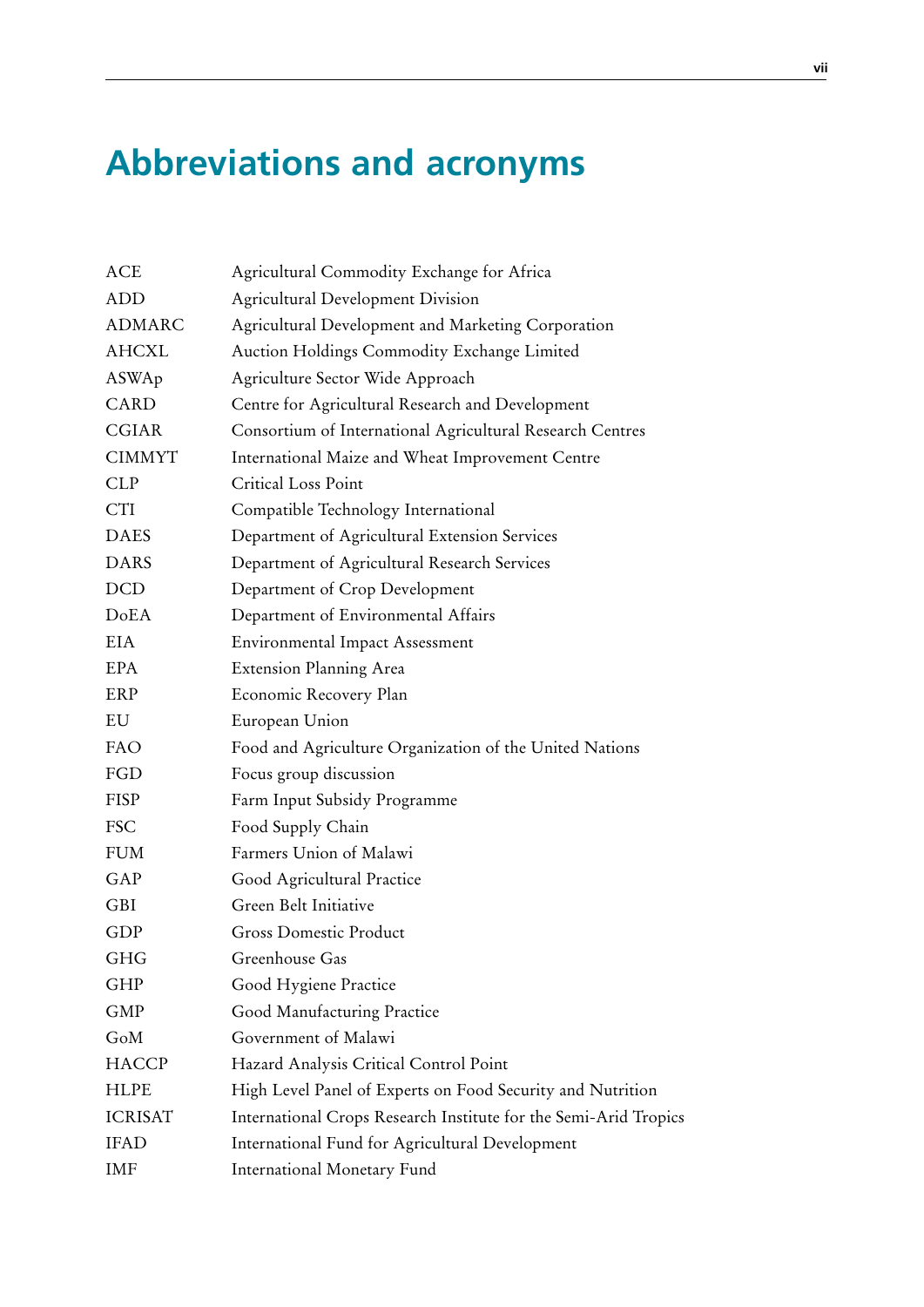<span id="page-9-0"></span>

| Large Grain Borer                                            |
|--------------------------------------------------------------|
| Low Loss Point                                               |
| Lilongwe University of Agriculture and Natural Resources     |
| Monitoring African Food and Agricultural Policies            |
| Millennium Development Goal                                  |
| Malawi Growth and Development Strategy                       |
| Malawi Kwacha                                                |
| Malawi Industrial Research and Technology Development Centre |
| Ministry of Agriculture, Irrigation and Water Development    |
| National Agricultural Policy                                 |
| National Association of Smallholder Farmers in Malawi        |
| National Export Strategy                                     |
| National Food Reserve Agency                                 |
| Non-Governmental Organisation                                |
| Natural Resources Institute                                  |
| Pesticide Control Board                                      |
| Post Harvest Losses                                          |
| Post-Harvest Loss Management                                 |
| Purdue Improved Crop Storage                                 |
| Producer Organisations                                       |
| Regional Network for Agricultural Research Institutes        |
| Reserve Bank of Malawi                                       |
| Rural Livelihoods Economic Enhancement Project               |
| Severe Acute Malnutrition                                    |
| Smallholder Agriculture Productivity Project                 |
| Structural Adjustment Programmes                             |
| Supply Chain                                                 |
| United States Dollar                                         |
| United Nations Joint Project                                 |
| World Health Organization                                    |
| Warehouse Receipt System                                     |
|                                                              |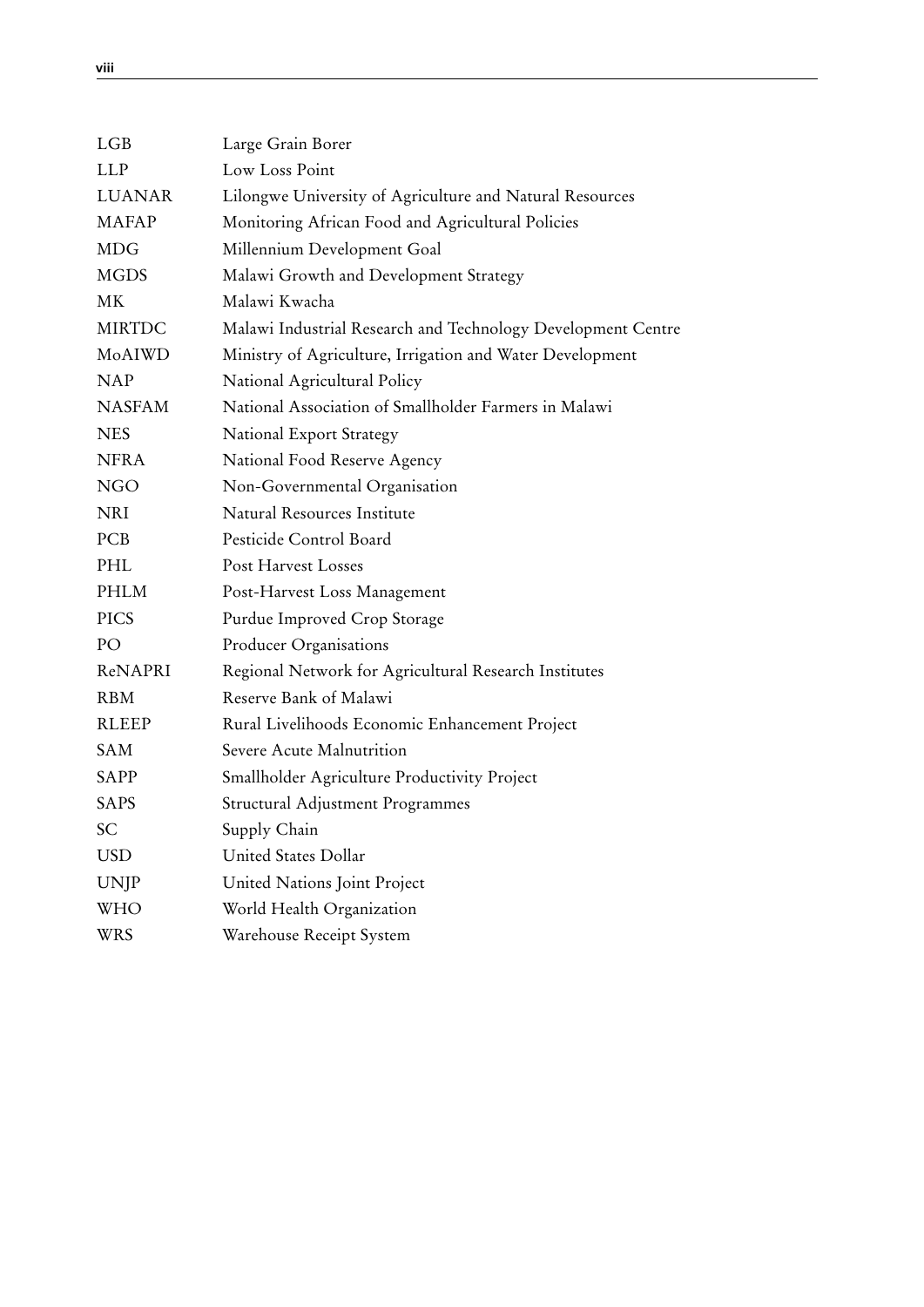## <span id="page-10-0"></span>**Introduction to the case studies**

About 1.3 billion tonnes of food losses and waste are estimated to occur every year globally (FAO, 2011), affecting the efficiency and sustainability of global food systems and nutrition. Accurate estimates of the magnitude of losses and waste are still lacking, especially in developing countries where most smallholder farmers produce and consume grains and pulses as staple food; nevertheless, the high loss estimates suggest that food losses are significant and are having a negative impact on food and nutrition security.

In light of the above, the Food and Agriculture Organization of the United Nations (FAO) and its partners launched the Global Initiative on Food Loss and Waste, which uses various approaches including awareness-raising, developing a methodology to research post-harvest losses among other initiatives. Multiple partners have been supporting efforts at the national and regional levels through various projects including the project 'Food loss reduction through partnerships and evidence-based interventions', also known as the United Nations Joint Project (UNJP).

The UNJP, is funded by the Government of Ireland and implemented by the FAO and the International Fund for Agricultural Development (IFAD) to address food loss reduction issues by providing technical support. The Project is linked with IFAD-led field-based activities including: national loss assessments in Ethiopia, Malawi and Timor-Leste; a regional workshop on food losses; and the development of awareness and knowledge materials to support projects designed and implemented by IFAD.

*Food losses r*efer to the decrease in edible food mass throughout the different segments of the food supply chains – production, post-harvest handling, agroprocessing, distribution (wholesale and retail), consumption. Food losses and their prevention impact the environment and climate change, food security and the livelihoods of the poor and economic development. The exact causes of food losses vary throughout the world and are very much dependent on the specific conditions and local situation in a given country, region or production area.

During recent decades, numerous studies have been undertaken to assess the quantities of food losses in many countries of the world. Most of these studies were conducted at the national level, and based on a literature review, statistical data and stakeholder interviews (Golob, 1981 and Chibwe *et al*., 1997).

The analysis of the literature and overall reports reveals the existent knowledge gap: while quantitative estimations of food losses have been produced, and there is certainty about the major causes of food losses, it is unclear which are the most important losses in specific supply chains, or the impact of eventual solutions and which solutions are economically, environmentally and socially feasible. It is clear that food loss reduction will greatly benefit all actors in the food production and supply chains, including ensuring food security for the poor, improving resilience to climate change and ensuring the more efficient use of natural resources. The solution to food loss, however, should not be more expensive than the food loss itself, should not cause any negative impact or risk to consumer health, should not place a higher burden on the environment and greenhouse gas (GHG) emissions, should make more food available to the people who need it most, and should be socially and culturally acceptable.

Therefore, the Save Food Initiative designed the 'food supply chain' case studies, for the most important food subsectors in developing countries. In these case studies, primary and empirical data are generated for the different causes of food losses, and solutions are analysed for their feasibility. Up to now, no standardized methodology has been used to conduct loss assessments. This has made it very difficult to compare results between countries and regions. Using a standardized methodology across the participating countries will be very useful in terms of comparing results and sharing information.

A case study is just a recording of one-moment of what is happening in a specific food supply chain in a specific season; next season and in a different location the situation can be very different again. Therefore, it is important that the Save Food Initiative can undertake many case studies in many different locations, so that the multitude of study results show significant trends and solutions. Further, the strategy aims to use the results of the case studies to target opportunities for investment programmes and interventions, during its formulation a wider geographical scope and the seasonality will be analysed.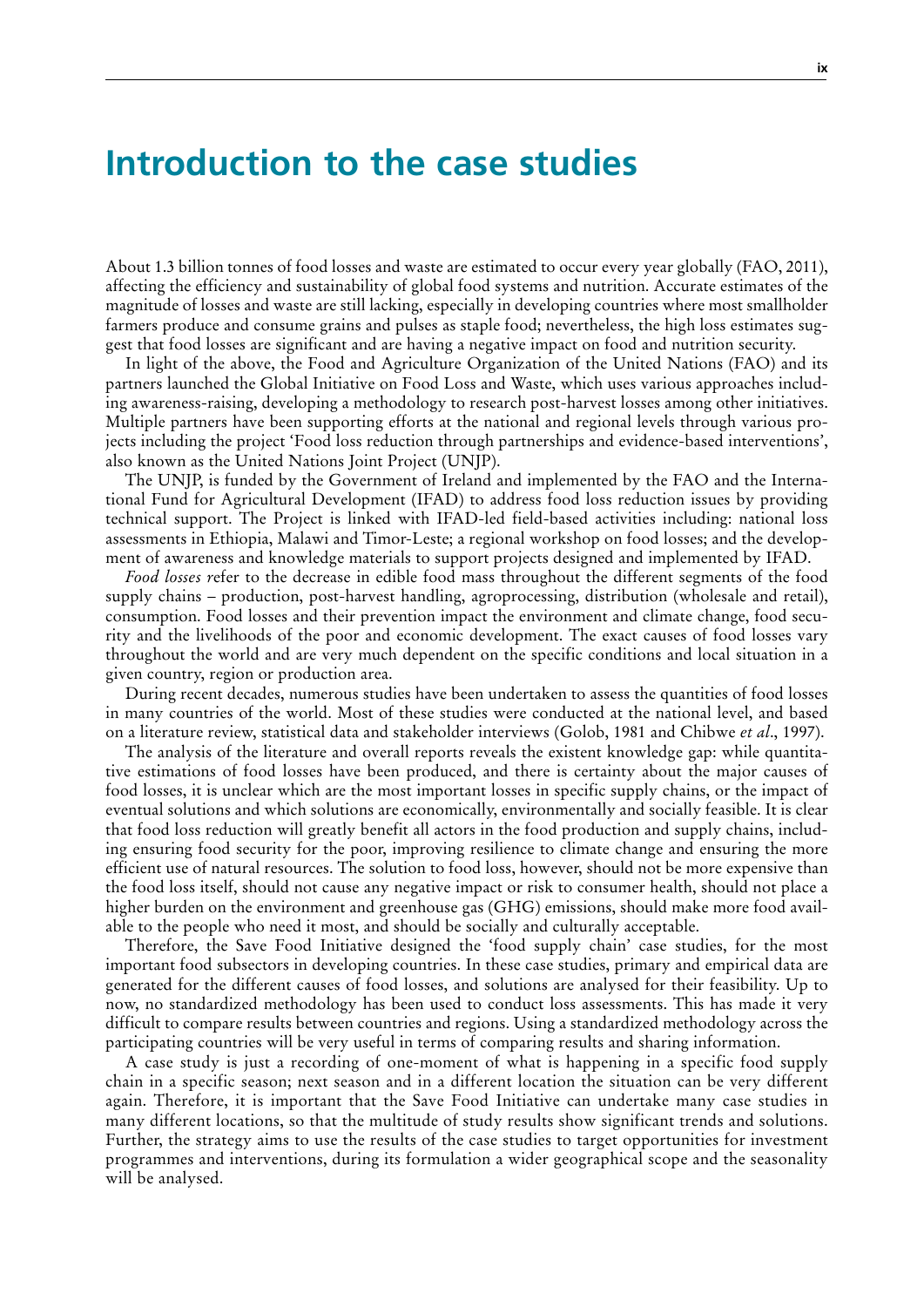The assessment of post-harvest losses along the groundnut supply chain used the methodology developed by FAO under the Save Food initiative and adapted it to the specific conditions and local context.

This study focused on the informal groundnut supply chains. Groundnut, consumed in various forms, is one of the crops that is most cultivated by smallholder farmers in Malawi, and it is a major source of income. In recent years, the GoM, along with other partners, has increased efforts to promote the production and marketing of groundnut. Moreover, the choice between informal and formal food supply chains (FSC) was determined by the fact that because of limited resources, including finances and storage infrastructure, it is difficult for the players in the non-regulated supply chains to comply with the grades and standards required in the regulated supply chain. It is therefore expected that losses will be greater in the informal supply chains than in those that are regulated, therefore jeopardizing the goals of food and nutrition security.

*The objective of the present study is to identify the main causes of food losses in the selected food supply chains, and to analyse various options to reduce food losses, their technical and economic feasibility, social acceptability and environmental impact, leading to concrete proposals to implement a food-loss reduction programme. Although attempts have been made to quantify actual losses after an activity along a supply chain, the final loss figures used are mostly estimates. Where there is the need to use accurate loss figures, for instance in tracking achievements in loss reduction efforts, this requires a more detailed statistical analysis, which is beyond the scope of this study.* 

#### **METHODOLOGY**

The assessment of post-harvest losses along the groundnut chain used the methodology developed by the Save Food Initiative. The supply chain food loss assessment involves the collection of data and their analysis, using qualitative and quantitative field methods. Subsequently, solutions to food losses are formulated from the results and conclusions of the assessment. The methodology of the 'food supply chain' case studies is described below.

## **Selection of countries and subsectors**

Countries and subsectors selected are based on existing and ongoing programmes that the project can work with by collaborating with partners in the field. Subsectors are chosen from the important food commodities: cereals, roots and tubers, fruits and vegetables, oilseeds and pulses, animal products (meat, milk, eggs, etc.), fish and seafood.

### **Identification of consultants**

A team of two or three national consultants conducts the fieldwork: a subsector specialist (who could be an actor in the food supply chain), an agricultural economist and a rural sociologist.

#### **Selection of food supply chains**

The main supply chains in the subsectors are ranked by their importance in terms of economic impact and food security, as well as their contribution to national development objectives such as employment, poverty reduction and generation of foreign exchange. Based on the information obtained, one or two food supply chains in the subsector are selected for in-depth survey and sampling.

- The basic criteria for the selection of FSCs are:
- based on smallholder producers;
- significant scale of food production;
- preferably including agroprocessing and urban market; and
- if possible, included in an on-going support programme for the subsector.

#### **Uniform methodology**

The methodology of the case studies needs to be uniform for all countries to enable results to be comparable and make extrapolation possible. The methodology has been developed specifically for this purpose. It is based on four ('S') elements: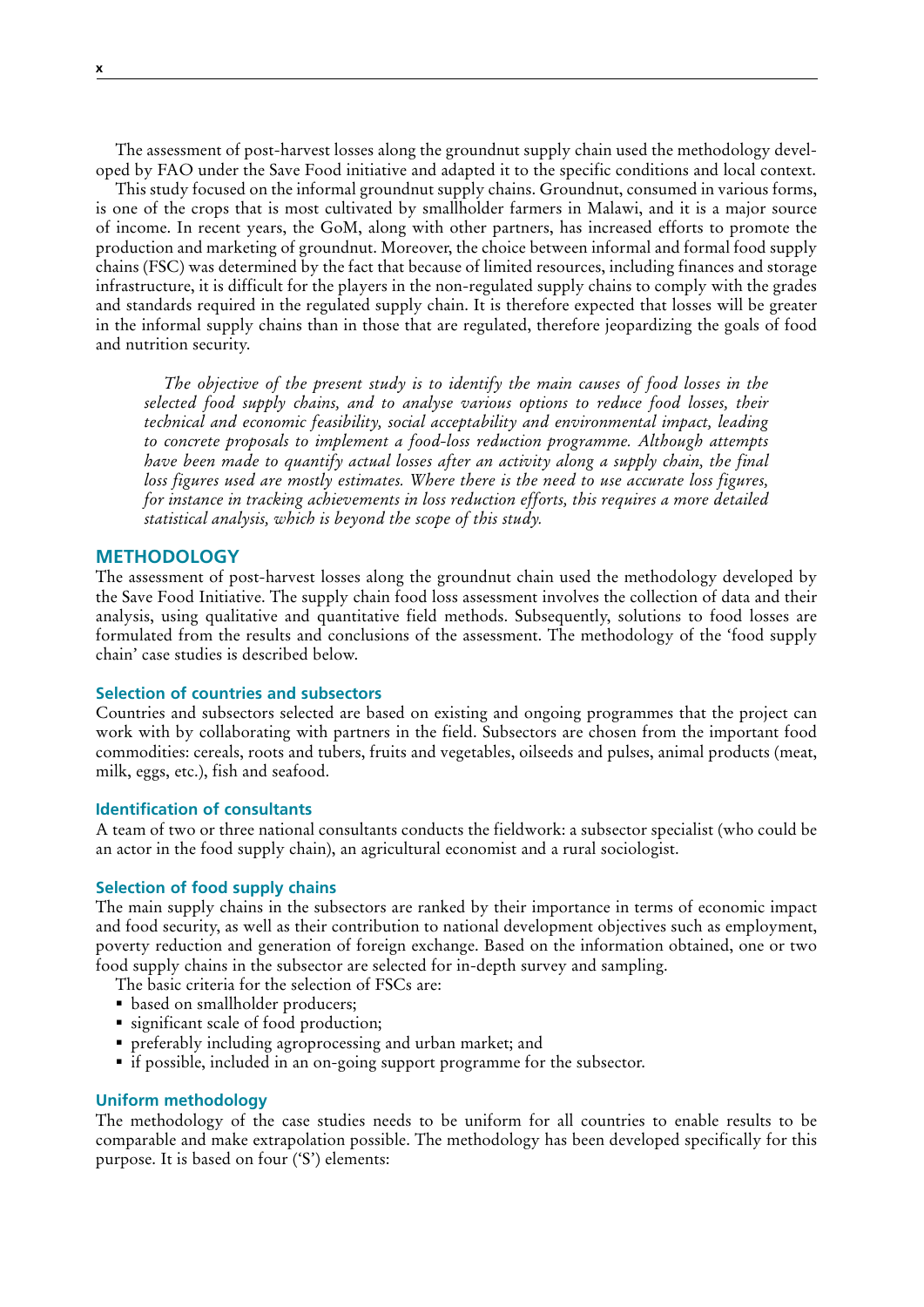- *Preliminary Screening of Food Losses ('Screening').* Based on secondary data, documentation and reports, and expert consultations without travel to the field.
- *Survey Food Loss Assessment ('Survey').* A questionnaire is differentiated for producers, processors or handlers/sellers (i.e. warehouse manager, distributor, wholesaler, retailer) and other people who are knowledgeable of the supply chain being assessed, complemented with ample and accurate observations and measurements.
- *Load Tracking and Sampling Assessment ('Sampling').* For quantitative and qualitative analyses at any step in the supply chain.
- *Monitoring and Solution Finding ('Synthesis').* Used to develop an intervention programme for food losses, based on the previous assessment methods.

The consultants physically follow the product for four weeks, from production site to final retail outlet, making direct observations and measurements, and discussing the causes and solutions for food losses with supply chain actors. The consultants draft a proposal for a food loss reduction strategy or plan.

## **Stakeholder validation**

In a one-day workshop with stakeholders from public and private sectors, the study results and proposed food loss reduction strategy are discussed and endorsed. A concept for a programme to finalize and implement the food loss reduction strategy or plan is prepared.

### **Methodology applied in this study**

The study involved a literature review, key-informant (expert) interviews and fieldwork.

The literature review focused on food loss studies in Malawi, particularly focussing on groundnut. The desk study covered aspects such as the status and importance of the groundnut to the economy; the policy formulation process and framework in Malawi; relevant institutions and their respective roles in terms of policy, organizational structure, mandates and activities in the groundnut subsector. The existing marketing system in the subsector was also reviewed.

Fieldwork involved consultations and interviews with various stakeholders in the groundnut subsector. 20 households were randomly selected from each of the three villages of Gomani, Mgubo and Mikayere within the Zulu Extension Planning Area (EPA) involving 60 households in total. Questionnaires were used for household interviews with the farmers while checklists were used for other stakeholders, including focus group discussions (FGD) with farmer representatives in the study areas. The stakeholders included marketing agents, policy-makers, farmers, traders, assemblers, transporters and processors. A team of research assistants and enumerators was recruited and trained on the study tools for the fieldwork under the supervision of the principal researchers.

## **Load tracking and sampling**

*Quality analysis* – Groundnut samples of about 1 kg each were collected from several bags as representative samples. The analyses were conducted in the Crop Storage Laboratory for evaluation of quality losses. The percentage of damaged grains was determined, as well as the causal factors: presence of insect pests such as weevils and presence of fungal spores on the shells as a sign of aflatoxin contamination. Unshelled groundnuts were shelled first before assessing the quality parameters.

*Load tracking* – The load of four farmers was followed at the farm storage stage in Kamwendo (Mchinji district). The load comprised a specific quantity of polypropylene bags of 45 to 50 kg capacity (a bag was considered the sampling unit). Quantitative and qualitative losses of groundnut, before and after one month of storage, were measured and the respective causes were identified. The load was weighed just before storage and after. Samples were also collected from the 45 to 50 kg bags for laboratory analysis, using a bag-sampling spear. Each sample was about 1 kg and another 200 g of a working sample was extracted using a sample divider.

Food losses were estimated along the FSC using the results of the interviews with various actors, field observations, as well as qualitative and quantitative analyses of samples collected at different stages of the supply chains.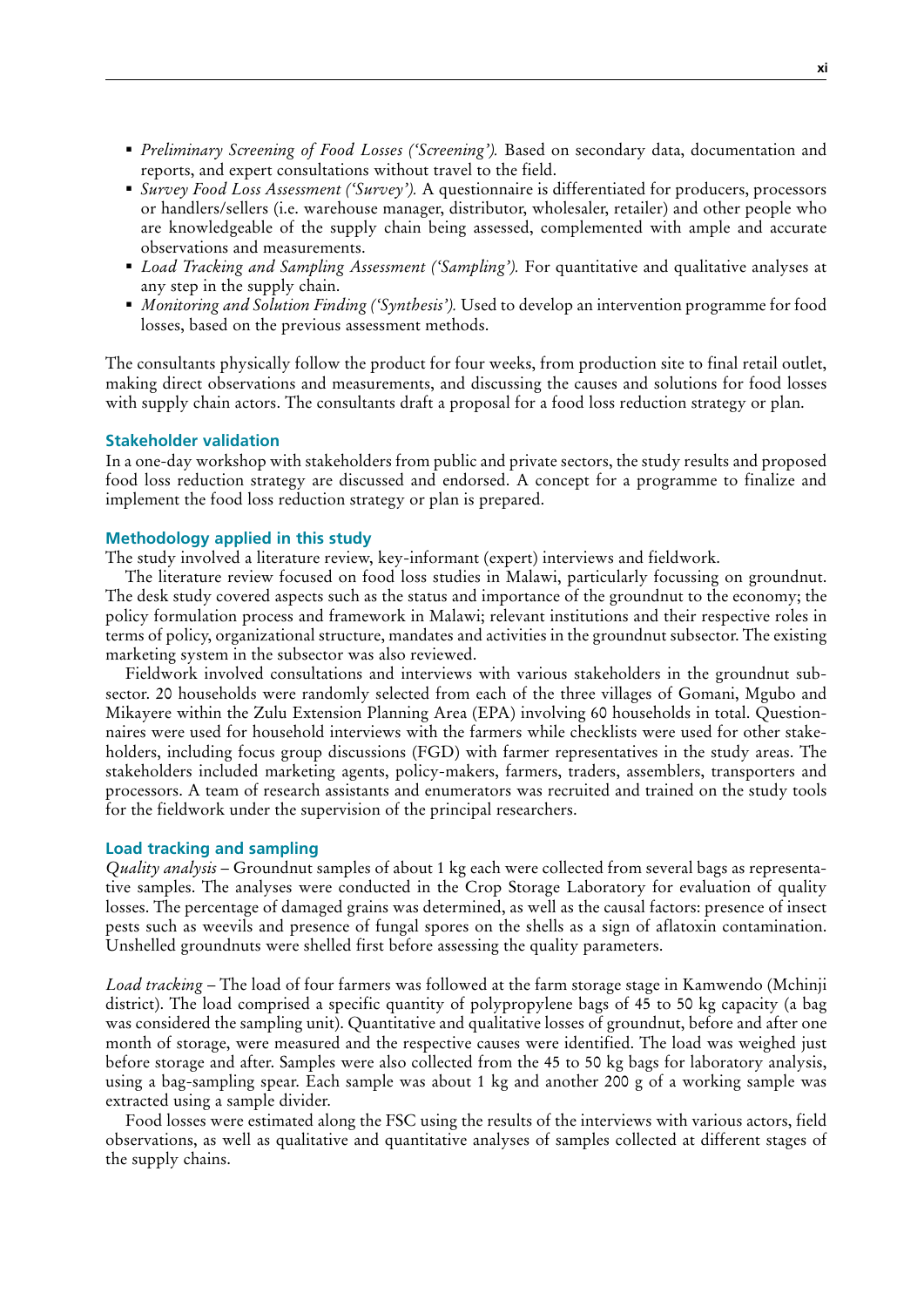## **Policy-making and national strategies**

After the worldwide food crisis in the mid-1970s, considerable development investment went into post-harvest loss (PHL) reduction for staple crops. Various policies, strategies and initiatives were put in place globally, regionally and nationally as a way of reducing PHL. Malawi has a number of policies and strategies that are related to the agricultural sector. It was noted, however, that most of these policies and strategies focus on the drive for food self-sufficiency, and programme financing has given priority to the production of the staple food crops, maize and legumes, through the Farm Input Subsidy Programme (FISP) (Chirwa and Dorward 2013). No specific policy aims to promote and improve post-harvest loss management (PHLM) interventions and technologies.

The policies and strategies that take into account the objective of PHL reduction and have a direct impact on post-harvest management are:

- The Green Belt Initiative (GBI) was developed in 2011 to use the available abundant water resources for irrigation farming, thereby mitigating the effects of climate change on food and nutrition security. The GBI strategies for minimizing PHL include the following interventions which, however, need to be backed by regulations and Environmental Impact Assessments (EIA):
	- improved storage structures such as metallic silos;
	- integrated pest control measures;
	- agroprocessing for value addition and increased shelf-life; and
	- climate-change mitigation and adaptation.
- The Agricultural Sector Wide Approach (ASWAp) was developed in 2010 with the objective of increasing agricultural productivity, contributing to 6 percent annual growth in the agricultural sector, improving food security, diversifying food production to improve nutrition at the household level, and increasing agricultural incomes of people living in rural areas. ASWAp states the country will increase maize productivity, reduce post-harvest losses and diversify food production. ASWAp is promoting the adoption of post-harvest management technologies such as the use of pesticides to control the Large Grain Borer (LGB) in maize, and storing the maize in appropriate silos.
- The draft National Agricultural Policy (NAP) of 2011–2016 considered various production factors such as the use of improved technologies, the use of hybrid crop varieties that are high yielding and resistant to pests, and the use of pesticides as a way of reducing PHL. In this way, the draft policy had a direct impact on production and post-harvest management in the agricultural sector. The draft National Agriculture Policy 2016–2020 incorporates some strategies for PHL.
- The good results of the FISP strategies increased maize productivity and led the GoM to introduce improved PHLM technologies, mainly for storage, as one of the strategic options for reducing PHL. Four improved PHLM technologies or interventions have been promoted to complement the FISP outcome in the quest to attain sustainable food security at the household and national levels. They include:
	- air tight hermetic bags;
	- small metallic silos;
	- brick or cemented silos, to replace the traditional granary made from bamboo; and
	- application of pesticides.

The effectiveness of these promotion campaigns has not been well documented. The Warehouse Receipt System (WRS), as implemented by the Agriculture Commodity Exchange for Africa (ACE), is also a viable PHLM marketing initiative.

Policies that do not specifically address PHL but may address it indirectly are:

 The Malawi Growth and Development Strategy (MGDS II), which is the Government's overarching medium-term strategy, was drafted for implementation from 2011 to 2016 to attain the nation's 'Vision 2020'. In the context of the MGDS II, Agriculture and Food Security is one of the key priority areas where the country was expected to accelerate the attainment of the Millennium Development Goals (MDGs). In the area of productivity, the MGDS II mainly focuses on increased agricultural production but does not directly indicate how PHLM interventions are to be incorporated and implemented as a way of reducing PHL (GoM, 2011).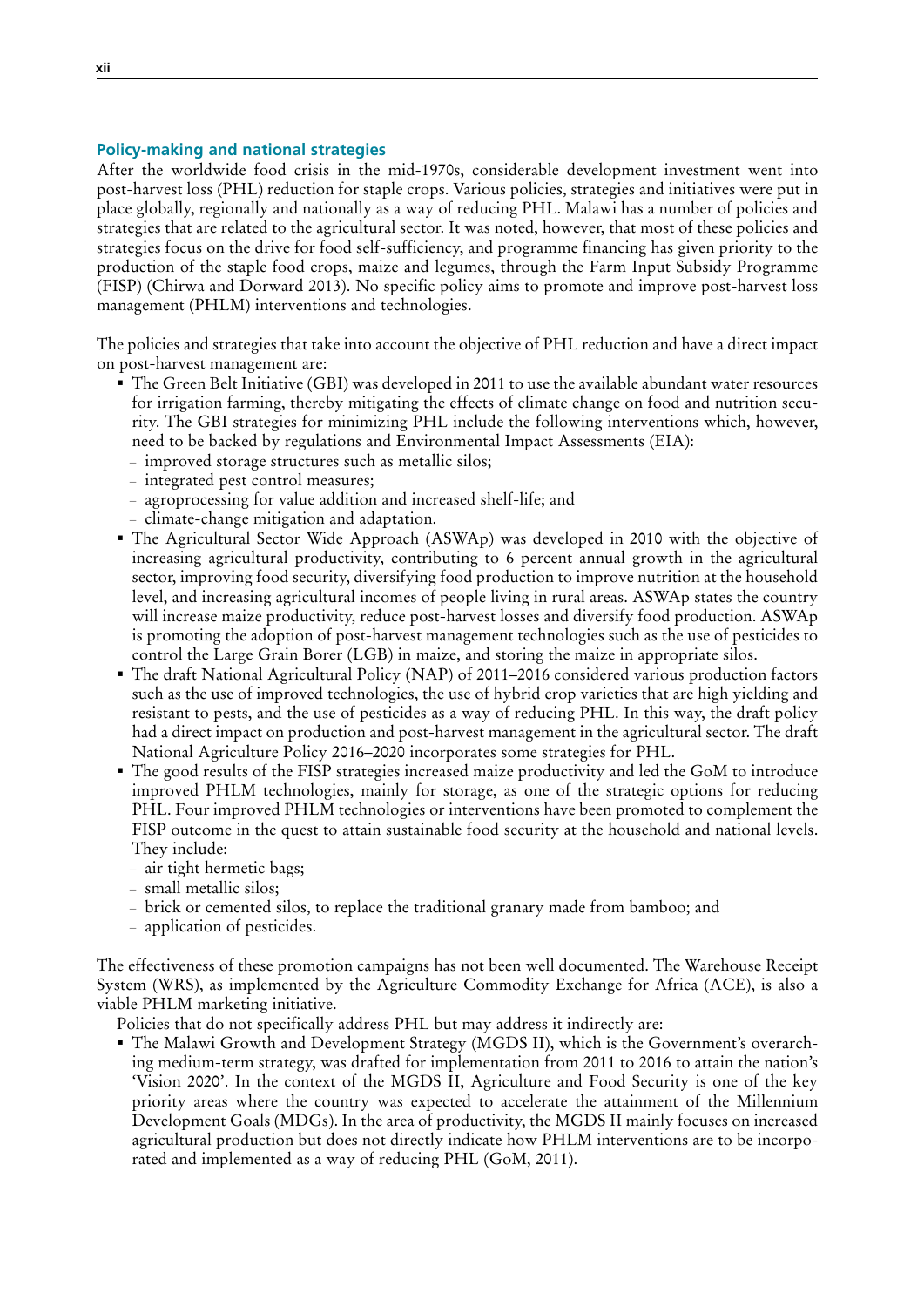- The National Export Strategy (NES) is a five-year (2013-2018) national strategy, which provides a clearly prioritized road map for building Malawi's productive base to generate sufficient exports to match the upward pressure on Malawi's imports (GoM, 2012c).
- The National Food and Nutrition Policy (2005), has a direct linkage with availability and access to food in the country.
- The National Agricultural Extension Policy (2000), the Crop Production Policy (1987), the Nutrition Policy (2006) and the National Seed Policy (2007) all either do not address PHL or address it indirectly, and
- the Economic Recovery Plan (ERP, 2012-2017).

## **Study areas**

The study took place in Zulu EPA in Mchinji district. The choice of this geographic area was based on the fact that IFAD is supporting agricultural productivity in these areas through the Smallholder Agriculture Productivity Project.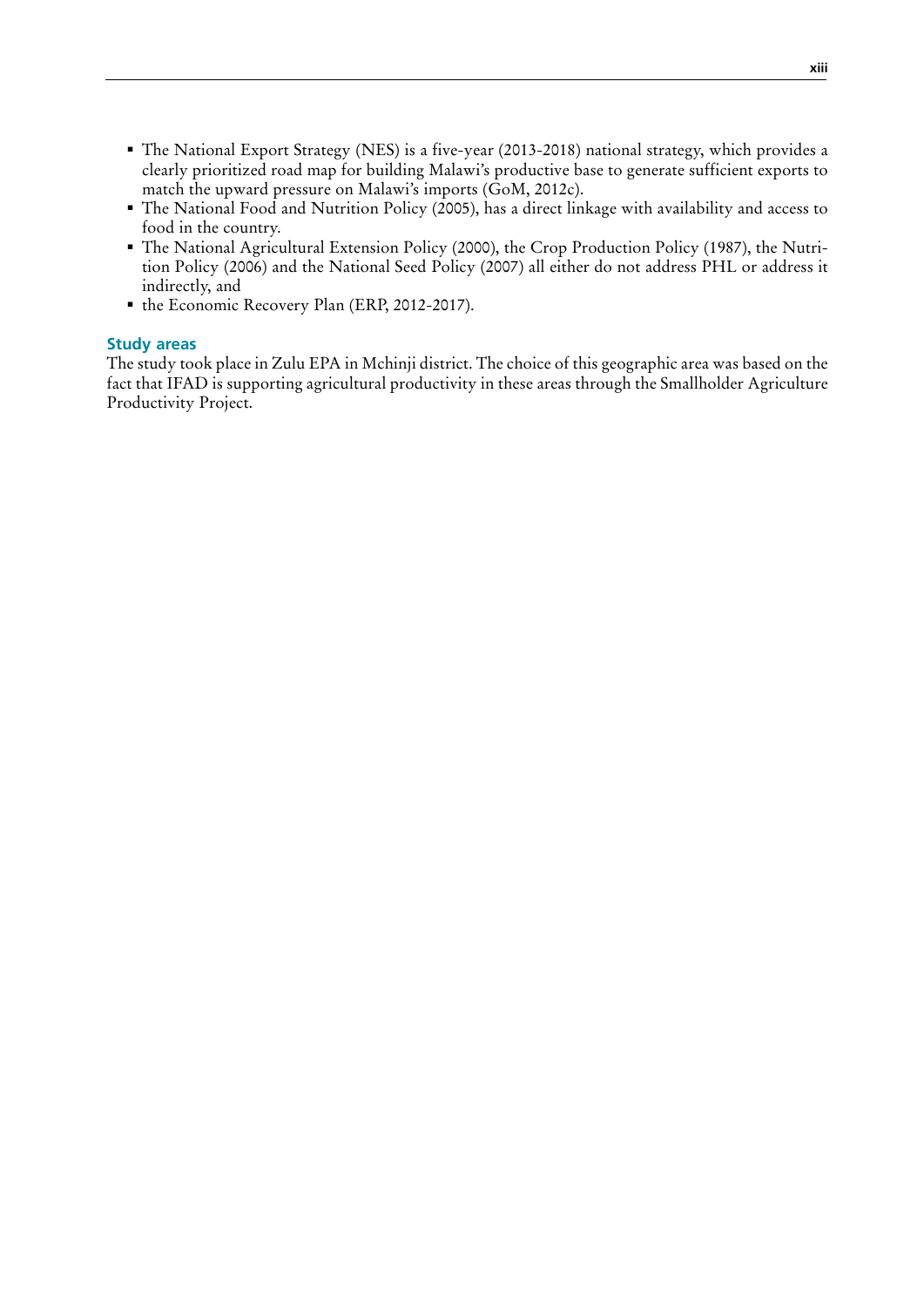## <span id="page-15-0"></span>**Executive Summary**

Groundnut is one of the crops most commonly grown by smallholder farmers in Malawi. The crop serves as a source of income and is also consumed in various forms. In the 1960s and 1970s, Malawi was one of the major exporters of groundnuts to Europe. This trend collapsed during the 1980s because of problems with aflatoxin and increasing consumer awareness of food safety issues. In addition, production levels declined as a result of a number of factors, including small landholdings where the crop was cultivated, poor agronomic practices, low-yielding varieties and low prices offered to farmers in the era of liberalized marketing. Furthermore, high post-harvest losses, estimated at around 30 percent also contributed to low volumes of the commodity available for sale as well as household consumption.

Despite low productivity, groundnut is considered as one of the most important food crops. Freeman *et al*. (1999) noted that groundnut is used in various forms, including direct consumption, boiled, roasted, fried, or as ingredients in other foods. Groundnut is also used as a major ingredient in the manufacture of ready-to-use therapeutic food, which is used in the treatment of severe acute malnutrition (SAM) in young children and the chronically ill. The GoM identifies groundnut as one of the main livelihoods sources in the form of cash income, employment, and also as one of the commodities for reduction of post-harvest losses. In recent years, the Government and other partners have made increasing efforts to promote the production and marketing of groundnuts.

In recognition of the high levels of post-harvest losses in the groundnut subsector, FAO, in collaboration with IFAD and the Centre for Agricultural Research and Development (CARD) of the Lilongwe University of Agriculture and Natural Resources, commenced a study to assess quantitative and qualitative losses along the groundnut supply chain.

Specifically, the objective of the study was to identify and assess the main causes of food losses along a selected groundnut supply chain. The study also aimed to identify measures to reduce food losses along the supply chain and at the policy level.

The study was undertaken in the Zulu EPA in Mchinji district and used the FAO methodology developed in 2014, which was described under Methodology.

Formal and informal supply chains were identified in the groundnut subsector. The formal supply chain is more organized, complying to formal rules and regulations resulting in minimal losses and waste. On the other hand, the informal supply chain is less organized and often does not comply with formal rules and regulations and uses unconventional forms of measurement such as pails and buckets when selling the groundnuts. The informal supply chain therefore has a greater chance of incurring higher losses. It was on this basis that the study focused on the informal supply chain to better understand the different activities along the supply chain, which could lead to developing measures to reduce losses.

Four critical loss points were identified along the selected supply chain, which are drying, stripping, shelling and storage. The combined quantitative and qualitative losses for the different critical loss points were estimated at 17.8 percent.

Provision of proper extension messages about good post-harvest management practices, provision of drying facilities within the communities, and increasing the number of post-harvest specialists to support the farming communities are a few of the measures employed to reduce drying-related losses. Introduction of labour saving stripping equipment will minimize the use of under-age child labour, thereby minimizing losses at the stripping stage.

Measures that can reduce losses during shelling include the introduction of affordable shelling machines, extension messages addressing the implications of sprinkling water during shelling, affordable credit schemes and addressing the issue of trust regarding the use of weighing scales.

Interventions to reduce storage losses would include awareness-raising among farmers as to recommended moisture content for safe storage of groundnut, introduction of technologies to verify moisture content, termite control using pesticides in the field, control of rodents using rodenticides, the use of cats and metal rat guards, and promoting the use of these strategies.

Some of the recommendations made by the study include: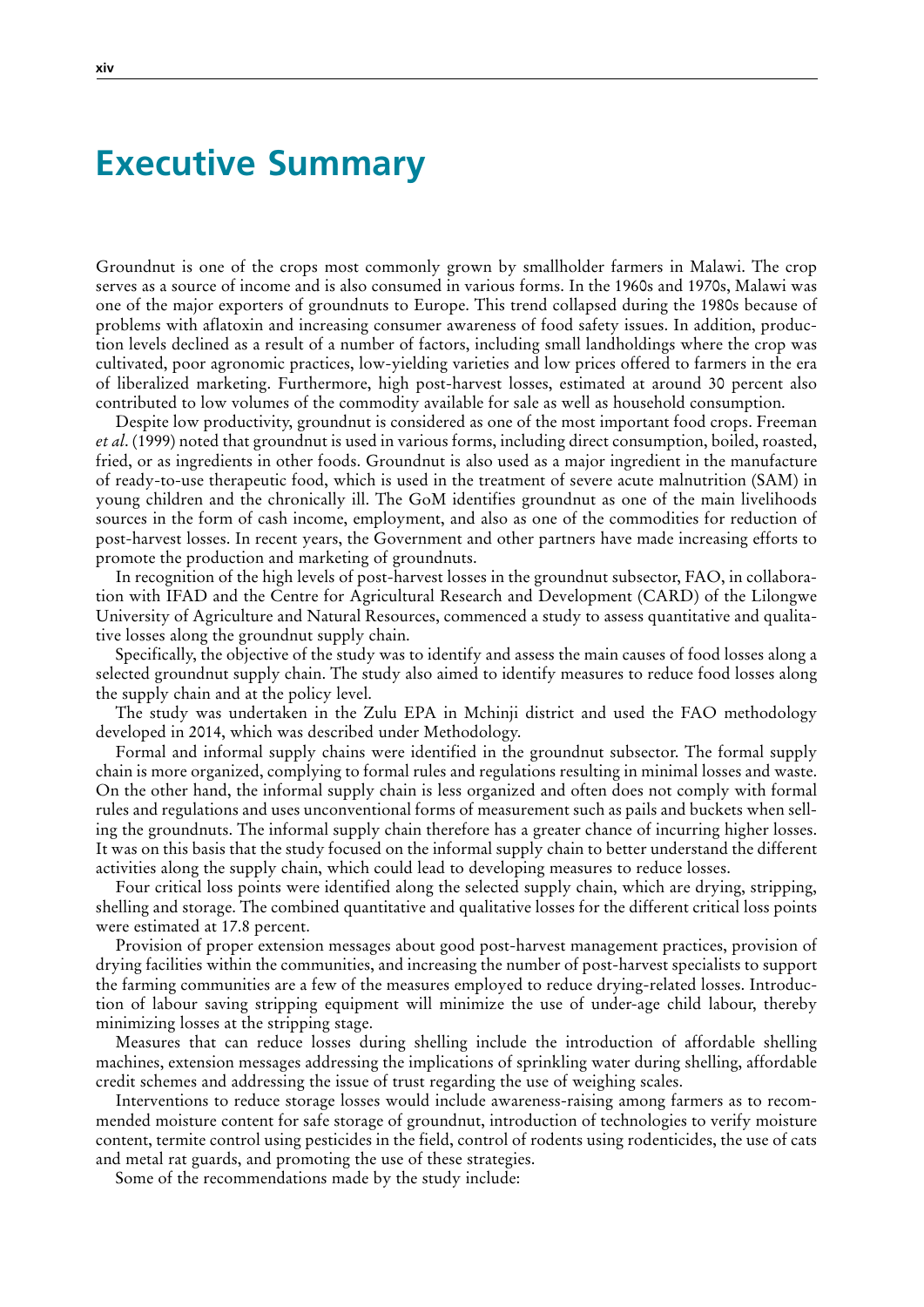- The provision of suitable extension services on groundnut post-harvest management along the chain.
- The introduction and use of appropriate equipment and technologies for various operation such as digging, shelling and storage to minimize losses, which should also include the use of appropriate weighing scales to avoid cheating during buying and selling of groundnuts.
- Enforcing compliance to recommended moisture levels for groundnuts at various stages of the supply chain to avoid aflatoxin contamination.
- Promoting the establishment of farmer organizations such as associations and cooperatives to facilitate technology transfer as well as access to inputs and other services.
- Development of capacity at different stages of the supply chain through training of post-harvest professionals and introduction of post-harvest related courses at the various levels of academic institutions; and
- Provision of affordable credit facilities for different operations along the supply chain. This can be achieved through the establishment of credit schemes with reasonable interest rates as opposed to the current interest rates, which are over 35 percent.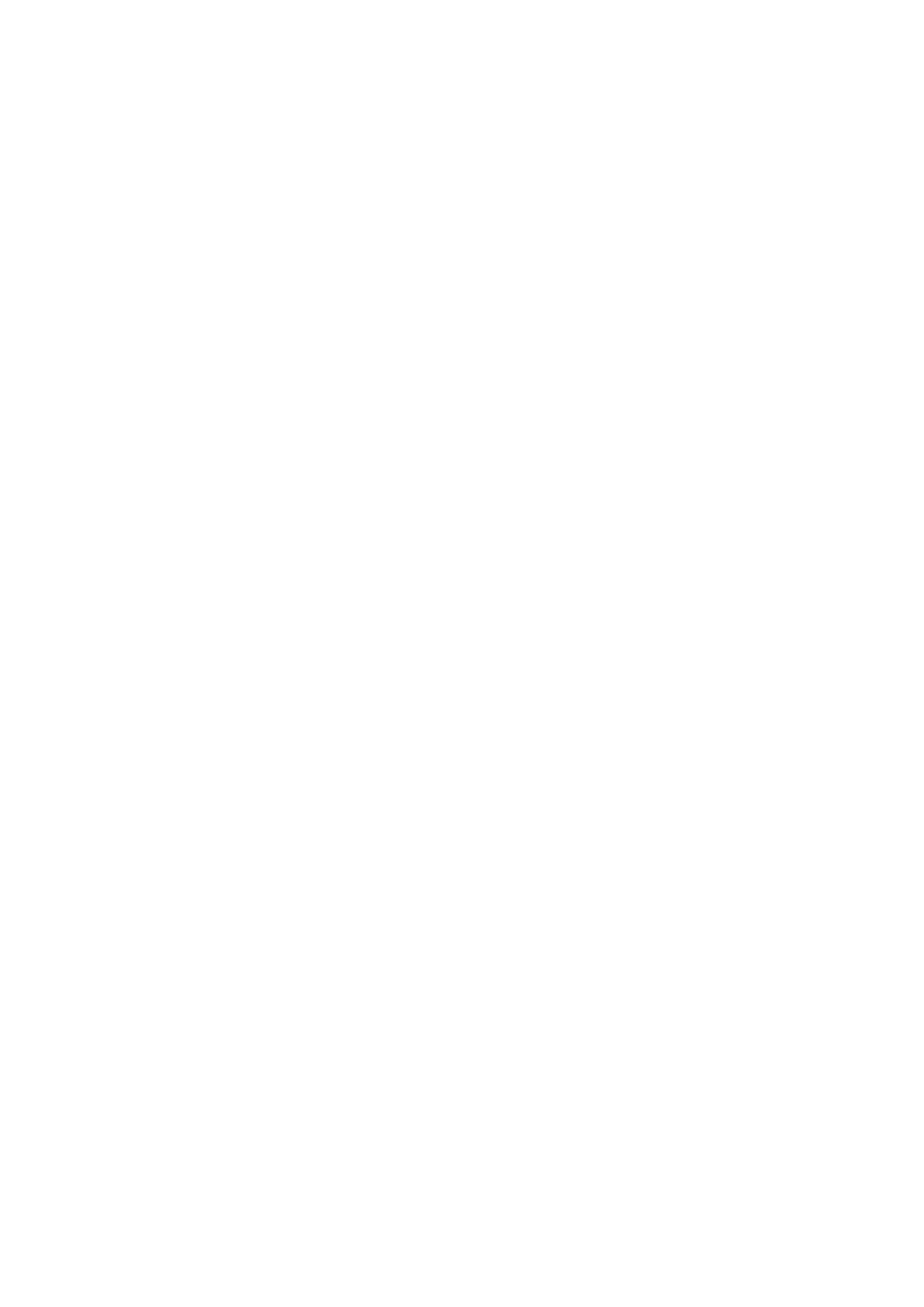## <span id="page-18-0"></span>Chapter 1 **Introduction and background**

## **STATUS AND IMPORTANCE OF THE GROUNDNUT SUBSECTOR**

Malawi's population is an estimated 17.3 million people, over 80 percent of the population largely depend on agriculture for their livelihoods. The agricultural sector is subdivided into smallholder and estate<sup>1</sup> subsectors. The smallholder subsector is predominantly subsistence crop farming culti-

vating maize and legumes<sup>2</sup> for home consumption and selling the surplus for cash. Agricultural production in Malawi is mainly rainfed; as such the agricultural calendar starts around November, which is the onset of the rain season.

Being an agrobased economy, Malawi heavily relied on tobacco over the years as it was the main foreign currency earner. However, the



Also referred to as large-scale or commercial subsector

<sup>2</sup> Such as groundnuts, beans, soybeans and bambara nuts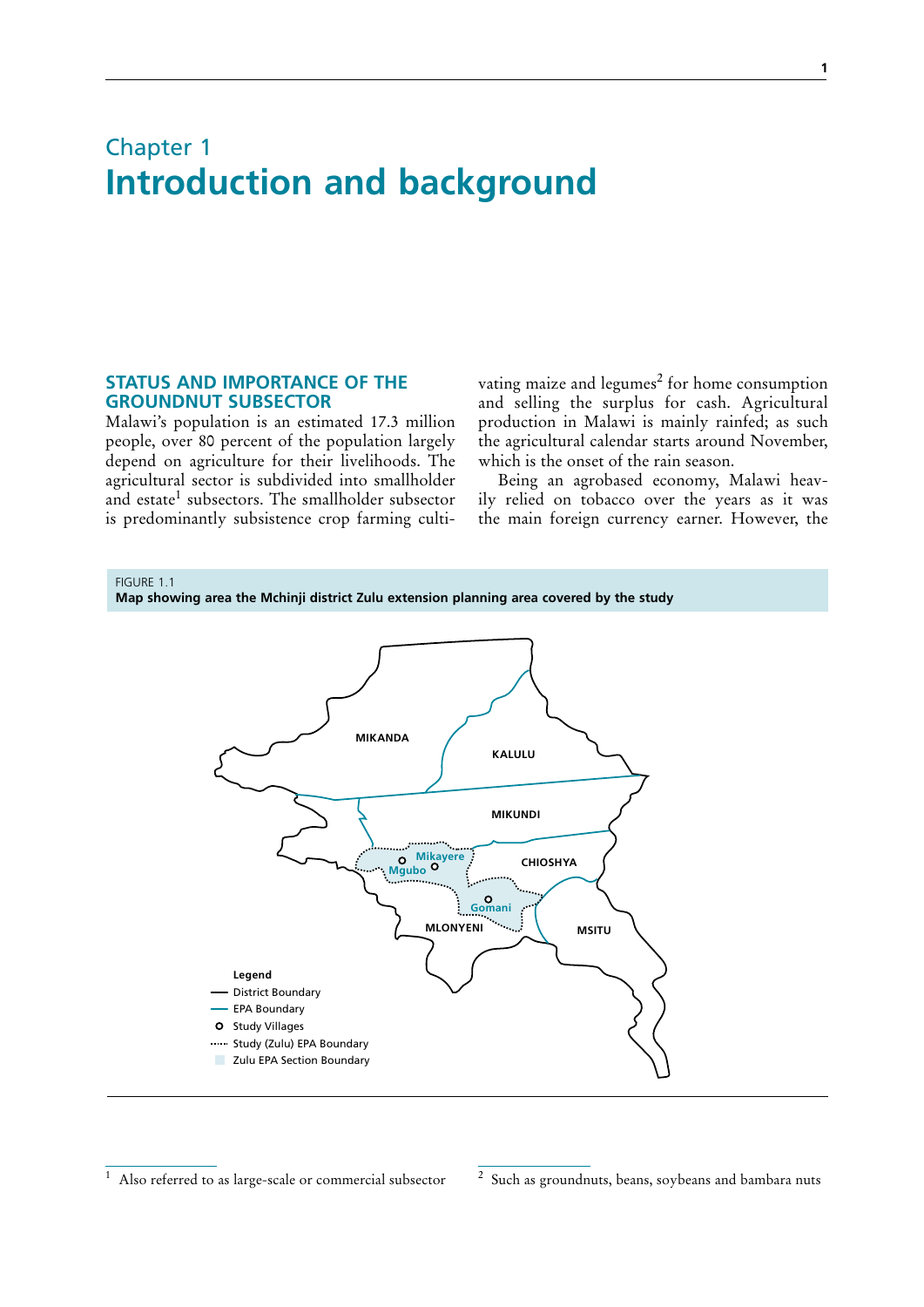<span id="page-19-0"></span>tobacco industry is facing a number of challenges including fluctuation in production and prices. In addition, anti-smoking lobbying including the World Health Organization (WHO), is a threat to Malawi's tobacco industry.

In response to the declining performance of the tobacco industry, the Government of Malawi, in collaboration with other partners, is scaling-up efforts to diversify the economic base through the promotion of other commodities that could replace tobacco. One such commodity is groundnut, which, the Government and other partners have been increasingly promoting the production and marketing of the crop.

The groundnut crop has been cultivated in Malawi since the mid-nineteenth century, mostly by an estimated 3 million families of smallholder farmers. The crop is often grown in rotation with other crops such as maize and tobacco. About twelve varieties are cultivated in different areas. The main varieties grown in the study area are Chalimbana and CG7, which are grown at medium altitude ranging from 1 000 m to 1 500 m above sea level. Areas include the Lilongwe district, the Kasungu Plai including Mchinji district, the Upper South Rukuru Valley, Shire Highlands and the Chitipa Plain. These areas are characterized by moderate temperatures and a fairly long rainy season of between four to five months with an average rainfall of about 875 mm per year (GoM, 2012a). Pound and Phiri (2011) observed that beginning in the mid-1970s, groundnut became a subsistence crop with male farmers abandoning the crop for more profitable cash crops such as tobacco, thereby leaving greater responsibility for the crop with female farmers.

The harvested area increased from about 203 000 ha in 2006 to 360 000 ha in 2015. Similarly, production increased from 245 000 tonnes in 2006 to 381 000 tonnes in 2014 and fell dramatically from 2014 to 2015, reaching 286 000 tonnes in 2015, which was the total production of the main varieties (Chalimbana, Malimba, CG7, JL 24, Nsinjiro and Baka), produced by smallholder farmers (FAOSTAT, 2015; GoM, 2012b). Increased production has been hampered by several factors including unpredictable climatic conditions, pests and diseases, poor soil fertility and cultural practices. Production during the 2014/2015 season fell, mainly because of poor rainfall in most parts of the country.

Pound and Phiri (2011) further observed that groundnut yields in Malawi (0.79 tonne/ha in 2015) are poor compared to other groundnut producing countries, and exports have been hard hit by the stringent aflatoxin regulations imposed by importing countries, particularly the European Union (EU) and Japan.

Groundnut is considered to be one of the most important food crops as it is used in different forms including as a snack in its raw form, roasted, boiled, or used to season different types of leafy vegetables. Groundnut is also used as a main ingredient in the manufacturing of a readyto-use therapeutic food, which is used in the treatment of Severe Acute Malnutrition (SAM) in young children and the chronically ill. Moreover, groundnuts are a good source of vegetable oil and protein in addition to being used as raw material in the production of animal feed and as an ingredient in a variety of confectionary products.

Groundnut culture is also a source of foreign exchange, although the crop's export potential has not been exploited fully because of low production.

#### TABLE 1.1

| National production information on the groundnut subsector |  |  |  |
|------------------------------------------------------------|--|--|--|
|------------------------------------------------------------|--|--|--|

|                                                       | <b>Annual production</b><br>(tonne/year) | <b>Cultivated</b><br>area (ha) | Average yield<br>(tonne/ha) | Value<br>(USD/year)      |
|-------------------------------------------------------|------------------------------------------|--------------------------------|-----------------------------|--------------------------|
| Raw material, data for 2015                           | 286 081 <sup>3</sup>                     | 359 975                        | 0.790                       | 191 674 270 <sup>4</sup> |
| Average annual growth over the last 10 years $(\%)^5$ | 5.3                                      | 5.0                            |                             |                          |
| Average cost of production (USD / tonne)              | 222.29                                   |                                |                             |                          |

*Source:* Literature search and interviews with key informants

At the exchange rate August to November 2015: USD 1<br>= Malawi Kwacha (MWK) 670

<sup>3</sup> The figure is for the 2014/2015 production season.

Calculated using data from the Ministry of Agriculture agricultural production estimates.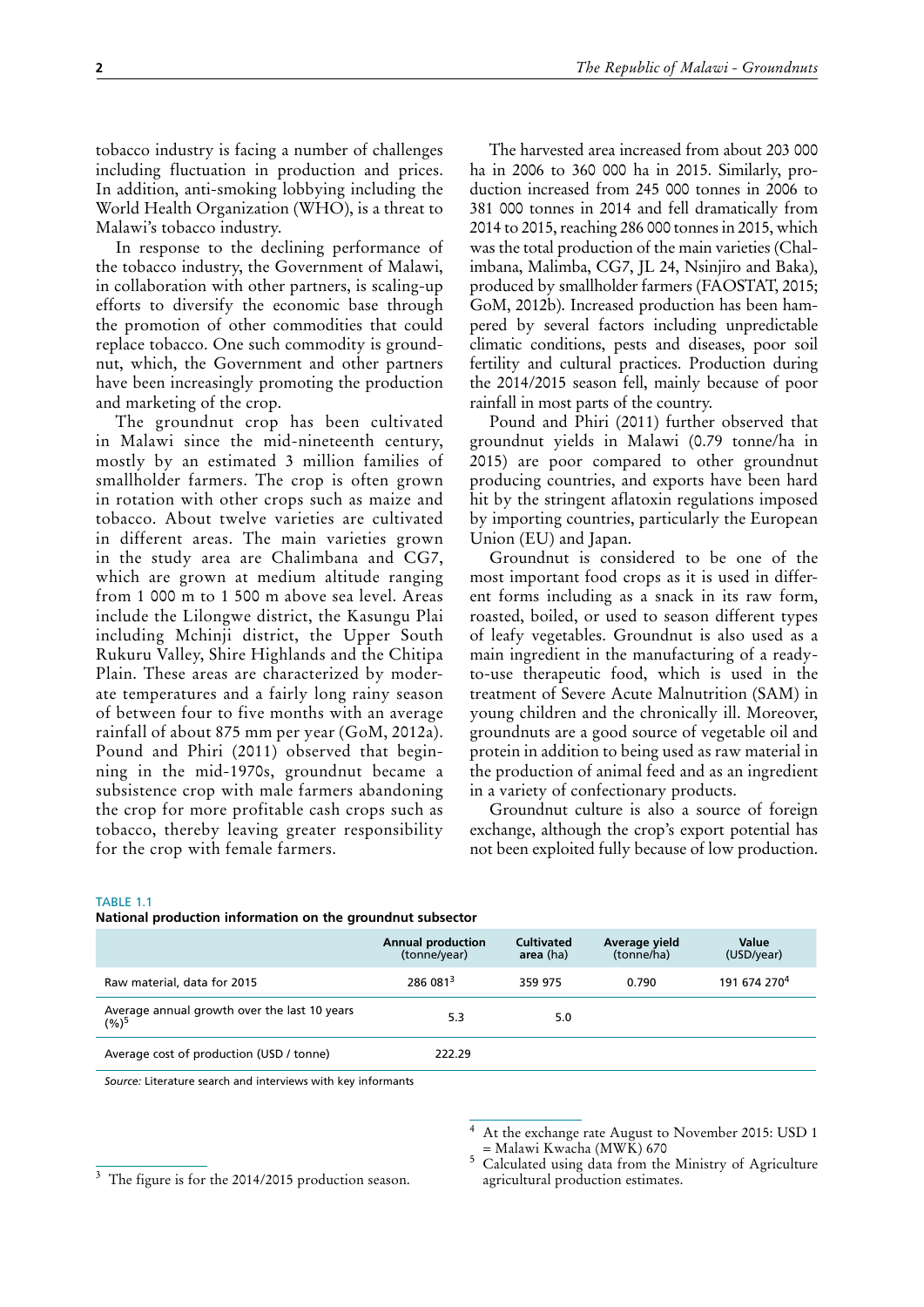#### <span id="page-20-0"></span>TARI F 1.2

| Controller                                         | Control                                    | <b>Actual situation in the FSC</b>     |      | <b>Responsible agent</b>      |
|----------------------------------------------------|--------------------------------------------|----------------------------------------|------|-------------------------------|
|                                                    |                                            | Exists and applies to the<br>whole FSC |      | Malawi Bureau of              |
|                                                    | National food safety/ quality<br>standards | Exists but not rigorous                | Yes  | <b>Standards</b>              |
|                                                    |                                            | None                                   |      |                               |
| Harvest<br>None<br>Government<br>Transport<br>None |                                            |                                        |      |                               |
| regulation and                                     |                                            |                                        |      |                               |
| requirements                                       | Low                                        | Malawi Bureau of<br>Standards          |      |                               |
|                                                    | Low, Medium, High)                         | Process                                | High |                               |
|                                                    |                                            | Market                                 | None |                               |
|                                                    | Obligatory registration of the             | Exists                                 | Yes  | Malawi Bureau of              |
|                                                    | food processing/ preparation<br>unit       | None                                   |      | Standards                     |
| FSC actors -                                       | GHP/ GAP/ HACCP/ voluntary<br>standards    | GHP/GAP/Voluntary standards            |      |                               |
| food safety<br>management system                   | Identification of potential<br>hazards     | GHP                                    |      | Malawi Bureau of<br>Standards |

#### **Food safety management mechanisms**

*Source:* Preliminary screening data

The GoM has identified groundnut as one of the main livelihood sources in form of cash income, employment, also it is one of the commodities selected for reduction of post-harvest losses. Further, in recent years, the Government and other partners have increased efforts to promote the production and marketing of groundnuts. Table 1.1 gives the national production information for the groundnut subsector and Table 1.2 gives an overview of food safety mechanisms.

## **INVENTORY OF ACTIVITIES AND LESSONS LEARNED FROM PAST AND ONGOING INTERVENTIONS**

In addition to government strategic approaches (see *Relevant institution and their roles*), several projects, including the Rural Livelihoods Economic Enhancement Project (RLEEP), have been implemented to promote groundnut production and processing. NASFAM pursues the same objective through various associations across the country.

Recently, the GoM recommended smallholder farmers use Purdue Improved Crop Storage bags or PICS to minimize post-harvest losses during storage caused by aflatoxin and weevil infestation. *Aflasafe*, a biocontrol, was introduced into Malawi in an effort to prevent aflatoxin contamination in groundnut and to minimize losses in the field and during storage.

Moreover, studies are ongoing regarding the mechanization of some farm operations, including lifting of groundnuts. On-farm trials using Compatible Technology International's (CTI) oxpowered lifters were conducted, resulting in the technology being promoted in Kasungu in 2012 (Spieldoch *et al*., 2013).

The Department of Agricultural Research Services (DARS) in collaboration with NASAF continue to conduct studies on production practices that minimize field aflatoxin contamination.

## **RELEVANT INSTITUTIONS AND THEIR ROLES**

The Ministry of Agriculture, Irrigation and Water Development (MoAIWD) is the main institution involved in the development and dissemination of PHLM technologies. The three technical departments, the Department of Agricultural Research Services, the Department of Crop Development (DCD) and the Department of Agricultural Extension Services (DAES) are involved in disseminating PHLM technologies.

The Pesticide Control Board (PCB), in collaboration with the Department of Environmental Affairs (DoEA), monitors the safety standards of pesticides used to ensure they are within acceptable health and safety levels.

Some private sector institutions and non-governmental organizations (NGOs) also offer exten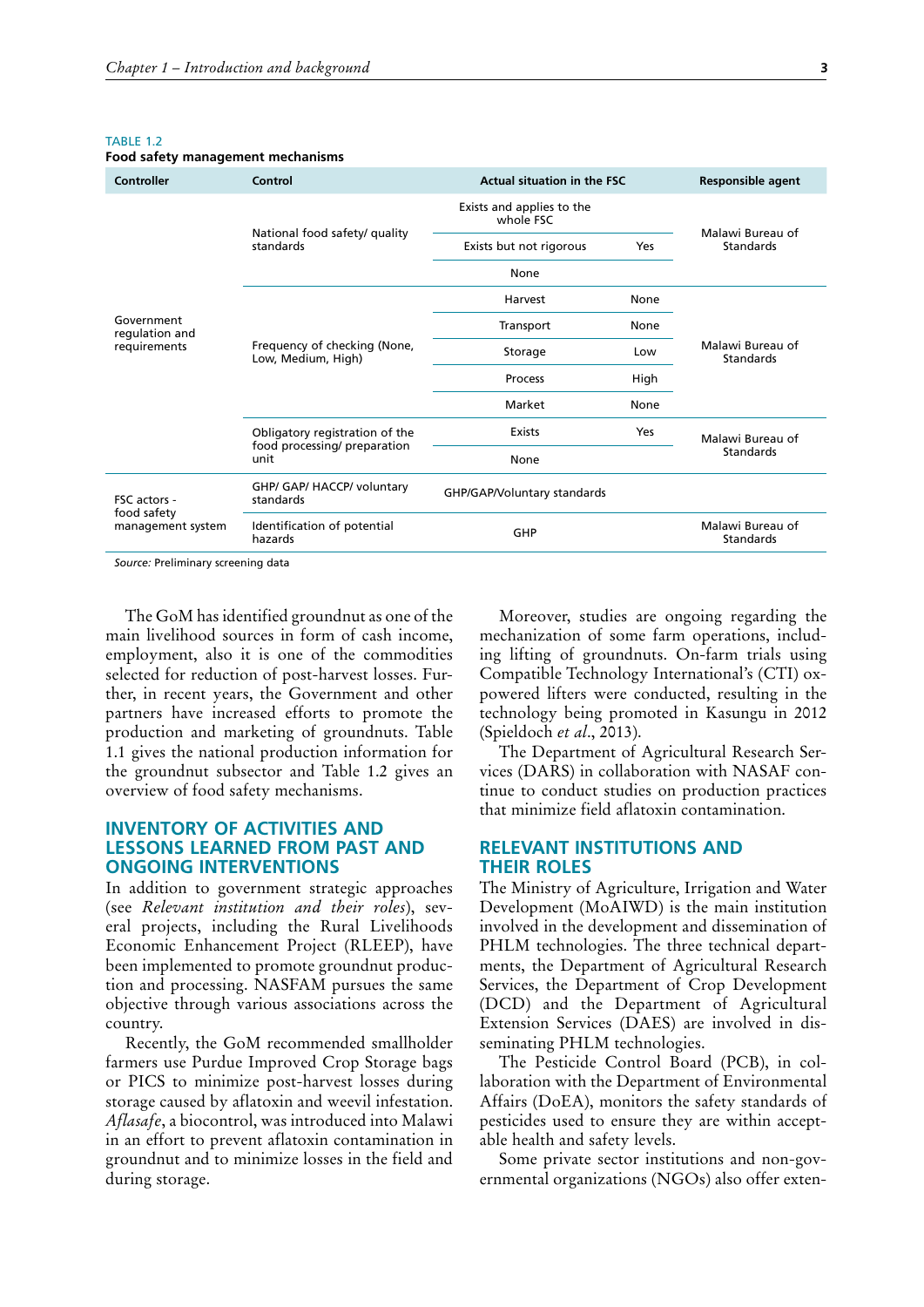<span id="page-21-0"></span>FIGURE 1.2

**One of the trials – Improved grain storage structure**



©FAO/ CARD

FIGURE 1.3  **Informal roadside sales of groundnuts and other** 



©FAO/ CARD

sion services for PHLM technologies, though at a lower scale, and usually in collaboration with the MoAIWD.

Research into PHLM technologies is conducted by DARS through three of its research stations. Research is coordinated under the Plant Protection Commodity Group, mainly through the Crop Storage and Produce Inspection Units. Trials using PHLM technologies include: timely harvesting of the crop, use of various pest control measures for example application of pesticides and storage in bags, use of modern mini silos (Nkhokwes), smearmudded granaries (Figure 1.2), metallic silos, etc.

The Consortium of International Agricultural Research Centres (CGIAR) and international organizations such as the International Maize and Wheat Improvement Centre (CIMMYT), the Natural Resources Institute (NRI), and the Lilongwe University of Agriculture and Natural Resources (LUANAR) are among some of the institutions involved in PHLM.

## **OVERVIEW OF THE MOST IMPORTANT GROUNDNUT SUPPLY CHAINS**

The groundnut subsector comprises two main supply chains, the informal or non-regulated and the formal or regulated. The informal supply chain is mostly made up of smallholders, small-scale traders and vendors.

The formal supply chain comprises smallholder farmers, assemblers who buy groundnuts from individual smallholder farmers and small-scale traders who in turn sell the groundnuts to large-scale traders. Other major players are the cottage shellers.

The informal groundnut supply chain was selected for a detailed case study. Unlike the

formal supply chain, which is more organized and complies with formal rules and regulations resulting in minimal losses and waste, more losses are found in the informal supply chain because rules and regulations are not followed. One common feature of the informal supply chain is the use of pails and buckets to measure the groundnuts. Further, selling by the roadside exposes the groundnuts to excessive heat from the sun, resulting in over drying and loss of quality (Figure 1.3).

The selected supply chain (Table 1.3) is in Mchinji district, the three villages of Gomani, Mgubo and Mikayere in the Zulu EPA.

The study site was chosen because there is an ongoing IFAD project in the area, the Smallholder Agriculture Productivity Project (SAPP) also, in the same area, RLEEP is promoting groundnut production and marketing.

Estimation of the quantities produced involved asking the sampled individual households about how much groundnut was produced during the 2014/2015 growing season. The 60 sample households in the three selected villages produced an estimated 6.3 tonnes. A total of  $9.059$  tonnes was produced by farmer households throughout the EPA. Table 1.4 shows the importance of the supply chain nationally and Table 1.5 indicates its importance for the actors.

## **PRESUMED FOOD LOSSES IN THE INFORMAL GROUNDNUT SUPPLY CHAIN**

The findings revealed that lifting and marketing are the low loss points (LLP) along the groundnut supply chain for both quantitative and qualitative losses. There are critical loss points (CLP) during drying, farm storage, hand or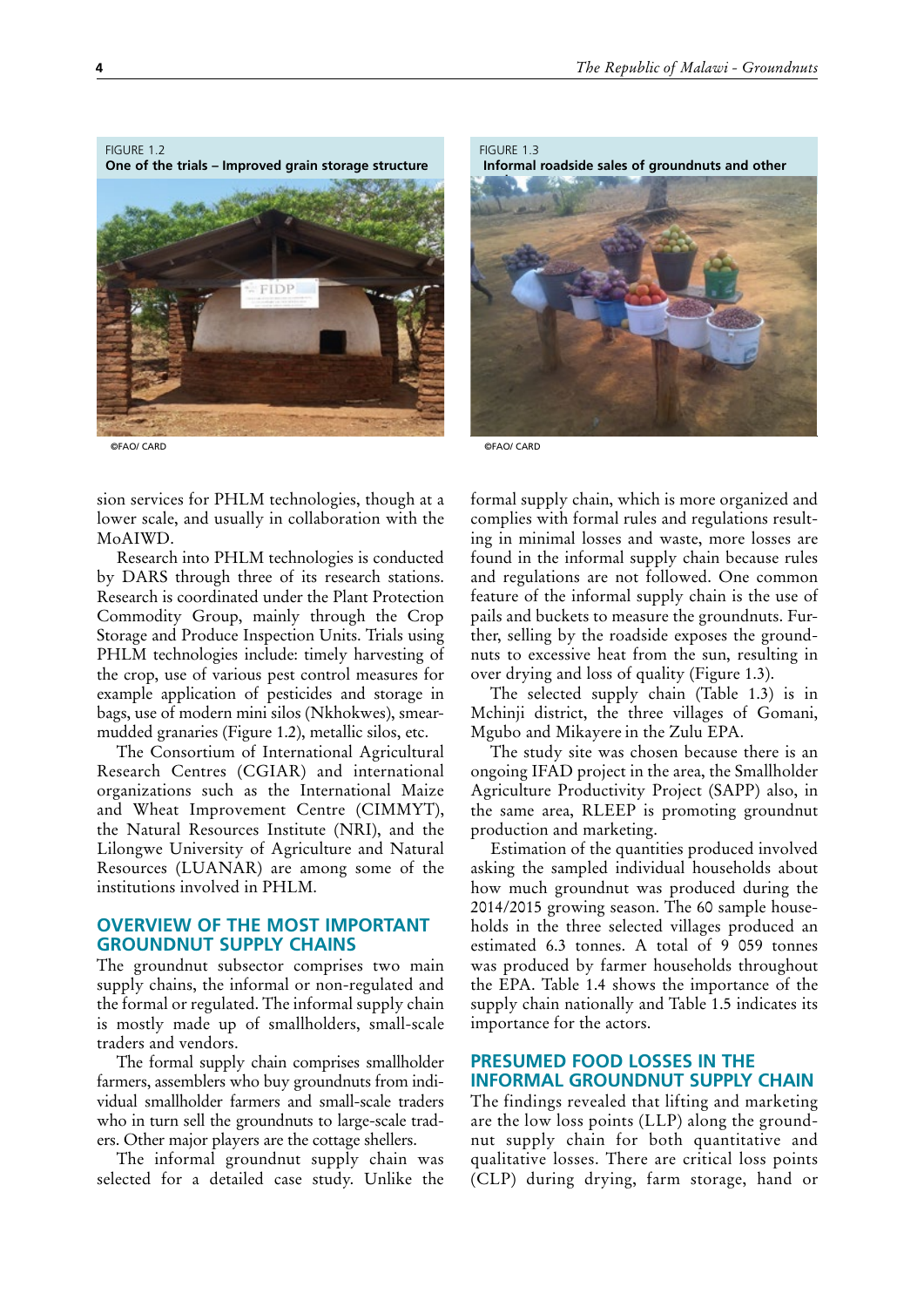#### <span id="page-22-0"></span>TARIF<sub>13</sub>

#### **Food supply chains in the subsector**

| <b>Type of Food</b><br><b>Supply Chain</b> | Geographic<br>area of<br>production | <b>Final product</b> | Volume of<br>final product<br>(tonne/year) | No. and gender of<br>smallholder<br>producers | <b>Market for final</b><br>product<br>location, buyers | Project<br>support                    |
|--------------------------------------------|-------------------------------------|----------------------|--------------------------------------------|-----------------------------------------------|--------------------------------------------------------|---------------------------------------|
| Informal                                   | Gomani village                      | Groundnuts           | 2.80                                       | 120 Female headed<br>183 Male headed          | Multiple<br>locations and<br>buyers                    | SAPP <sup>6</sup>                     |
| Informal                                   | Mgubo village                       | Groundnuts           | 1.80                                       | 66 Female headed<br>183 Male headed           | Multiple<br>locations and<br>buyers                    | <b>SAPP</b>                           |
| Informal                                   | Mikayere<br>village                 | Groundnuts           | 1.73 <sup>7</sup>                          | 57 Female headed<br>116 Male headed           | Multiple<br>locations and<br>buyers                    | <b>SAPP</b>                           |
| Informal                                   | Zulu EPA                            | Groundnuts           | 9059                                       | 17 902 Female<br>headed                       |                                                        |                                       |
|                                            |                                     |                      |                                            | 1852 Male headed                              |                                                        |                                       |
| Formal                                     | Country wide                        | Groundnuts           | 286 080                                    | $> 2.5$ million                               | Domestic and<br>export markets                         | Predominantly<br>by the<br>Government |

*Source:* Preliminary screening data, field survey

#### TARI F 14

#### **Importance of the groundnut supply chains at national level**

| <b>Type of Food</b><br><b>Supply Chain</b> | <b>Economic</b><br>importance | <b>Generation</b><br>of foreign<br>exchange | <b>Contribution to</b><br>national food<br>consumption | <b>Contribution to</b><br>national nutrition | <b>Environmental impact</b> |
|--------------------------------------------|-------------------------------|---------------------------------------------|--------------------------------------------------------|----------------------------------------------|-----------------------------|
| Informal                                   |                               |                                             |                                                        |                                              |                             |
| Formal                                     |                               |                                             |                                                        |                                              |                             |

*Source:* Preliminary screening data

#### TABLE 1.5

#### **Importance of the groundnut supply chains for the actors**

| <b>Type of Food Supply Chain</b> | Percentage of<br>produce by<br>smallholders | Income-<br>generation | Involvement of<br>the poor | Employment<br>provision |
|----------------------------------|---------------------------------------------|-----------------------|----------------------------|-------------------------|
| Informal                         | 100                                         |                       |                            |                         |
| Formal                           | 95                                          |                       |                            |                         |

*Source:* Preliminary screening data

machine shelling and warehouse storage, where both quantitative and qualitative losses were reported (Table 1.6).

Furthermore, stripping was recorded as a low lost point. It was emphasized that development of aflatoxin mostly occurs on the groundnut shells during drying and not on the grains. Pestinfestation is common during storage where the

<sup>6</sup> The Smallholder Agriculture Productivity Project is jointly supported by the GoM and IFAD and operating in Zulu EPA where the study was conducted in the three selected villages.

groundnut is held for most time in the supply chain. The common pests include rodents and groundnut weevils; the insects are found to be less problematic when groundnuts are stored in the shell. The presumed critical and low loss points are summarized in Table 1.6 below.

The volumes of final product in the three first rows are estimates from the sampled households with an average landholding size of 0.6 ha.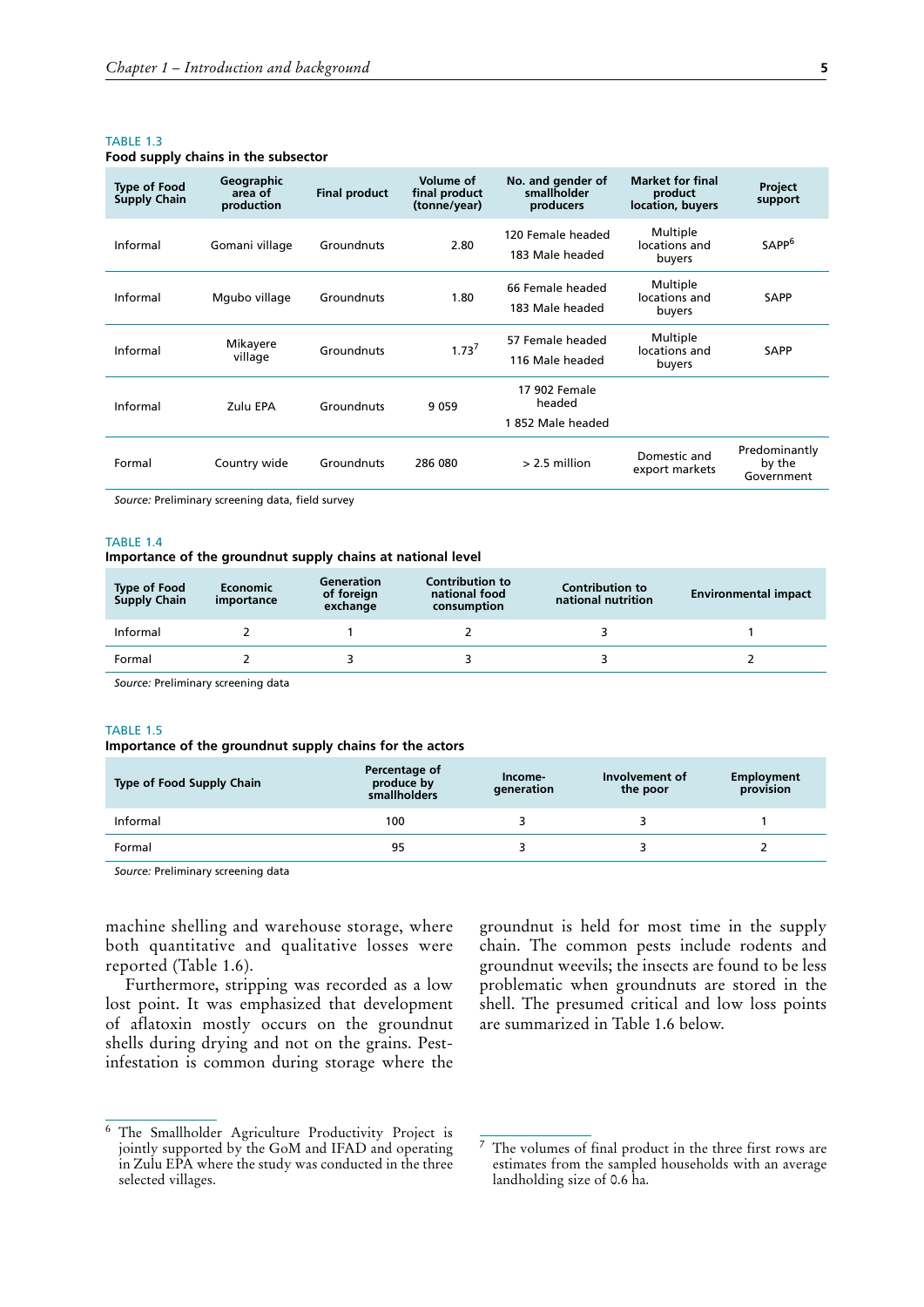### TABLE 1.6

| Presumed food losses in the FSC |                                   |                                         |                                                                                                                                                                                                                                                                                                                                                                                                                                                                                    |
|---------------------------------|-----------------------------------|-----------------------------------------|------------------------------------------------------------------------------------------------------------------------------------------------------------------------------------------------------------------------------------------------------------------------------------------------------------------------------------------------------------------------------------------------------------------------------------------------------------------------------------|
|                                 | <b>Expected Loss Points</b>       |                                         | <b>Comments / Remarks</b>                                                                                                                                                                                                                                                                                                                                                                                                                                                          |
| Step in the FSC                 | Quantitative<br><b>CLP or LLP</b> | <b>Oualitative</b><br><b>CLP or LLP</b> |                                                                                                                                                                                                                                                                                                                                                                                                                                                                                    |
| Lifting                         | LLP                               | <b>LLP</b>                              | Almost all smallholder farmers use hand hoes                                                                                                                                                                                                                                                                                                                                                                                                                                       |
| Drying                          | <b>CLP</b>                        | <b>CLP</b>                              | Aflatoxins occur at the time of drying if the conditions are humid (because of<br>light rains at the time of harvesting) and are conducive to the development<br>of fungus (leading to loss of quality). Pests also damage pods, resulting in loss<br>of quality and quantity.                                                                                                                                                                                                     |
| Stripping                       | <b>CLP</b>                        | <b>LLP</b>                              | Quantity losses are common during stripping because under-age child labour<br>is used. Pods are not stripped and are left on the haulms.                                                                                                                                                                                                                                                                                                                                           |
| Storage                         | <b>CLP</b>                        | <b>CLP</b>                              | Both types of losses (quantitative and qualitative) commonly occur because of<br>pests such as rodents because they can easily enter most storage structures.<br>Many smallholder farmers store groundnuts in polypropylene bags in their<br>dwellings, the rodents easily enter the structures.                                                                                                                                                                                   |
| Hand/Machine<br>Shelling        | <b>CLP</b>                        | <b>CLP</b>                              | Conducted at farmers' premises where water is sprinkled to soften the pods<br>for easy shelling. This results in both losses of quality and quantity. The use<br>of machine shellers commonly results in a high percentage of broken or<br>damaged nuts; hence there are both quality and quantity losses when nuts<br>are taken to the market.                                                                                                                                    |
| Marketing                       | <b>LLP</b>                        | <b>LLP</b>                              | At this point, farmers or small traders are extra careful when handling<br>the groundnuts. Selling is commonly in bulk where the commercial buyers<br>use weigh bridges, which minimizes quantity losses. The use of clean<br>polypropylene bags ensures there are fewer losses-                                                                                                                                                                                                   |
| Storage                         | <b>CLP</b>                        | <b>CLP</b>                              | Shelled nuts are stored in warehouses for a longer period and the major<br>issues are rodent and weevil infestations, resulting in quality and quantity<br>losses. This also affects the export volume of groundnuts after grading.<br>Normally rejection occurs where pest control becomes a problem for some<br>warehouse operators, when rodents and weevils migrate from heavily<br>infested warehouses to other warehouses (in an area where cross infestation<br>is common). |

*Source:* Preliminary screening data, field survey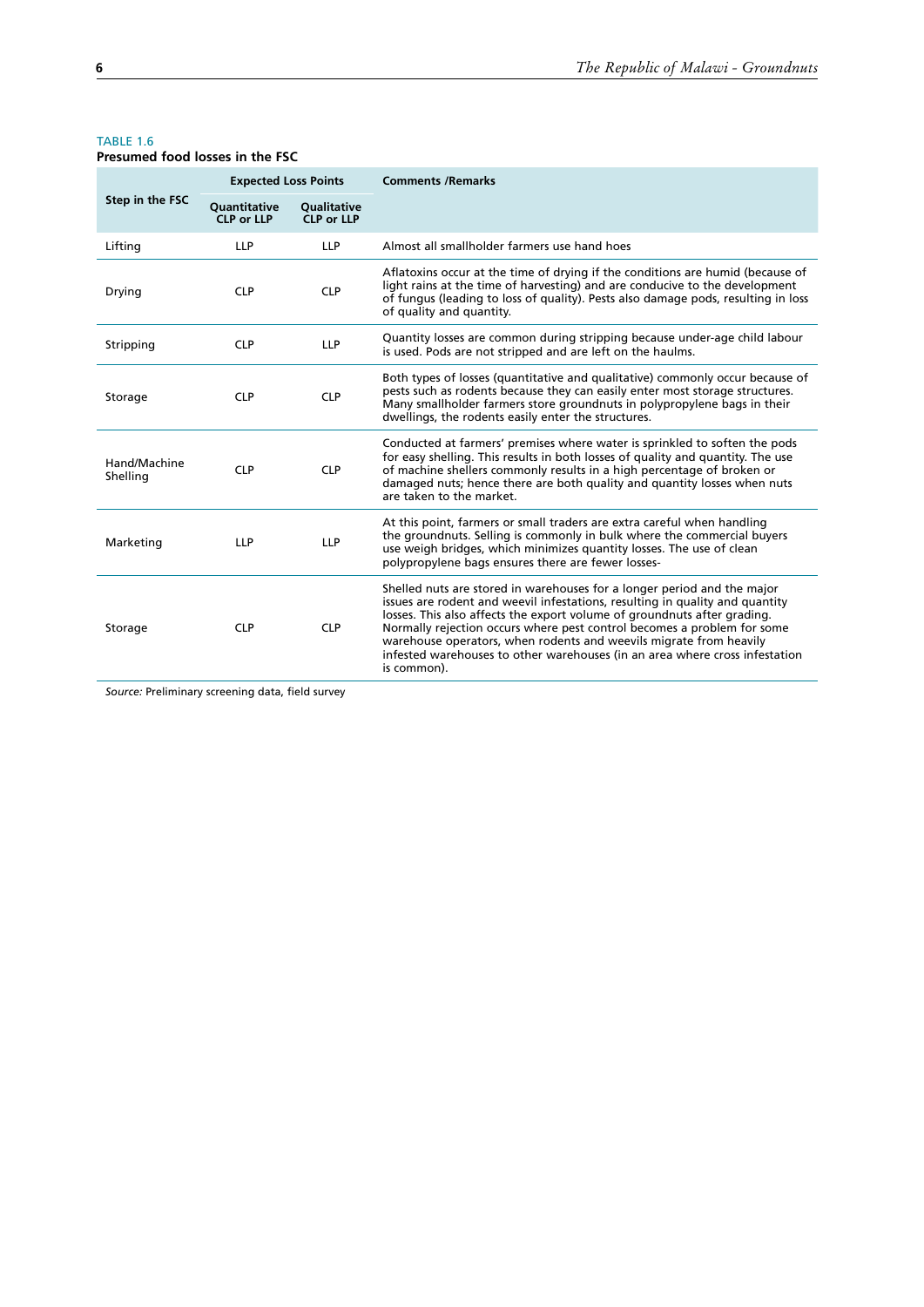## <span id="page-24-0"></span>Chapter 2 **Groundnut supply chain – situation analysis**

## **DESCRIPTION OF THE INFORMAL GROUNDNUT SUPPLY CHAIN**

The selected informal supply chain is in Mchinji district, the three villages of Gomani, Mgubo and Mikayere in the Zulu EPA.

In 2015, fieldwork was undertaken between August and November and 20 households were randomly selected from each of the three villages.

Most crops, including groundnuts, are planted in December and weeding, disease and pest control take place up to March. Harvesting of groundnuts, which includes digging using hand-hoes, sundrying and hand-stripping, starts between April and May, which is also the onset of the marketing season. Marketing commences around April, reaches a peak between June and August and then slackens from September onwards until the next harvest.

There are four main final products in the informal supply chain and these are fresh boiled nuts (unshelled), raw nuts (both shelled and unshelled), roasted nuts (shelled and unshelled) and groundnut flour, which is used in food seasonings, especially vegetables and porridge.

Groundnuts are taken from primary producers to the consumers through several players includ-



*©FAO/ CARD*

ing small-scale and large-scale traders, assemblers, transporters, warehouse agents, vendors, cottage shellers and processors. The main activities undertaken by the various players along the supply chain are harvesting, drying, transportation, shelling, storage, trading or selling and processing.

Harvesting – The study revealed two important steps in the harvesting of groundnuts: lifting the groundnut haulm from the ground and plucking the nuts from the haulms. Lifting requires digging up the groundnut haulms and stacking them in heaps with the nuts facing up. The *Mandela Cork* (Figure 1.4) is one of the most recently introduced methods used to dry the nuts in the field.

Stacking with haulms facing up facilitates fast drying of the groundnuts in the pods and avoids development of moulds. The heaps are left in the field for the groundnuts to dry and the pods are harvested once the groundnuts are confirmed dry. A hoe is used for lifting, which is the only tool farmers use to lift the nuts. In the second stage of groundnut harvesting, the pods are plucked off the haulms by hand one by one.

**Transportation to homestead** – After harvesting, the next stage in the groundnut food supply chain, is transportation to the homestead. The respondents said that most groundnuts are transported as head-loads. A few farmers use bicycles and ox-carts.

**Shelling – Groundnut shelling is another impor**tant step in the groundnut FSC, which involves removing the nut from the pod. In the past Chitedze Research Station promoted groundnut shellers, but they are not popular among smallholder farmers because of the high level of breakage. Commercial shellers are available on the market but many smallholder farmers cannot afford them, hence shelling by smallholder farmers is 100 percent by hand (Figure 1.5).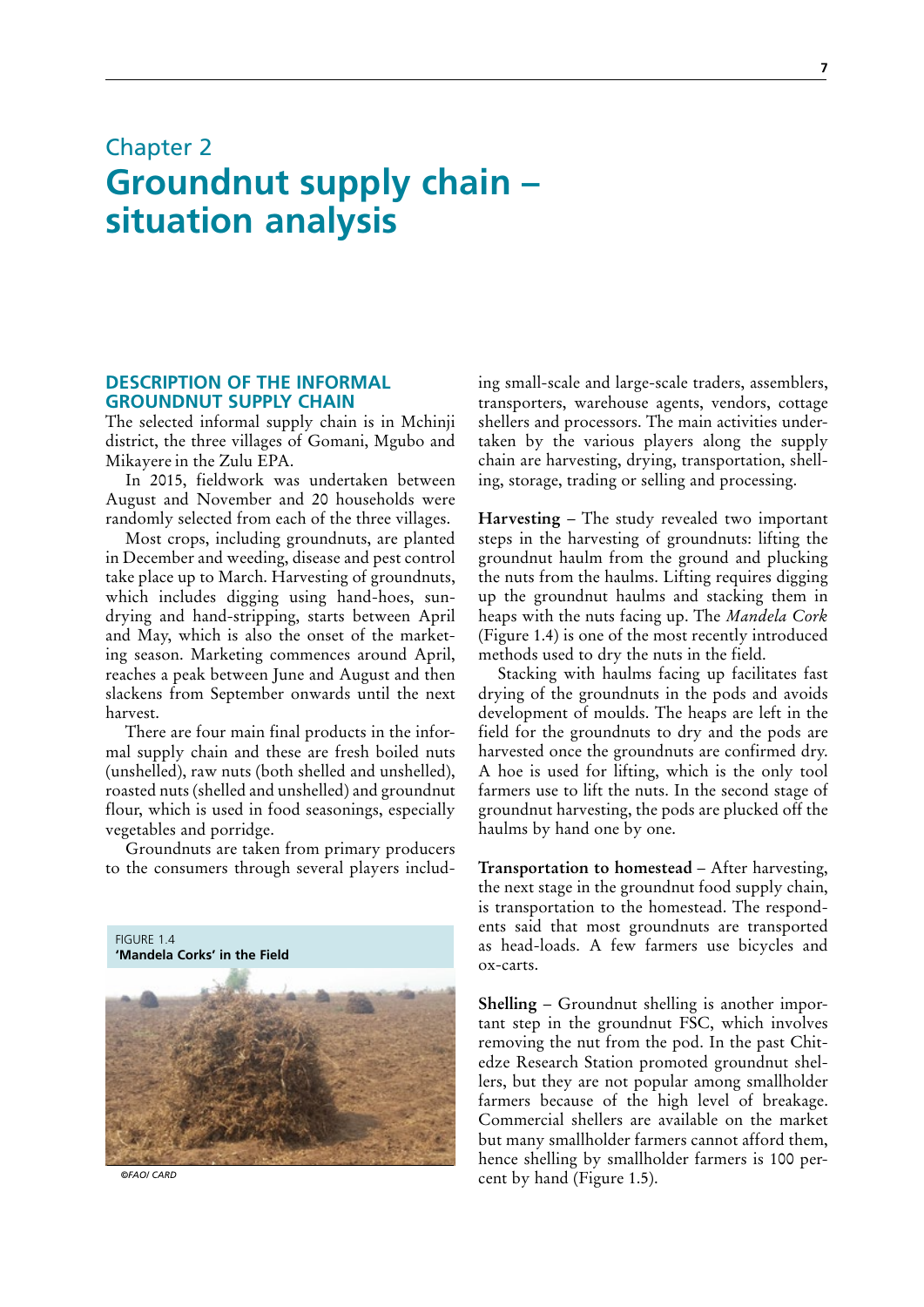#### <span id="page-25-0"></span>FIGURE 1.5 **Hand shelling of groundnuts**



*©FAO/ CARD*

#### FIGURE 1.7 **Shelling Machines at Mgona Township in Lilongwe City**



*©FAO/ CARD*

Shelling is time-consuming and causes blisters on the thumbs. To make hand shelling easier, many smallholder farmers sprinkle water on the pods to soften them. This may cause mould, which results in aflatoxin contamination of the nuts. The hand shelling of groundnut is sometimes concurrent with maize shelling. This practice is a likely cause of losses through contamination (Figure 1.6). Study of the informal supply chain, therefore, provides a greater opportunity for understanding some of the critical loss points and helps in identifying specific strategies to minimize post-harvest losses.

**The 'Cottage shelling centre'** – was identified in Mgona Township in the city of Lilongwe. Small and large-scale traders from around Lilongwe, and other parts of the country, including the study site (Zulu EPA), bring their groundnuts to this centre for shelling. In the cottage industry, individuals own one or more shelling machines (Figure 1.7), which are locally made and a fee is charged for shelling. Women are also involved as casual workFIGURE 1.6 **Groundnuts contaminated by mixing with maize**



*©FAO/ CARD*

#### FIGURE 1.8 **Women winnowing groundnuts at Mgona in Lilongwe city**



*©FAO/ CARD*

ers who winnow the shelled nuts as portrayed in Figure 1.9.

**Selling** – The groundnuts are sold at various stages of the supply chain, including right from the farmgate where smallholder farmers sell some of the nuts to individuals and traders. The traders in turn sell to processors. Selling tools and practices are often unconventional along the informal supply chain, including the use of buckets instead of standardized weighing scales and selling by the roadsides.

**Storage** – Ordinarily, groundnuts are stored onfarm unshelled or shelled. Some of the storage structures include the traditional granary and polypropylene bags for unshelled and shelled groundnuts respectively (Figures 1.10 and 1.11). Most smallholder farmers store the un-shelled groundnuts in polypropylene bags, which are kept inside houses.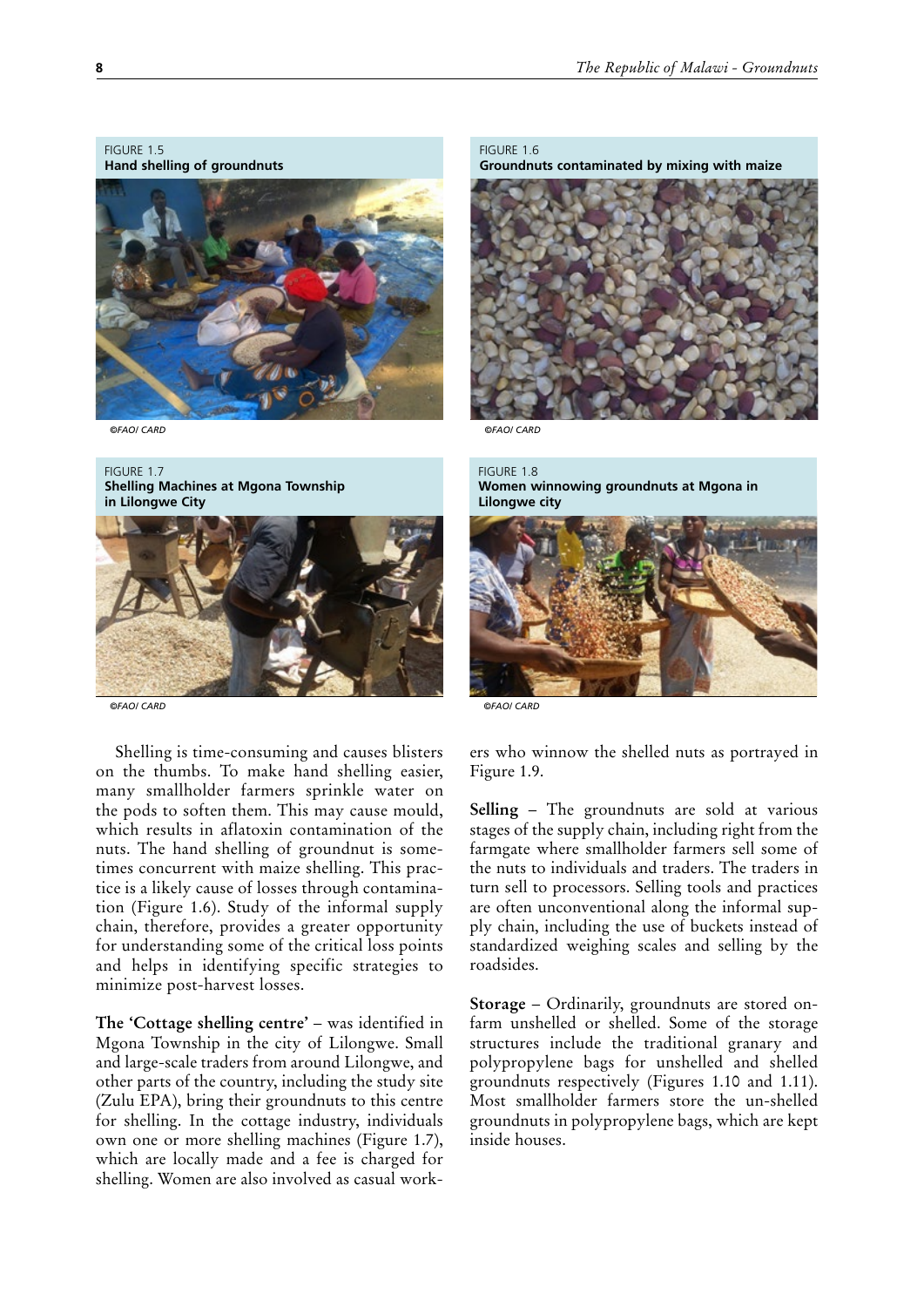<span id="page-26-0"></span>FIGURE 1.9 **Traditional granary**



*©FAO/ CARD*

**Transport to the market** – Most smallholder farmers transport their groundnuts to the market using ox-carts, bicycles, vehicles or the crop is carried on the head. The groundnut is either in unshelled or shelled form and normally packed in polypropylene bags. The ox-carts and bicycles are commonly owned by the smallholder farmers or hired within the community.

**Industrial processing** – In addition to the cottage shellers, there are industrial processors who process the nuts into various products such as peanut butter, cooking oil and snacks (roasted and packaged). The nuts are also used as an ingredient in various confectionery products. Groundnut cake is a by-product of oil production, after pressing, and is used as an ingredient in livestock feed. The processed products: peanut butter, cooking oil and livestock feed are sold on the domestic and export markets.

Shelled groundnuts are the main intermediary product after harvesting and before industrial processing. Consultations with C-To-C Engineering, which manufactures shelling equipment indicated that, whole kernels after shelling have an estimated 98 percent efficiency, implying that 2 percent is the allowable waste as breakage.

## **DETAILED DESCRIPTION OF THE FOOD SUPPLY CHAIN – BASICS**

It usually takes between 10 to 31 days to complete each of the field post-harvest activities (e.g. lifting, drying, stripping and transportation), using either hired or family labour. Men dominate as labour

FIGURE 1.10 **Groundnuts stored in polypropylene bags**



*©FAO/ CARD*

for all the activities except stripping, which is mostly done by women (Table 1.7).

At the homestead, primary processing is made up of the following steps: in-shell storage, shelling, cleaning and grading, and lasts between 10 to 15 days. These activities occur from August to December. The use of polypropylene bags is common for storing groundnuts at the smallholder level, though some farmers use traditional temporary storage structures before packaging the shelled groundnuts into polypropylene bags for storage indoors. The longest storage period occurs in the grain warehouses (Table 1.7).

## **THE GROUNDNUT MARKETING SYSTEM**

Groundnut marketing in Malawi, including the study area, is conducted under a liberalized marketing system, influenced by the International Monetary Fund (IMF) and the Structural Adjustment Programmes (SAPS) that were sponsored by the World Bank and took effect in the early 1980s. The liberalization of agricultural input and output markets aim to enhance competitiveness in the domestic and international markets through private sector participation. Prior to liberalization, smallholder farmers sold their produce through the state-owned Agricultural Development and Marketing Corporation (ADMARC), which was the sole buyer of groundnuts and dictated the price until 1987 (Derlagen and Phiri, 2012).

Minde *et al*. (2008) noted that poor pricing structure is a disincentive to increased groundnut production because groundnut is a labour intensive crop and the low prices mean that farmers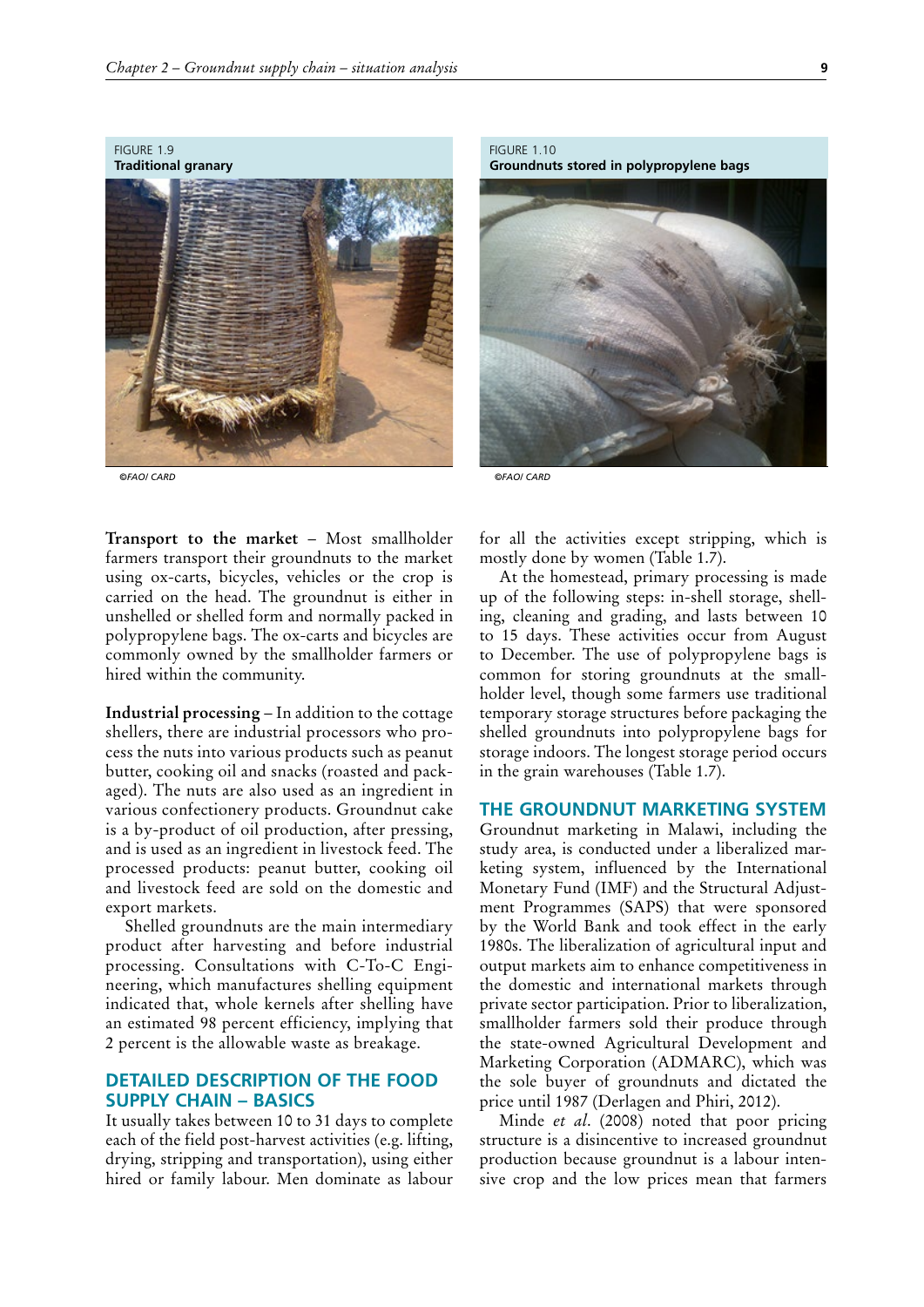<span id="page-27-0"></span>

|                     | Detailed description of the informal groundnut supply chain<br>TABLE 1.7 |            |            |          |                               |                |                         |            |                   |                                            |                       |                                             |
|---------------------|--------------------------------------------------------------------------|------------|------------|----------|-------------------------------|----------------|-------------------------|------------|-------------------|--------------------------------------------|-----------------------|---------------------------------------------|
|                     | FSC stage                                                                | Location   |            | Period   |                               |                | Number of actors        | Products   | Quantity<br>(ton) | Facilities/<br>Equipment                   | Duration/<br>Distance | Inputs and<br>Services                      |
|                     |                                                                          |            | Start date | End date | <b>Days</b>                   | Men            | Women                   |            |                   |                                            |                       |                                             |
|                     | Primary production                                                       |            |            |          |                               |                |                         |            |                   |                                            |                       |                                             |
|                     | Uplifting                                                                | Field      | April      | June     | $\overline{3}$                | $\overline{a}$ | $\overline{\mathbf{c}}$ | Pods       | C.3               | Hand hoes                                  | $10-31$ days          | Hired/Family labour                         |
|                     | Field drying                                                             | Field      | June       | ληr      | $\overline{21}$               | 45             | 15                      | Pods       | යි                | <b>Baskets</b>                             | 14-21 days            | Hired/Family labour                         |
| Harvesting          | Stripping                                                                | Field      | July       | Aug.     | $\overline{c}$                | $\overline{c}$ | \$                      | Pods       | 6.3               | <b>Baskets</b>                             | 2-20days              | Hired/Family labour                         |
|                     | Transportation                                                           | Field      | Aug.       | Aug.     | ω                             | 55             | m,                      | Pods       | C.3               | Ox-cart, Bicycles                          | 3 km                  | Hired                                       |
|                     | In-shell storage                                                         | Homestead  | Aug.       | ن<br>گ   | S                             | 54             | G                       | Pods       | 6.2               | Polypropylene bags,<br>traditional granary | 61 days               |                                             |
|                     | Shelling                                                                 | Homestead  | Ō.         | Nov.     | 60                            | $\overline{1}$ | $\frac{3}{4}$           | Pods       | $\overline{6}$    | Hands, mats                                | 15 days               | Hired/Family labour                         |
| processing          | Cleaning                                                                 | Homestead  | Sept.      | ð.       | $\overline{\mathbf{50}}$      | $\tilde{c}$    | 50                      | Grain      | 5                 | <b>Baskets</b>                             | 10 days               | Hired/Family labour                         |
| ynamiy <sup>q</sup> | Grading                                                                  | Homestead  | Sept.      | Nov.     | $\overline{30}$               | LO.            | 55                      | Grain      | $\overline{6}$ .0 | Baskets, mats                              | 20 days               | Hired/Family labour                         |
|                     | Bagging                                                                  | Homestead  | Sept.      | Nov.     | $\overline{30}$               | 45             | $\frac{15}{2}$          | Grain      | 5.9               | Polypropylene bags                         | days<br>LO.           | Hired/Family labour                         |
|                     | Household storage                                                        | Homestead  | Aug.       | jan.     | S<br>$\overline{\phantom{0}}$ | SO             | $\tilde{c}$             | Grain/Pods | 5.4               | Polypropylene bags                         | 200 days              | Family labour                               |
|                     | Vendors                                                                  | Homestead  | April      | Jan.     | 50                            | $\overline{a}$ | $\overline{c}$          | Grain/Pods | 4.2               | Polypropylene bags                         | 60 days               |                                             |
|                     | Traders/Intermediaries                                                   | Market     | April      | Jan.     | 150                           | 45             | $\frac{15}{2}$          | Grain/Pods | $\overline{3}$ .1 | Polypropylene bags                         | 60 days               |                                             |
|                     | Transporting                                                             | Market     | yinr       | Jan.     | 150                           | 55             | Б                       | Grain/Pods | 3.5               | Polypropylene bags<br>Trucks,              | 120 days              | Hired                                       |
|                     | Informal markets                                                         | Market     | April      | Ōct.     | m<br>$\overline{21}$          | 45             | 5                       | Grain/Pods | 2.5               |                                            | 80 days               |                                             |
|                     | Centralized storage                                                      | Warehouses | VeN        | ن<br>گ   | 245                           | 50             | $\overline{c}$          | Grains     | 4.2               | Polypropylene bags<br>Warehouses,          | 300 days              |                                             |
|                     | Distribution/resale                                                      | Market     | ರ.<br>೦    | March    | 186                           | SO,            | $\overline{c}$          | Grains     | 2.5               | Polypropylene bags,<br>Trucks              | 300 days              |                                             |
|                     | Processing                                                               | Millers    | Vay        | March    | 335                           | 55             | m,                      | Grains     | $\overline{2.1}$  | Processing Plants<br>Electric shellers,    | 250 days              | Hired labour, water,<br>packaging materials |
|                     | Wholesale                                                                | Market     | Aug.       | March    | 243                           | LO.            | Б                       | Grains     | 3.0               | Warehouses                                 | 300 days              | <b>Hired</b> labour                         |
|                     | Retail                                                                   | Market     | Vay        | March    | 335                           | $\overline{ }$ | $\mathsf{m}$            | Grains     | 2.4               | Polypropylene bags,                        | 300 days              |                                             |
|                     | Source: Field Survey                                                     |            |            |          |                               |                |                         |            |                   |                                            |                       |                                             |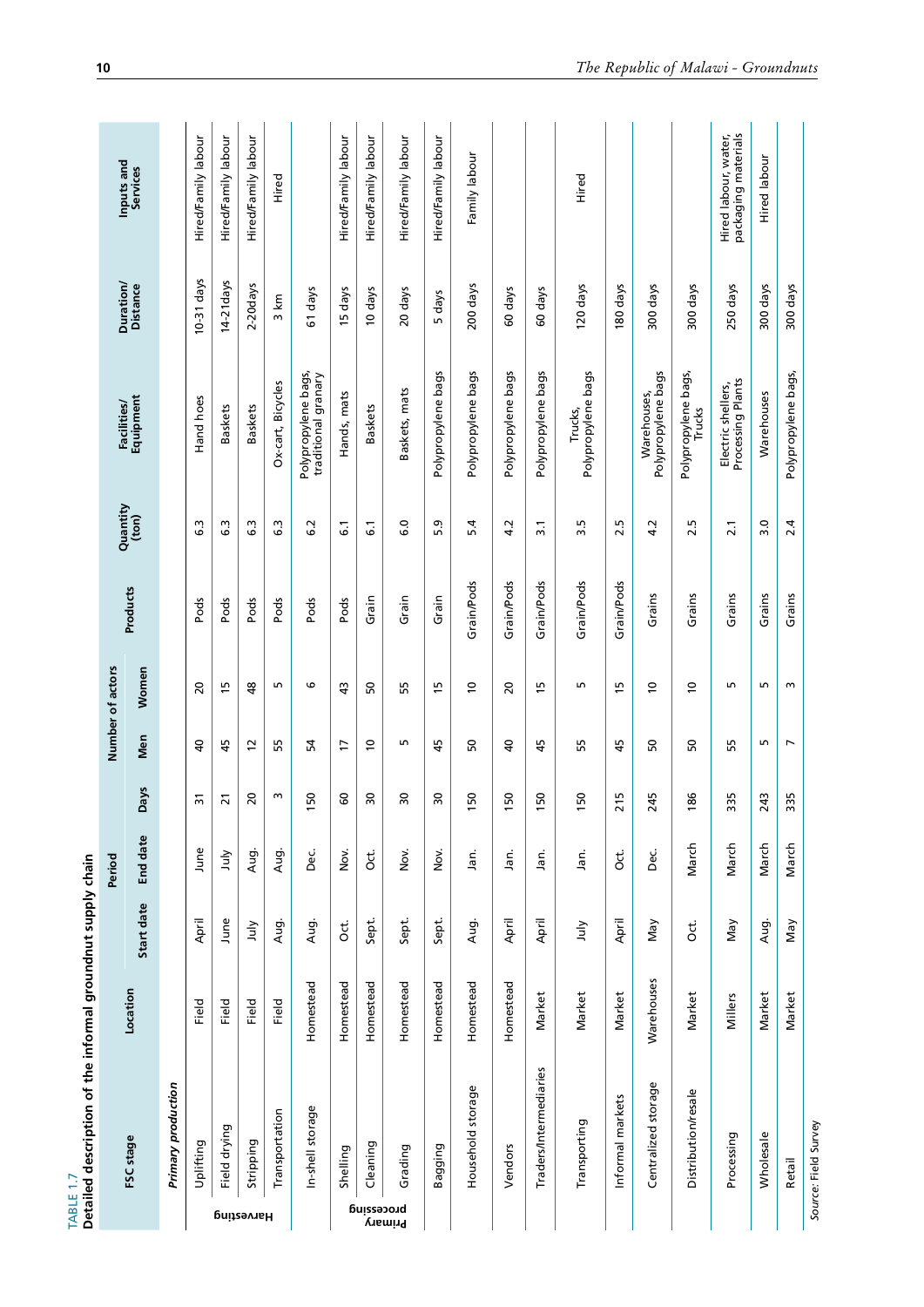<span id="page-28-0"></span>

*©FAO/ CARD*

cannot make a profit and therefore cannot increase the area that drives production.

The onset of SAPS led to an influx of private traders of different magnitudes with respect to the scale of operation. There are different categories

of traders who buy groundnuts from smallholder farmers. Among them are itinerant or mobile buyers, assemblers and large-scale traders. The itinerant buyers are mostly indigenous Malawians who travel from household to household and buy small quantities of groundnuts from the smallholder farmers. These traders usually use bicycles for transport and often sell their groundnuts to the assemblers and larger-scale traders. The assemblers either own or rent the premises where they operate, buying groundnuts from individual smallholder farmers and itinerant traders. Some of these assemblers have warehouses where they store the groundnuts while others store the groundnuts in open fenced premises.

In addition to the itinerant buyers and assemblers are the large-scale traders. These are either indigenous Malawians or foreigners, who are mostly from Burundi, Rwanda and Tanzania. Such buyers usually operate several satellite buying points and normally buy from smallholder farmers, itinerant buyers and assemblers. In some



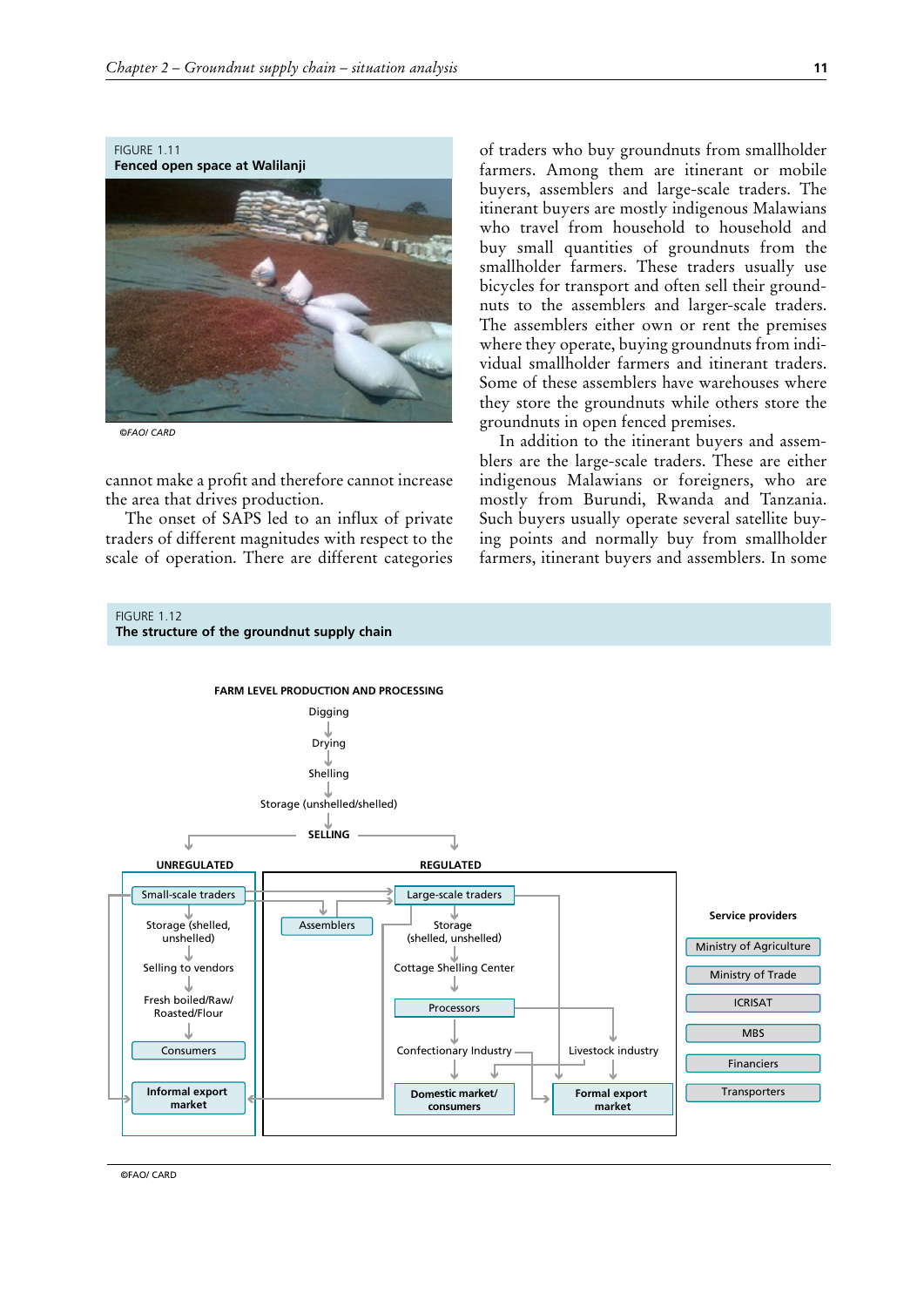#### <span id="page-29-0"></span>TABLE 1.8

**Stakeholders in the selected supply chain** 

| <b>Stakeholder</b>                                                    | <b>Number</b>                                                                  | <b>Volume of product</b><br>(tonnes) in the 2014/15<br>Season           | <b>Estimated income</b><br>(USD)* per year | <b>Estimated Jobs created</b>                                                                           |
|-----------------------------------------------------------------------|--------------------------------------------------------------------------------|-------------------------------------------------------------------------|--------------------------------------------|---------------------------------------------------------------------------------------------------------|
|                                                                       | 725 <sup>8</sup>                                                               |                                                                         |                                            |                                                                                                         |
| Smallholder farmers                                                   | 60 <sup>9</sup>                                                                | 6.3                                                                     | 3 5 4 5                                    | Family labour is usually                                                                                |
|                                                                       | 19 75410                                                                       | 9059                                                                    | 5 097 378                                  | employed                                                                                                |
| Traders including<br>assemblers                                       | 11                                                                             | Ranges from 1 to 120                                                    | 560 to 67 200                              | Various categories of<br>employees, including<br>security quards, clerks<br>and casual labour           |
| Transporters <sup>11</sup>                                            | 5                                                                              | 11 to 17.5                                                              | 6 160 to 16 800                            | $10^{12}$                                                                                               |
| Warehouse agents <sup>13</sup>                                        | 5                                                                              | 60-6 000                                                                | 33 600 to 3 358 589                        | Various categories of<br>employees including<br>security quards, clerks<br>and casual labour            |
| Cottage shellers                                                      | >10                                                                            | Not estimated                                                           | Not estimated                              | Several people<br>employed as casual<br>workers, including<br>women winnowing the<br>shelled groundnuts |
| Processors (including<br>the confectionary and<br>livestock industry) | Several of them<br>ranging from small,<br>medium to large-<br>scale processors | Not Estimated                                                           | Not estimated                              | Several jobs are created                                                                                |
| Consumers                                                             | <b>Numerous</b>                                                                | Difficult to estimate<br>the benefits from the<br>nutritional viewpoint |                                            | No employment is<br>involved                                                                            |

*Source:* Field survey

\*Average price range of 0.56 USD/kg

cases, the large-scale traders employ buying agents who operate in the same way as itinerant buyers. The large-scale traders often own warehouses and trucks for transporting their produce. The large-scale traders sell their groundnuts mostly to local processors as well as to export markets. The structure of the informal (unregulated) and formal (regulated) supply chains is depicted in Figure 1.12.

## **ACTORS IN THE SUPPLY CHAIN: INVOLVEMENT, BENEFIT, JOB CREATION AND INCOME**

Various stakeholders are involved in the groundnut supply chain as shown in Figure 1.12. As indicated earlier in the report, major stakeholders along the supply chain are smallholder farmers, traders, assemblers, transporters, processors, and consumers. Table 1.8 presents a summary of the number of stakeholders, and an estimate of their

revenue along the supply chain based on the interviews during the field survey.

#### **Social structures in the supply chain**

The different activities along the supply chain take place in specific social contexts and under varying conditions. The social structures determine the differentiated gender roles, including the roles of girl and boy children. In general, women usually participate in activities requiring more intensive labour, and have different (often less) access to resources and services than men. Women tend to be less involved in rural organizations and decision-making, which limits their access to facilities, information and markets.

A sample size of 86 respondents was used for the groundnut study. The distribution of the sample was 50/50 for men and women. The age distribution is shown below; 50 percent of the

<sup>8</sup> Total population for the three selected villages <sup>9</sup> Selected households from the three villages <sup>10</sup> Total population for the whole Extension Planning Area

<sup>&</sup>lt;sup>11</sup> Number of trucks ranging from 1 to 4  $\frac{12}{12}$  For the five transporters interviewed, employing a driver and an assistant

<sup>13</sup> Capacity ranging from 500 to >2 000 tonnes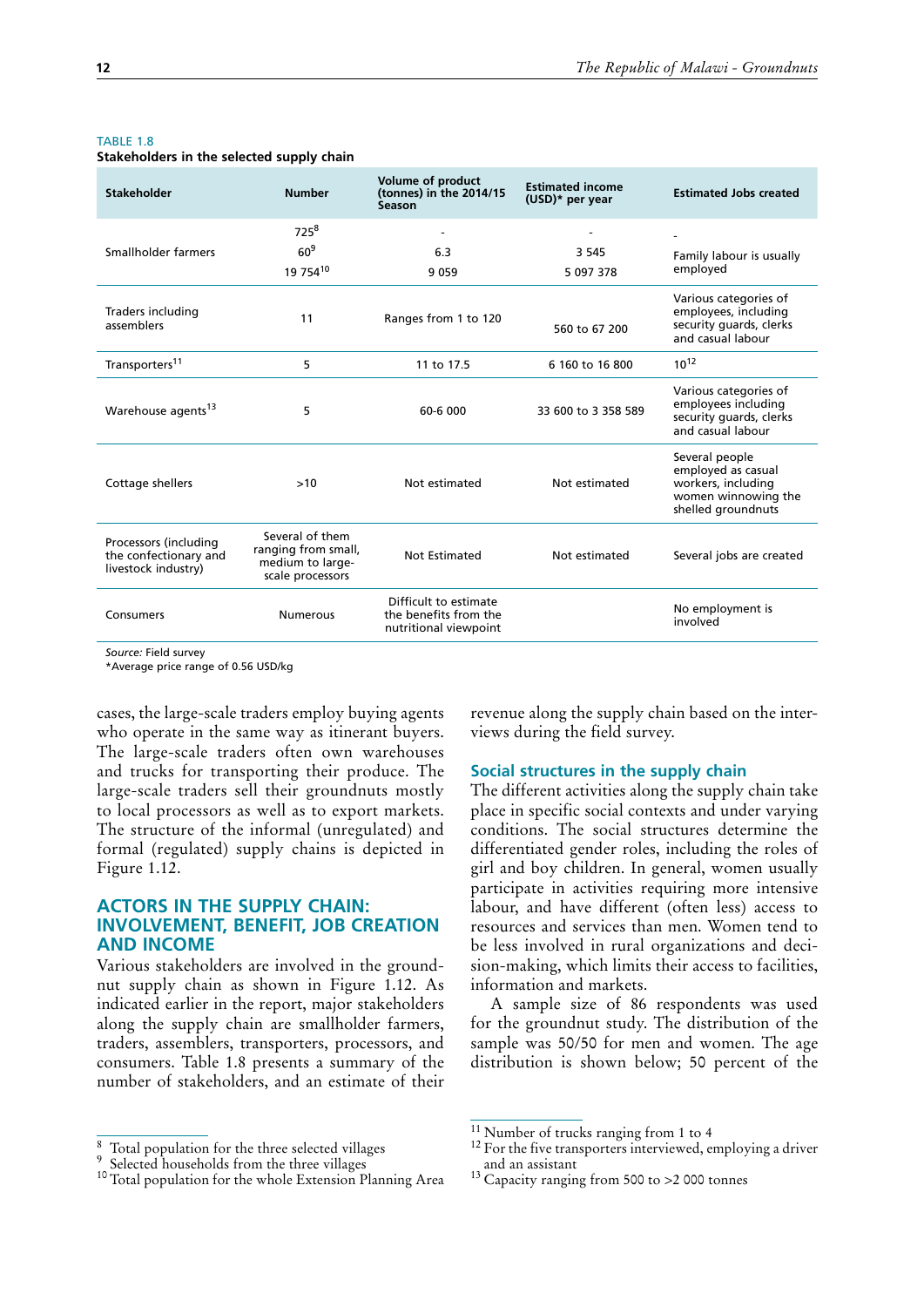#### <span id="page-30-0"></span>TARI F 19

#### **Age distribution of the respondents**

| Age distribution (N=86) |
|-------------------------|
| Age range               |
| $21 - 31$               |
| $31 - 38$               |
| $39 - 54$               |
| $55 - 72$               |
|                         |

*Source:* Field survey

## TABLE 1.10

| Crops grown |  |
|-------------|--|
|-------------|--|

| Crop       |                    | Crops grown last season | <b>Household main crops</b> |                     |  |
|------------|--------------------|-------------------------|-----------------------------|---------------------|--|
|            | <b>Respondents</b> | Percentage of cases     | <b>Respondents</b>          | Percentage of cases |  |
| Maize      | 86                 | 100                     | 78                          | 92                  |  |
| Groundnuts | 82                 | 95                      | 48                          | 56                  |  |
| Soya       | 56                 | 65                      | 32                          | 38                  |  |
| Tobacco    | 6                  | 7                       | 2                           | 2                   |  |
| Beans      | 8                  | 9                       |                             |                     |  |
| Total      | 238                | 277                     | 161                         | 189                 |  |

*Source:* Field survey

sample respondents are 38 years old or younger, meaning the population is relatively young.

Approximately 73 percent of the respondents were married and 27 percent were single. In terms of household composition, 73 percent identified themselves as heads of household; 91 percent of the male respondents are heads of household, compared to 56 percent of the female respondents. Membership to clubs is low at 43 percent of the respondents. In the study area, NASFAM has been promoting commercial production of groundnuts for many years. It is surprising that only 43 percent of farmers are members of a club; 49 percent of women said they were members of a club, compared to 65 percent of the men.

As stated earlier in this report, groundnut is a major cash crop in the Mchinji area. Respondents were asked to mention the crops they grew last season and indicate the ones they considered to be the main crops. Table 1.10 shows the results of the analysis.

All 86 respondents said they grew maize last season. Groundnut is ranked second, with 95 percent of the respondents saying they cultivated this crop last season. The main crops are maize, groundnuts and soya. Contrary to common thinking in Malawi, tobacco is not the main crop in this area and is grown by a mere 7 percent of the respondents.

Husbands and wives appear to be growing crops together. Hence, there is no significant difference between men and women regarding the crops cultivated during the previous season. Even when cross-tabulating for the main crops, the results are the same.

#### **Groundnut harvesting**

The questionnaire included a question on *who is involved in the harvesting of groundnuts*. Table 1.11 shows the division of labour and that 48 percent of harvesting is by women. Very few men are involved in harvesting groundnuts, which is probably because the crop has traditionally been cultivated by women. Harvesting groundnuts is also very tedious. Both the processes of lifting the groundnut haulm from the ground and plucking the nuts from the haulms involve hard work. Lifting is done using a handheld hoe and this is the only tool farmers use to lift nuts. Nuts are plucked by hand by women, children and casual labourers, as there is no special equipment.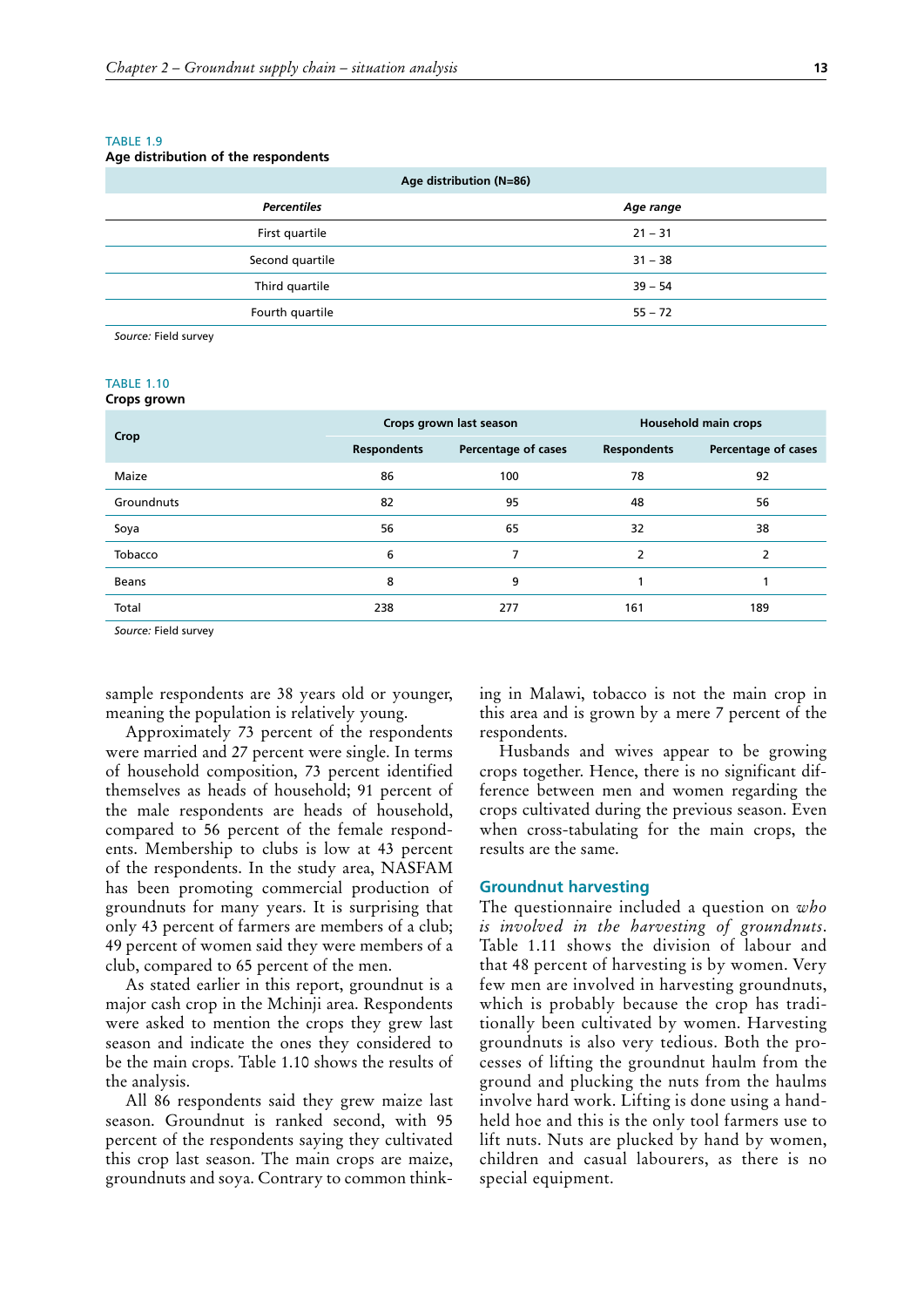#### <span id="page-31-0"></span>TABLE 1.11

|  | Actors involved in groundnut harvesting |
|--|-----------------------------------------|
|--|-----------------------------------------|

| Group                            | <b>Respondents</b> | Percent |
|----------------------------------|--------------------|---------|
| Women                            | 41                 | 47.7    |
| Casual workers                   | 16                 | 18.6    |
| Men, women and children together | 14                 | 16.3    |
| Men                              | 5                  | 5.8     |
| Men and women together           | 7                  | 8.1     |
| Women and children together      | 3                  | 3.5     |
| Total                            | 86                 | 100     |
|                                  |                    |         |

*Source:* Field survey

#### TABLE 1.12

**Responsibility, containers and transport used by men and women in harvesting groundnuts**

|                                                                                                                                   | <b>Activity</b>                        | <b>Percent contribution</b> |        |
|-----------------------------------------------------------------------------------------------------------------------------------|----------------------------------------|-----------------------------|--------|
|                                                                                                                                   |                                        | <b>Male</b>                 | Female |
| Ensuring all groundnuts are harvested in the<br>garden<br>Containers used to carry groundnuts from the<br>garden by men and women | Lifting and plucking                   | 47.4                        | 52.6   |
|                                                                                                                                   | Monitoring the field before going home | 36.4                        | 63.6   |
|                                                                                                                                   | Carefully harvesting groundnuts        | 22.2                        | 77.8   |
|                                                                                                                                   | <b>Baskets</b>                         | 41.9                        | 58.1   |
|                                                                                                                                   | Polythene bags                         | 23.8                        | 76.2   |
|                                                                                                                                   | <b>Buckets</b>                         | 0                           | 100    |
|                                                                                                                                   | Head-loading                           | 10.0                        | 30.0   |
| Transport used to carry groundnuts from the<br>garden by men and women                                                            | Ox-cart                                | 10.0                        | 5.0    |
|                                                                                                                                   | <b>Bicycle</b>                         | 80.0                        | 65.0   |

*Source:* Field survey

#### **Transport**

Baskets are used almost equally between men and women, although more women than men use polythene bags to carry groundnuts. Buckets are mentioned 100 percent by women only. It was also noted that women and girls carry groundnuts from the field to homesteads. This is the custom and 30 percent of women carry the load on their head, compared to 10 percent of the men.

In the focus group discussions, people were asked to explain why they carried groundnut on their heads. Their response was that it is because their production is low and there is no need to hire an ox-cart. It was indicated, however, that a few farmers who harvest many groundnuts use bicycles and ox-carts, which are driven by young men. Only 5 percent of women said they used ox-carts against 10 percent of men. However, it is predominately women who load the crop into the ox-cart. During groundnut harvesting men

predominantly use bicycles. All this shows that women are overburdened with a lot of work at harvest time.

#### **Shelling**

It was reported that shelling is a family activity, and all family members participate, including children. This is an activity where child labour is used significantly.

Table 1.13 shows the FSC steps and the key actors where groundnut losses occur. It was not useful to differentiate the conditions of participants' involvement, based on an evaluation of how well those identified were equipped, the sanitary conditions and their access to extension services and training. This is because everyone works under similar conditions during this stage of the FSC. None of the actors in the supply chain have received training or extension services in this area.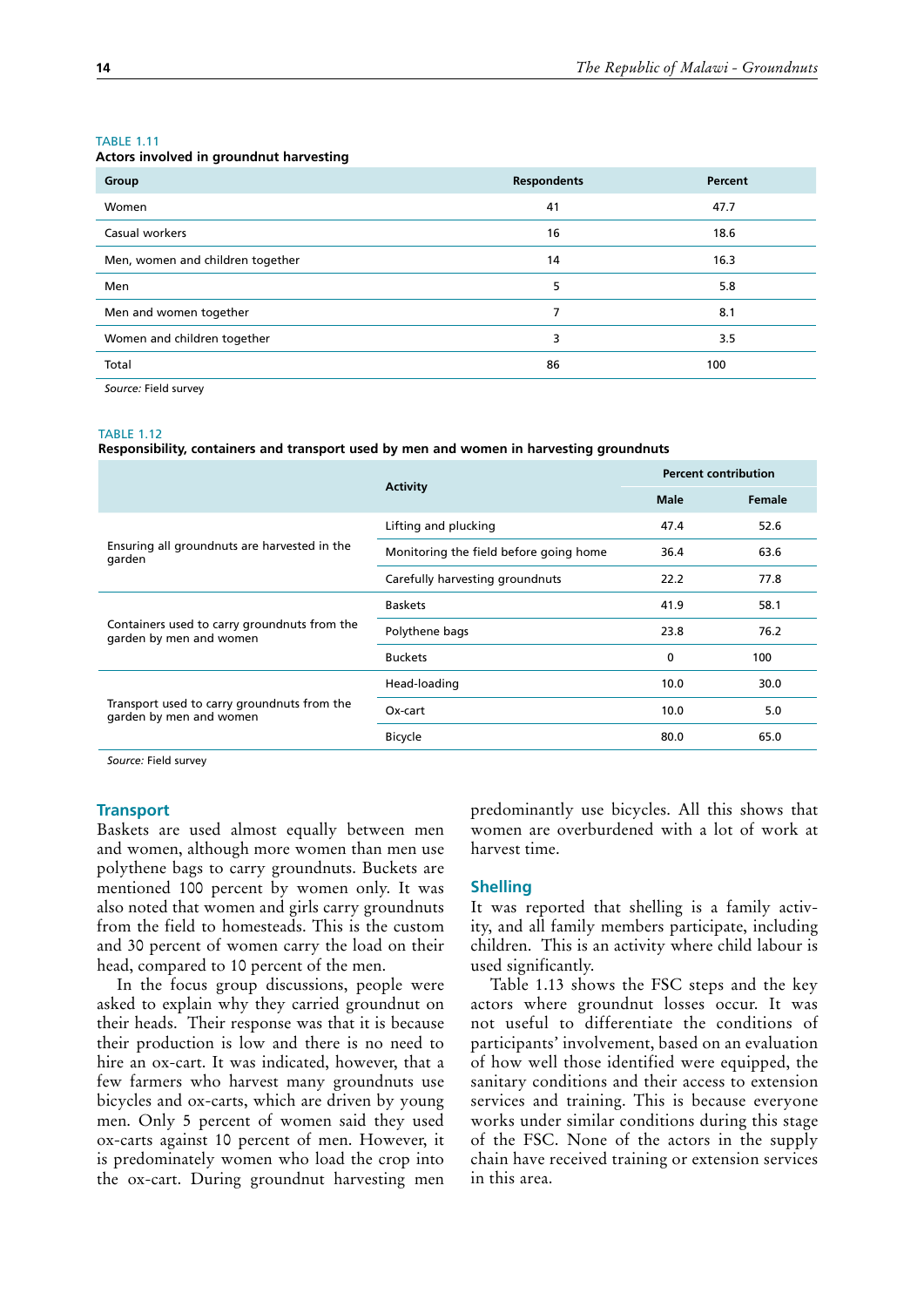<span id="page-32-0"></span>

| Detailed description of the food supply chain - social structures<br><b>TABLE 1.13</b>                                                                                                                                                                   |                         |                |             |                    |                                                                                                                                                                                                         |                              |                                                                                                                                                                                                                                                                                                                                                                                                                                                                                                                                                                                                                                            |
|----------------------------------------------------------------------------------------------------------------------------------------------------------------------------------------------------------------------------------------------------------|-------------------------|----------------|-------------|--------------------|---------------------------------------------------------------------------------------------------------------------------------------------------------------------------------------------------------|------------------------------|--------------------------------------------------------------------------------------------------------------------------------------------------------------------------------------------------------------------------------------------------------------------------------------------------------------------------------------------------------------------------------------------------------------------------------------------------------------------------------------------------------------------------------------------------------------------------------------------------------------------------------------------|
|                                                                                                                                                                                                                                                          | Involvement of<br>Women |                |             | Involvement of Men | Who is mainly<br>involved:                                                                                                                                                                              | Organization<br>level of FSC | Gender / social patterns                                                                                                                                                                                                                                                                                                                                                                                                                                                                                                                                                                                                                   |
| Supply Chain<br>Steps                                                                                                                                                                                                                                    | Girls                   | women<br>Adult | <b>Boys</b> | Adult men          | women, men,<br>children                                                                                                                                                                                 | actors                       | Observations and remarks that explain the chosen qualifiers and/or give<br>additional information                                                                                                                                                                                                                                                                                                                                                                                                                                                                                                                                          |
|                                                                                                                                                                                                                                                          | Qualifier               | Qualifier      | Qualifier   | Qualifier          |                                                                                                                                                                                                         |                              |                                                                                                                                                                                                                                                                                                                                                                                                                                                                                                                                                                                                                                            |
| Harvesting                                                                                                                                                                                                                                               |                         |                |             |                    | Women                                                                                                                                                                                                   | Individual                   | equipment, extension services and training, as well as the sanitary conditions,<br>- Plucking: Again mostly women are engaged in plucking along with children<br>- Lifting: Everyone uses the hand held hoe to lift the nuts. Hence there is no<br>everyone involved uses their own hands. When assessing the accessibility of<br>difference in equipment or sanitary conditions. With regard to extension<br>services, none have received training or extension services in this area.<br>and casual labourers. There is no special equipment for plucking nuts;<br>the results revealed they were not accessible or bad (qualifier '1'). |
| Transportation                                                                                                                                                                                                                                           |                         |                |             | m                  | Women                                                                                                                                                                                                   | Individual                   | bicycles and ox-carts are involved, the activities are almost certainly carried out<br>by men (ox-carts are driven by young men). However, women loading the crop<br>Women and girls carry the groundnuts from the field to homesteads. When<br>into the ox-cart. At this stage, the rating is 'moderately good' to 'good'.                                                                                                                                                                                                                                                                                                                |
| Shelling                                                                                                                                                                                                                                                 |                         |                |             |                    | Women                                                                                                                                                                                                   | neighbours<br>Family and     | significantly. Shelling among the smallholder farmers is 100 % done by hand.<br>participate as well as children. This is an activity where child labour is used<br>It was reported that shelling is a family process, i.e. all family members<br>Shelling is time consuming and causes blisters on the thumbs.                                                                                                                                                                                                                                                                                                                             |
| Transport to<br>market                                                                                                                                                                                                                                   | $\sim$                  | $\sim$         | $\sim$      | $\sim$             | Men/Women                                                                                                                                                                                               | Individual                   | Transport to markets is mostly by bicycle. Even women hire bicycles to go to<br>the markets.                                                                                                                                                                                                                                                                                                                                                                                                                                                                                                                                               |
| 1. Bad equipment and sanitary conditions; extension services and tra<br>2. Satisfactory equipment and sanitary conditions; extension services<br>3. Good equipment and sanitary conditions; extension services and tr<br>Source: Field survey<br>Legend: |                         |                |             |                    | and training are somewhat accessible.<br>4. Excellent equipment and sanitary conditions; extension services and training are easily accessible.<br>ining are not accessible.<br>raining are accessible. |                              |                                                                                                                                                                                                                                                                                                                                                                                                                                                                                                                                                                                                                                            |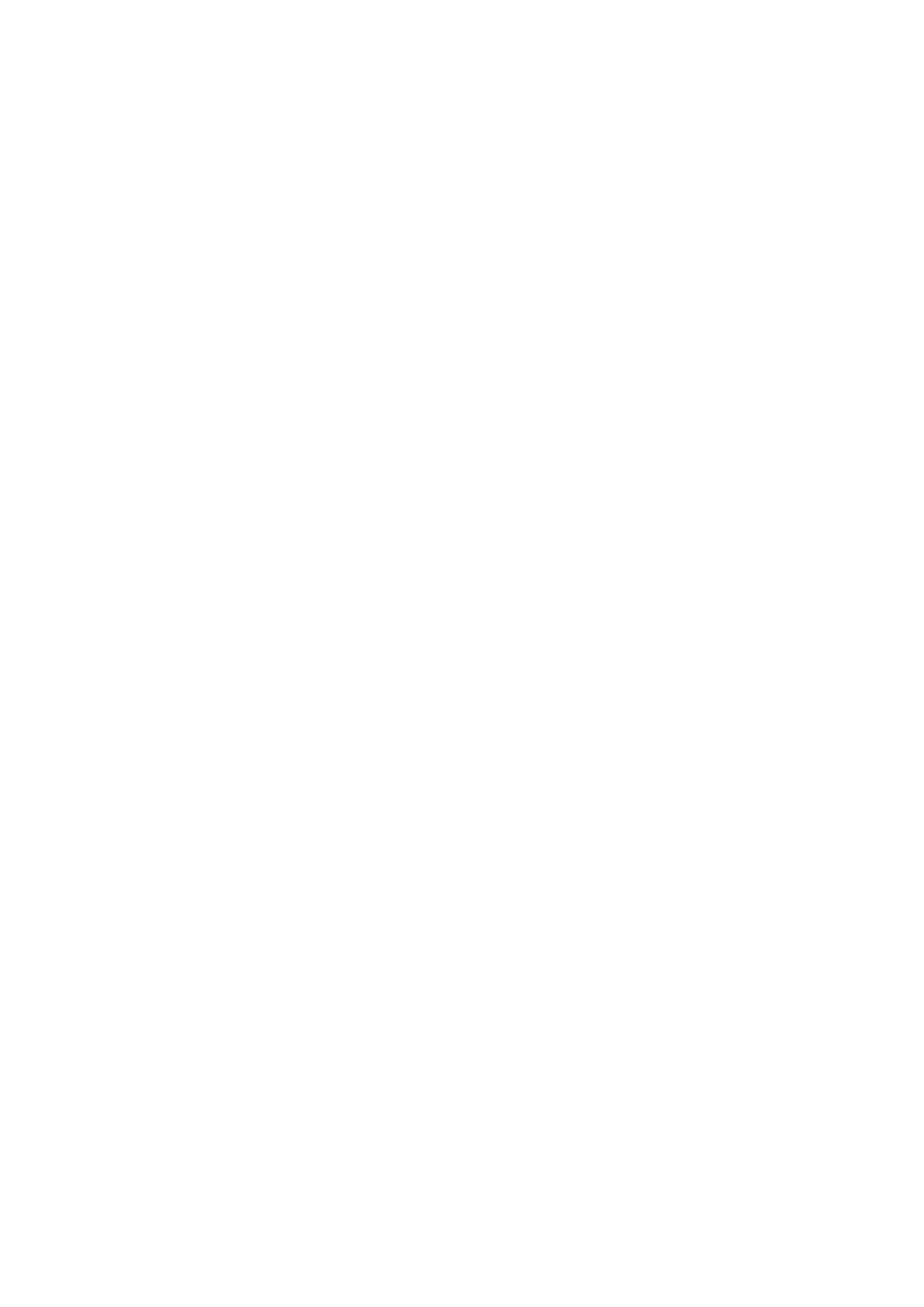## <span id="page-34-0"></span>Chapter 3 **Food losses – study findings and results**

## **DESCRIPTION OF THE GROUNDNUT SUPPLY CHAIN RISK FACTORS**

Preharvest conditions and actions in the field can indirectly lead to losses at later stages in the chain, as production and agronomic practices influence quality at harvest, suitability for transport and shipping, storage stability and shelf-life after harvest (HLPE, 2014). The risk factors that are likely to contribute to food losses are summarized in Table 1.14:

## TABLE 1.14

**Food Loss Risk Factors** 

| <b>Variable</b>                    | <b>Unit</b>       | <b>Relation to food losses:</b><br>contributing to low losses | Value (observed in the case study)                                                                    |
|------------------------------------|-------------------|---------------------------------------------------------------|-------------------------------------------------------------------------------------------------------|
| Crop variety/Fish/ Animal race     | <b>Groundnuts</b> | Resistant variety / race                                      |                                                                                                       |
| Good Agricultural Practices (GAP)  | Y/N               | Yes                                                           | Y                                                                                                     |
| Rainfall during production         | mm                | Optimum range                                                 | 23                                                                                                    |
| Production supply/demand ratio     | Ratio             | < 1                                                           | 1.3                                                                                                   |
| Rainfall during post-harvest phase | mm                | Low rainfall                                                  | This mostly contributes during growth<br>and harvesting, causing aflatoxin<br>contamination.          |
| Post-harvest technology            | L/M/H             | High                                                          | Lack of improved technologies.                                                                        |
| POs / Cooperatives                 | Y/N               | Yes                                                           |                                                                                                       |
| Processing technology              | L/M/H             | High                                                          | Some are too expensive to be owned by<br>smallholder farmers.                                         |
| Good Manufacturing Practices (GMP) | Y/N               | Yes                                                           | Badly applied, products are contaminated.                                                             |
| Packaging materials and facilities | L/M/H             | High                                                          | Packaging materials not providing<br>enough protection to the grain.                                  |
| Cold chains                        | Y/N               | Yes                                                           | Not commonly applied.                                                                                 |
| <b>Transport duration</b>          | Hour              | Low duration                                                  | Some grains get lost on the way from<br>the field or from the factory to the<br>distribution points.  |
| Market information                 | L/M/H             | High                                                          | Lack of marketing information results in<br>selling the products at low prices, leading<br>to losses. |
| Price incentive for quality        | Y/N               | Yes                                                           | Most farmers do not get better prices<br>for better quality grains because vendors<br>cheat.          |
| Knowledge of FSC actors            | L/M/H             | High                                                          | Most farmers do not have information<br>about how the FSC operates.                                   |
| Consumer access to food product    | L/M/H             | High                                                          |                                                                                                       |

Legend: Y/N = yes / no; L/M/H = low / medium / high. *Source:* Field survey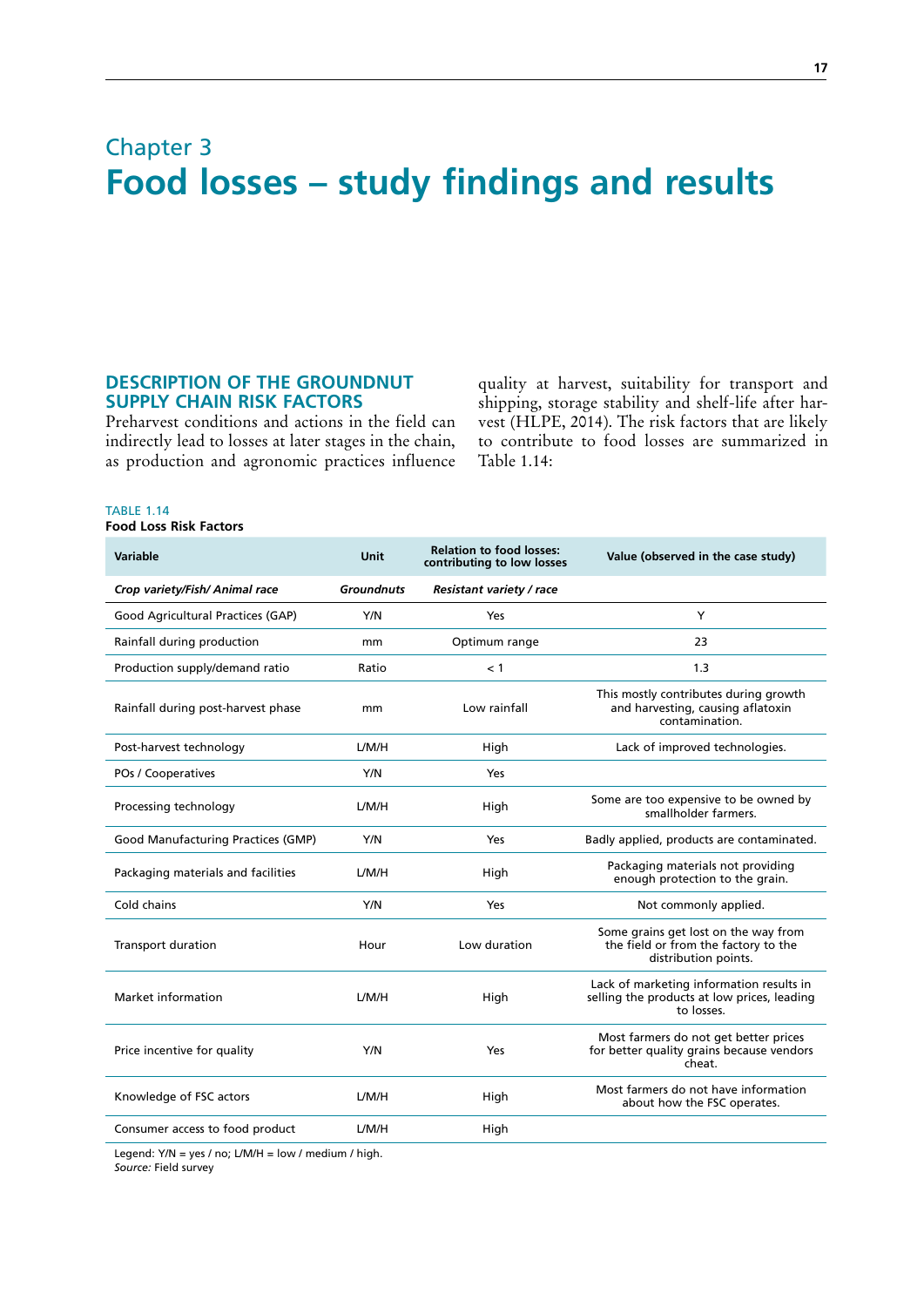## <span id="page-35-0"></span>**CRITICAL LOSS POINTS**

The selected groundnut supply chain studied has four critical loss points: drying, stripping, shelling and storage. All four CLPs mainly occur at the farmer level although shelling also takes place at the trader level. A brief description of each loss point is presented below.

#### **Drying**

After the lifting stage, smallholder farmer's dry groundnut in the field, placing groundnut haulms in small rounds or upside down on ridges. Pest infestation from weevils, rodents and birds causes damage to the pods. The presence of weeds in the field sometimes creates an environment that is conducive to rodents breeding, which further damage the groundnut during drying. Some groundnut pods are damaged by livestock, wild animals, and eaten by passers-by such as school children. Here the problem is the lack of proper and affordable drying facilities in the farming communities.

#### **Stripping**

Hand stripping of groundnut is common among smallholder farmers using family or hired labour. Both adults and children participate. The process involves moving several small drying rounds of haulms to one point, and this results in some haulms being missed in the process. Apart from pods being left on the haulms, as they have not been stripped, some haulms are lost when spilled during transfer from the drying points to where they are stripped and the spillage is never collected. Weeds may also cause haulms to be left behind during haulm collection and stripping when some pods are left in the soil.

#### **Shelling**

Most smallholder farmers hand shell when harvesting groundnut, a practice commonly conducted by people of different ages and with the majority being children. This results, especially with the children, in lack of attention during shelling and some pods or nuts end up being mixed with the shells, thereby causing losses. Some farmers sprinkle water on the pods before shelling to soften the pods and make shelling easier. This action usually results in increasing the moisture content of the nuts thereby causing the development of aflatoxin. Sometimes, the farmers sprinkle water on shelled groundnuts a day prior to selling to increase the weight. As a counter-measure, by those who buy the groundnuts, they tamper with the weighing equipment resulting in a transaction that is not based on trust.

In addition, some small traders, who after buying groundnuts from the market in Kamwendo area, use shelling machines in Lilongwe town before selling the groundnut. The machine shellers are commonly associated with a high percentage of broken grains, causing losses in the process.

#### **Farm-level storage**

Among the storage facilities used are polypropylene bags, traditional granaries and metal drums

## TABLE 1.15

|                      | Summary of quality scoring for groundnut                         |                                                |
|----------------------|------------------------------------------------------------------|------------------------------------------------|
| <b>Quality score</b> | Description of the quality                                       | <b>Percentage reduction</b><br>of market value |
| 0                    | Unfit for human consumption but fed to animals                   | 100                                            |
|                      | Grains with 85 % damaged grains and 50 % aflatoxin contamination | 85                                             |
| 2                    | Grains with 70 % damaged grains and 40 % aflatoxin contamination | 70                                             |
| 3                    | Grains with 65 % damaged grains and 35 % aflatoxin contamination | 65                                             |
| 4                    | Grains with 50 % damaged grains and 10 % aflatoxin contamination | 50                                             |
| 5                    | Grains with 30 % damaged grains and 15 % aflatoxin contamination | 30                                             |

6 Grains with 20 % damaged grains 20 7 Grains with 15 % damaged grains 15 8 Grains with 10 % damaged grains 10 and 10 and 10 and 10 and 10 and 10 and 10 and 10 and 10 and 10 and 10 and 10 and 10 and 10 and 10 and 10 and 10 and 10 and 10 and 10 and 10 and 10 and 10 and 10 and 10 and 10 and 10 and 9 Grains with 5 % damaged grains 5 and 5 and 5 and 5 and 5 and 5 and 5 and 5 and 5 and 5 and 5 and 5 and 5 and 5 and 5 and 5 and 5 and 5 and 5 and 5 and 5 and 5 and 5 and 5 and 5 and 5 and 5 and 5 and 5 and 5 and 5 and 5 a 10 No damage to the grains and no aflatoxin contamination 0

*Source:* Load tracking and sampling data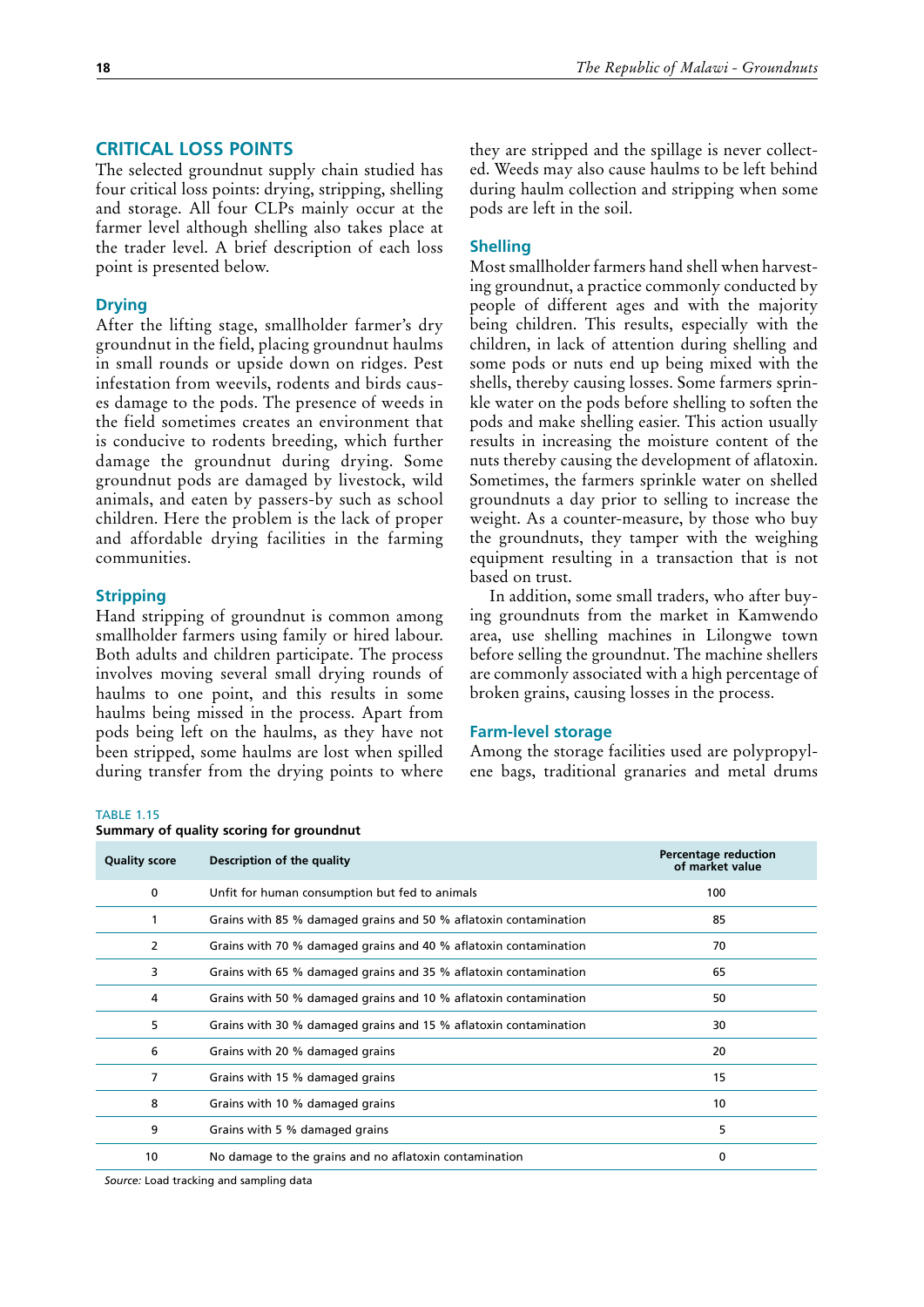### <span id="page-36-0"></span>TABLE 1.16

### **Quality analysis of sampled groundnut units**

| Unit<br>evaluated | <b>Overall quality score</b> | Type of damage<br>(deterioration) if any | Potential cause and symptoms                       |
|-------------------|------------------------------|------------------------------------------|----------------------------------------------------|
|                   | 9                            | Mechanical damage                        | Presence of cuts on pods and grains from hand hoes |
|                   | 6                            | Pathological damage                      | Aflatoxins because of fungus                       |
| 3                 |                              | Entomological damage                     | <b>Weevils</b>                                     |
| 4                 |                              | Mammal damage                            | Rodents infestation                                |
|                   | REPORT: Average score: 7.25  |                                          |                                                    |

*Source:* Load tracking and sampling data

#### TABLE 1.17

## **Presentation of Load tracking and sampling results**

| A  | Product                          | Groundnut                     |                         |                              |                                                         |
|----|----------------------------------|-------------------------------|-------------------------|------------------------------|---------------------------------------------------------|
| B  | Event                            | Storage                       |                         |                              |                                                         |
| C  | Duration of the event            | 1 month                       |                         |                              |                                                         |
| D  | Location                         | Kamwendo                      |                         |                              |                                                         |
|    | Before the event                 | <b>Experimental Unit</b>      | Weight of unit          | No. of units                 | <b>Total weight</b>                                     |
| E  | Load <total harvest=""></total>  | Bag                           | 45 kg                   | 31                           | 1 395 kg                                                |
| F  | First-stage sample               | Bag                           | 45 kg                   | $\overline{7}$               | 315 kg                                                  |
| G  | Second-stage sample              | 5 Litre bucket                | 1.5 kg                  | 2x7                          | 21 kg                                                   |
|    |                                  | Value (score /<br>percentage) |                         | <b>Observations / Causes</b> |                                                         |
| H  | Sample size Second-stage         | 21 kg                         |                         | pods eaten by livestock      | Grains mixed together with shells and thrown away, some |
| L  | Average quality score $(0 - 10)$ | 8                             |                         |                              |                                                         |
| J  | Percentage unfit (< 2)           | 10 %                          |                         |                              |                                                         |
| K  | Percentage low quality (2-6)     | 5 %                           |                         |                              |                                                         |
|    | After the event                  |                               | Weight of unit          | N. of units                  | <b>Total weight</b>                                     |
| L  | Load <describe></describe>       | Bag                           | 44.2 kg                 | 31                           | 1 370.2 kg                                              |
| м  | First-stage sample               | Bag                           | 44.2kg                  | 7                            | 309.4 kg                                                |
| Ν  | Second-stage sample              | Scoop                         | 1.5 kg                  | 2x7                          | 21 kg                                                   |
|    |                                  | Value (score / %)             |                         | <b>Observations / Causes</b> |                                                         |
| O  | Sample size Second-stage         | 21 kg                         | Pods damaged by rodents |                              |                                                         |
| P  |                                  |                               |                         |                              |                                                         |
|    | Average quality score $(0 - 10)$ | $\overline{7}$                |                         |                              |                                                         |
| Q  | Percentage unfit                 | 15 %                          |                         |                              |                                                         |
| R  | Percentage low quality           | 8 %                           |                         |                              |                                                         |
|    | <b>Quantity loss</b>             | Value (%)                     |                         | <b>Observations / Causes</b> |                                                         |
| s. | Percentage lost (E-L)/E          | 1.8%                          |                         | Rodents                      |                                                         |
|    | <b>Quality loss</b>              | Value (%)                     |                         | <b>Observations / Causes</b> |                                                         |
| T. | Percentage lost (Q-J)            | 5 %                           |                         |                              |                                                         |

*Source:* Load tracking and sampling data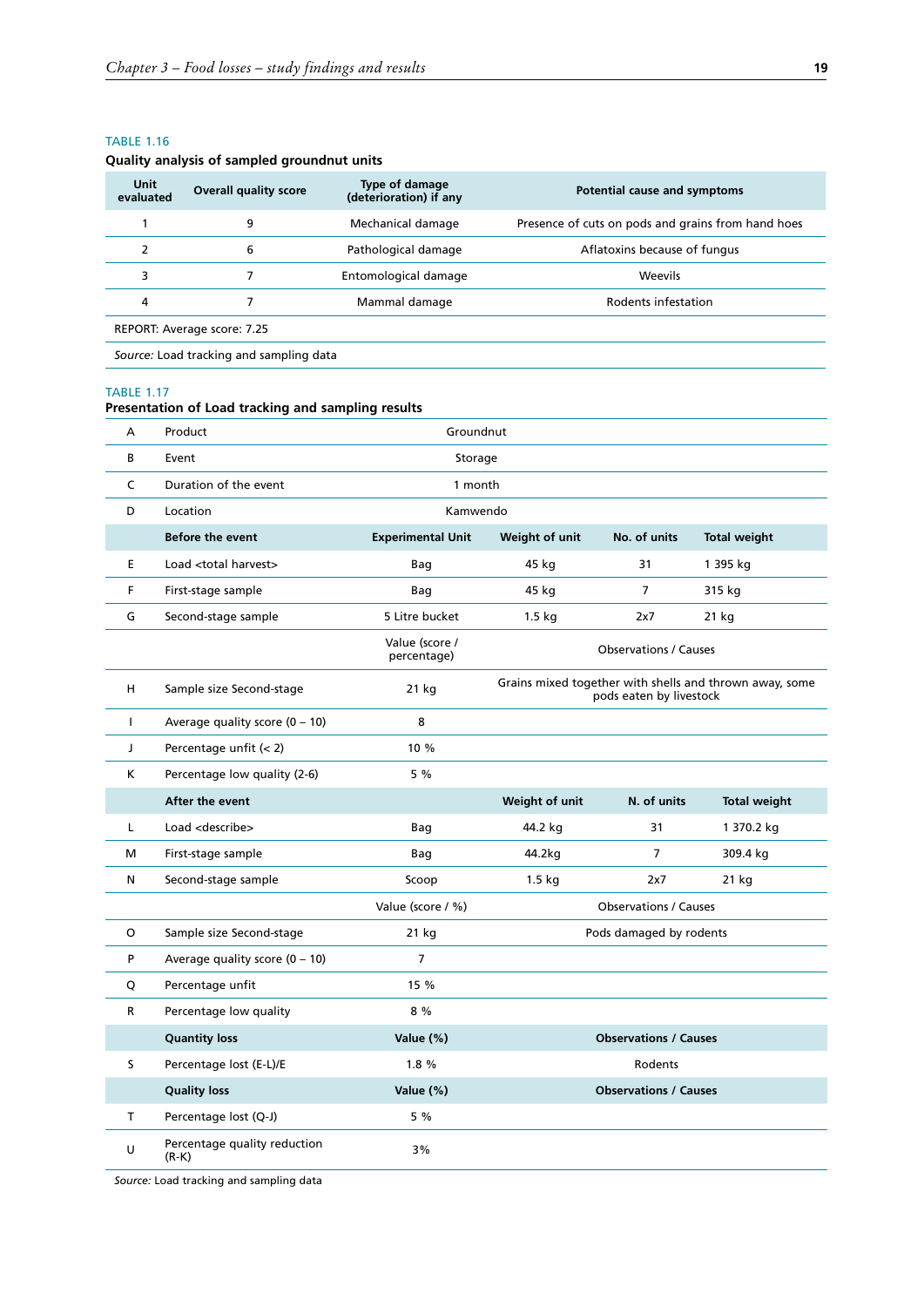<span id="page-37-0"></span>(temporary storage). Most farmers store unshelled nuts, which will be shelled at the time of marketing or will be sold unshelled. Rodent and weevil infestation normally occur if the storage structures are not properly protected from pests. The type of storage facilities (warehouse and open space) and factors such as moisture, heat, livestock and other contaminants cause losses when the grain is stored in open spaces incurring high losses.

## **Quality analysis**

Table 1.15 shows the results of observations made along the FSC on how groundnut was scored in terms of market value.

As explained under *Methodology*, at the beginning of this report, there were four sampled units. There were some holes on the nuts or pods, an indication of rodent damage. Aflatoxin contamination was detected with spore colonies spotted on the pods. In addition, some pods had cuts from hand hoes used during lifting and some nuts had holes as a result of weevil infestation (Table 1.15). Pods are more resistant to weevil infestation; hence farmers store unshelled groundnuts.

Table 1.16 indicates the quality score of the samples collected based on pathological, entomological, mechanical and damage by animals. On average, a score of 7.25 was recorded for the samples.

## **LOAD TRACKING: QUANTITATIVE ANALYSIS**

Tracking of the load was conducted at the farm storage stage. The product was monitored over a period of one month. The load weighed 1.4 tonnes and was made up of 31 polypropylene bags each having a 45 kg capacity. Samples were collected using a bag sampler just before storage and after completion of the activity. A bag was regarded as the sampling unit. On average, the quantity loss was an estimated 1.8 percent and the quality loss was 5 percent. Some direct causes were storage pests and aflatoxin (Table 1.17).

Table 1.18 presents both low loss points and critical loss points observed in the groundnut supply chain. The losses captured are both qualitative and quantitative and occur during lifting, drying, stripping, transportation and storage. Levels of losses are presented, including the symptoms, causes, impacts and suggested solutions to the problems recorded.

## **IMPACT OF FOOD LOSSES IN THE GROUNDNUT SUPPLY CHAIN**

## **Social impact of food losses in the FSC**

The study identified the following social impact resulting from food losses in the groundnut supply chain:

- Loss of income from the quantities lost along the groundnut supply chain, resulting in households losing purchasing power, failing to buy basic items for families, and thus increasing food insecurity in the community.
- Loss of the European Union market because of high aflatoxin levels (above the allowable limits), which has resulted in reduced foreign exchange.
- Farmers obtain low prices for their groundnuts because of the low quality of the crop. Buyers take advantage of this situation.
- Because of losses at the various FSC levels, farmers have reduced the amount of groundnuts they market. As a result, farmers lose income and fail to provide for their families. This contributes to food insecurity among farmers.
- Some studies showed that groundnut products have high levels of aflatoxins, which is believed to contribute to health problems (liver cancer) in the population.
- Lack of raw materials for the processing of plants, including peanut butter, roasted nuts and cooking oil.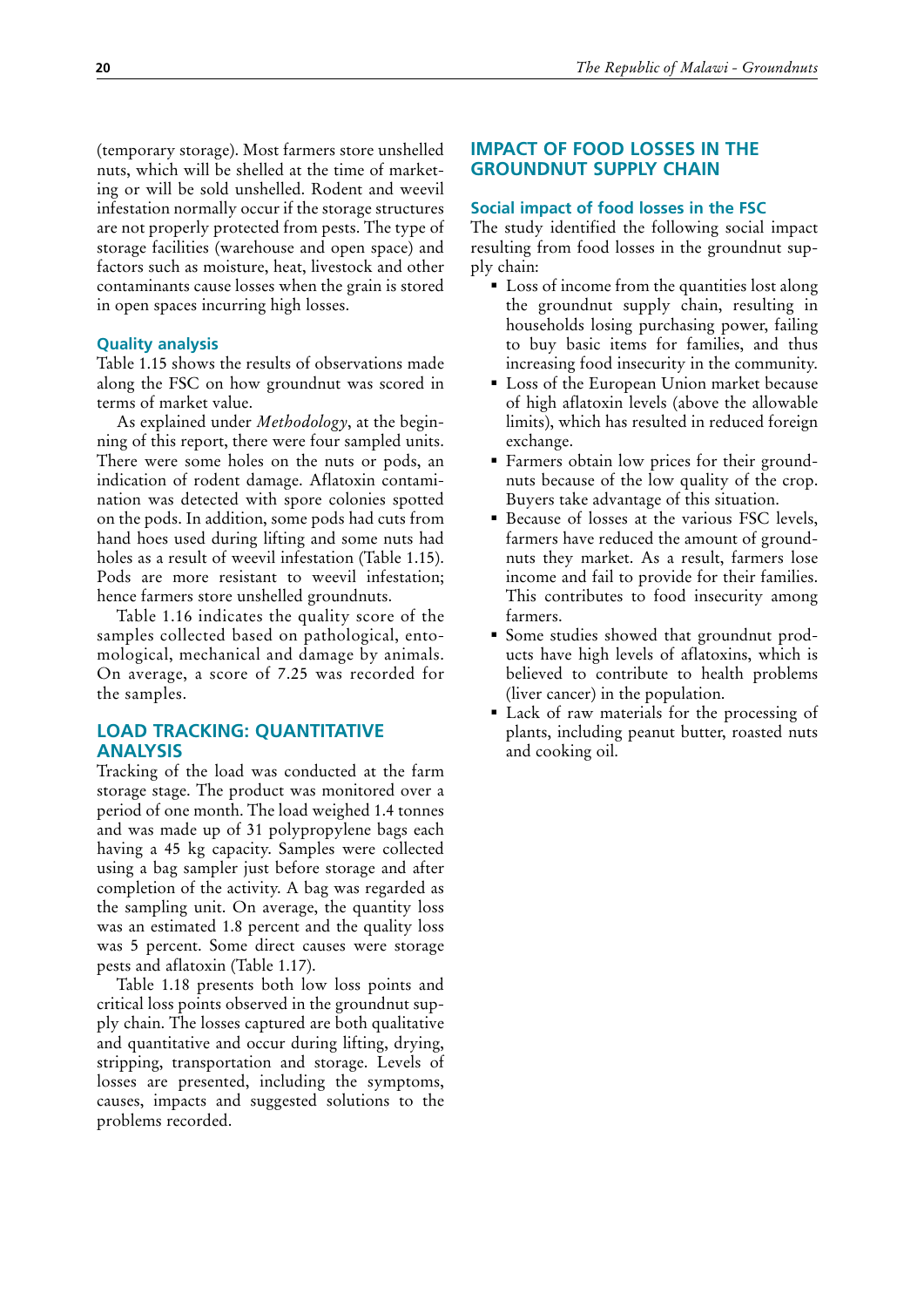<span id="page-38-0"></span>

| TABLE 1.18                          |                            | Summary results matrix of food losses             |                                                                         |                                                     |                                                           |                                                           |                            |             |                                                                                                                                                                                       |                                                                                                           |                                                                                                             |
|-------------------------------------|----------------------------|---------------------------------------------------|-------------------------------------------------------------------------|-----------------------------------------------------|-----------------------------------------------------------|-----------------------------------------------------------|----------------------------|-------------|---------------------------------------------------------------------------------------------------------------------------------------------------------------------------------------|-----------------------------------------------------------------------------------------------------------|-------------------------------------------------------------------------------------------------------------|
| Stage<br>in Food<br>Supply<br>Chain | Type<br>of loss<br>Qn./Ql. | Percentage<br>lost in this<br>Quantity<br>process | incurred in this<br>process <sup>14</sup><br>quality loss<br>Percentage | Percentage<br>loss in the<br>Quantity<br><b>FSC</b> | Symptoms                                                  | Reason for low loss<br>Cause of loss/                     | Reduced<br>market<br>value | $\tilde{d}$ | Impact/ Stakeholders affected<br>(men / women)                                                                                                                                        | (men / women)<br>Perception of<br><b>Stakeholders</b>                                                     | Suggested solutions                                                                                         |
| Lifting                             | $\overline{6}$             | ℅<br>$\mathsf{m}$                                 |                                                                         | ℅<br>$\circ$                                        | pods on ridges<br>or in the soils<br>Presence of          | Method of lifting                                         | 10 %                       | 입<br>U      | reduced farmers' income<br>aflatoxins, stakeholders'<br>are contaminated with<br>health will be affected<br>When the groundnuts<br>Low price resulting in<br>i.<br>٠                  |                                                                                                           | technologies for lifting<br>Introduce new                                                                   |
|                                     | $\vec{\sigma}$             |                                                   | వ<br>$\overline{ }$                                                     | వ్<br>$\mathsf{m}$                                  | isses<br>pods on ridges<br>ar in the soils<br>Presence of | Method of lifting                                         | 21.4 %                     | Ê           | Low price                                                                                                                                                                             |                                                                                                           | technologies for lifting<br>Introduce new                                                                   |
| Drying                              | 중                          | వి<br>$\sim$                                      |                                                                         | వి<br>5                                             | $\overline{a}$<br>Rodents,<br>weevils, birds              | drying facilities<br>Lack of proper                       | వ<br>$\overline{5}$        | م<br>تا     | Loss of market value                                                                                                                                                                  | Need for introducing<br>drying facilities                                                                 | Introduce pest control<br>technologies                                                                      |
|                                     | ಕ                          |                                                   | ళ<br>ە.<br>2                                                            | వి<br>$\tilde{5}$                                   | Fungus                                                    | drying facilities<br>Lack of proper                       | వ<br>13.3                  | å           | Loss of export market                                                                                                                                                                 |                                                                                                           | Promote extension<br>services                                                                               |
| pniqqint?                           | $\overline{6}$             | వ<br>$\infty$                                     |                                                                         | వ<br>$\overline{4}$                                 |                                                           | Use of underage<br>labour                                 | వ<br>$\overline{5}$        | å           | Reduced volume of harvest                                                                                                                                                             |                                                                                                           | New technologies                                                                                            |
|                                     | ಕ                          |                                                   | ళ<br>0                                                                  | వ                                                   |                                                           |                                                           | వ<br>$\sim$                | Ê           |                                                                                                                                                                                       |                                                                                                           |                                                                                                             |
|                                     | $\xi$                      | వ<br>$\overline{0}$                               |                                                                         | వి<br>1.5                                           | Spillage                                                  |                                                           | ४<br>$\circ$               | Ê           |                                                                                                                                                                                       |                                                                                                           |                                                                                                             |
| Transport                           | ಕ                          |                                                   | వ<br>$\circ$                                                            | వ<br>$\overline{\phantom{0}}$                       |                                                           |                                                           |                            | Ê           |                                                                                                                                                                                       |                                                                                                           |                                                                                                             |
| 9ps1012                             | 중                          | ళ<br>$\infty$                                     |                                                                         | వ<br>$\frac{1}{2}$                                  | Rodents,<br>Fungus,<br>weevils                            | of untreated grain<br>structures, storage<br>Poor storage | వ్<br>$\overline{25}$      | ٩,          | Increased food insecurity                                                                                                                                                             | required to minimize<br>losses with improved<br>storage facilities<br>More efforts                        | control technologies<br>Promote extension<br>Introduce pest<br>services<br>$\blacksquare$<br>$\blacksquare$ |
|                                     | $\vec{\sigma}$             |                                                   | ℅<br>$\overline{ }$                                                     | వ<br>$\tilde{a}$                                    | 5<br>Discolourati                                         | management skills<br>Lack of post-<br>harvest             | 20 %                       | å           | Loss of export market                                                                                                                                                                 |                                                                                                           | Promote extension<br>services                                                                               |
| səuidɔɕm)<br>ko əɛu) pnilləd2       | $\xi$                      | % 9                                               | ৯<br>$\sim$                                                             | 11 %                                                |                                                           | Type of shelling<br>machine                               | %<br>o                     | 임<br>디      | Loss of market value                                                                                                                                                                  | be modified so they<br>easily separate pod<br>Machines need to<br>shells and grains<br>(such as shellers) |                                                                                                             |
|                                     | $\vec{\sigma}$             | వ<br>$\sim$                                       | ℅<br>$\overline{ }$                                                     | ৡ<br>G                                              | Broken grains                                             | moisture content<br>Shelling of pods<br>with very low     | 10 %                       | å           | Low price                                                                                                                                                                             |                                                                                                           | breakages of grains<br>improved machines<br>Introduction of<br>that minimize                                |
|                                     |                            |                                                   |                                                                         |                                                     |                                                           |                                                           |                            |             | Source: Results of the study (the figures combine both the results of load tracking and those obtained during the other stages of the methodology). Qn: Quantitative: QI: Qualitative |                                                                                                           |                                                                                                             |

 $^{14}$  This loss is in the form of reduced economic and nutritional value. 14 This loss is in the form of reduced economic and nutritional value.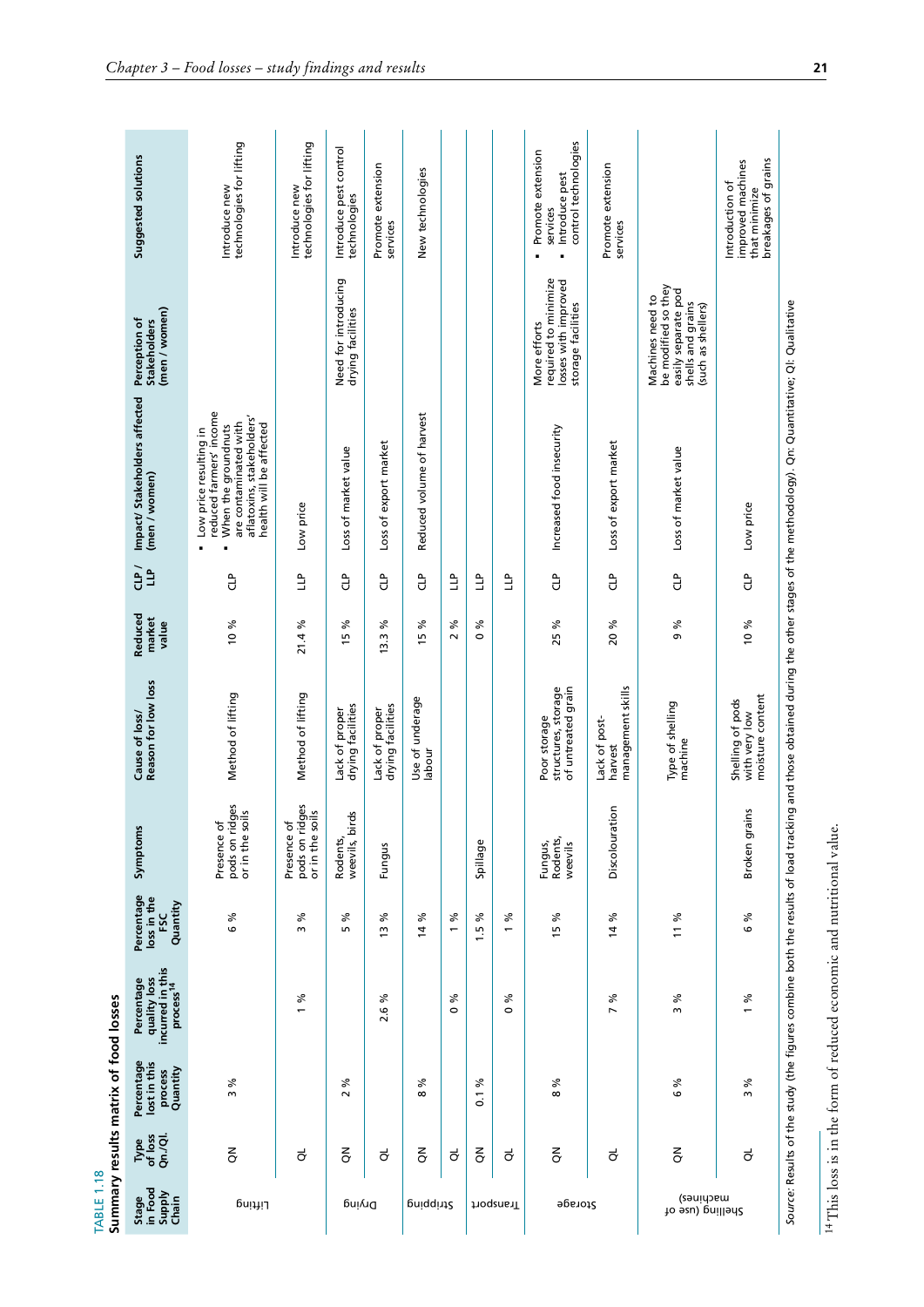|                                              | symptoms                  |
|----------------------------------------------|---------------------------|
| Critical loss points - cause finding diagram | Loss point/stage and type |
| <b>TABLE 1.19</b>                            |                           |

<span id="page-39-0"></span>

| Critical loss points – cause finding diagram<br><b>TABLE 1.19</b>                                                                                                                          |                                                                                                                                                                                                          |                                                                                                                                                                                                                                  |                                                                                                                                                                                                                                                                                                                                                                                                                             |                                                                                                                                                                                                                                                                                                                                                                                 |
|--------------------------------------------------------------------------------------------------------------------------------------------------------------------------------------------|----------------------------------------------------------------------------------------------------------------------------------------------------------------------------------------------------------|----------------------------------------------------------------------------------------------------------------------------------------------------------------------------------------------------------------------------------|-----------------------------------------------------------------------------------------------------------------------------------------------------------------------------------------------------------------------------------------------------------------------------------------------------------------------------------------------------------------------------------------------------------------------------|---------------------------------------------------------------------------------------------------------------------------------------------------------------------------------------------------------------------------------------------------------------------------------------------------------------------------------------------------------------------------------|
| Loss point/stage and type                                                                                                                                                                  | Symptoms                                                                                                                                                                                                 | Causes                                                                                                                                                                                                                           | <b>Real Causes</b>                                                                                                                                                                                                                                                                                                                                                                                                          | <b>Reasons</b>                                                                                                                                                                                                                                                                                                                                                                  |
| drying include quantity and<br>Losses observed during<br>Drying [Field and<br>quality losses.<br>Homestead]                                                                                | which takes place in the field<br>resulting from infestation by<br>Presence of damaged grains<br>upside down on ridges or in<br>weevils, rodents and birds,<br>as the haulms are placed<br>small rounds. | weevils, rodents and birds to cause<br>Long drying period of groundnuts<br>in the field provides a chance to<br>damage to the drying pods.                                                                                       | unattended. They end up in the field and<br>specified period results in the occurrence<br>Presence of weeds in the field is creates<br>Sometimes drying is conducted at the<br>environment for the breeding of the<br>time when livestock are left without<br>rodents, which further damage the<br>eat the groundnuts left for drying.<br>Long period of drying beyond the<br>groundnuts during drying.<br>of these losses. | consumed by children or shared<br>deter farmers from drying the<br>Lack of proper and affordable<br>drying facilities in the farming<br>communities, especially at the<br>groundnut at the homestead<br>with friends without proper<br>and livestock at homestead<br>damaged by livestock and<br>because the nuts may be<br>The presence of children<br>homestead.<br>planning. |
| The losses that occur during<br>quantitative and commonly<br>most of the farmers carry<br>the stripping process are<br>occur in the field where<br>Stripping [Field]<br>out this activity. | Presence of pods on stripped<br>results in reduced quantity.<br>haulms and on the ground                                                                                                                 | causes. It has been observed that<br>children, unreliable hired labour<br>Presence of weeds is one of the<br>some pods are left on haulms<br>entangled in weeds and lost.<br>unstripped, some pods are<br>Common use of underage | are involved. The process involves moving<br>smallholder farmers using family or hired<br>labour whereby both children and adults<br>several small drying rounds of haulms<br>to one point, and this results in some<br>haulms being missed in the process.<br>Hand stripping is common among                                                                                                                               | difficult to carry out. Therefore,<br>causing these losses. The use of<br>and lack of machinery makes it<br>pdt artimini hlun vaerings<br>ack of affordable and reliable<br>This activity is among the high<br>strippers is the major reason<br>labour demanding activities                                                                                                     |

| consumed by children or shared<br>with friends without proper<br>planning.      | difficult to carry out. Therefore,<br>of unreliable labourers, thereby<br>causing these losses. The use of<br>and lack of machinery makes it<br>This activity is among the high<br>lack of affordable and reliable<br>machinery could minimize the<br>use of underage children and<br>strippers is the major reason<br>labour demanding activities<br>minimising losses.                                                                                                                                                                                                                                                                                                           |                                               |
|---------------------------------------------------------------------------------|------------------------------------------------------------------------------------------------------------------------------------------------------------------------------------------------------------------------------------------------------------------------------------------------------------------------------------------------------------------------------------------------------------------------------------------------------------------------------------------------------------------------------------------------------------------------------------------------------------------------------------------------------------------------------------|-----------------------------------------------|
| unattended. They end up in the field and<br>eat the groundnuts left for drying. | The presence of weeds also causes haulms<br>Apart from pods being left on the haulms<br>are involved. The process involves moving<br>smallholder farmers using family or hired<br>abour whereby both children and adults<br>haulms are lost from spillages during the<br>to be missed during haulm collection at<br>the time of stripping where some pods<br>points to where they are stripped. This<br>transfer of the haulms from the drying<br>several small drying rounds of haulms<br>as they have not been stripped, some<br>to one point, and this results in some<br>haulms being missed in the process.<br>Hand stripping is common among<br>spillage is never collected. | are easily stripped off and left in the soil. |
|                                                                                 | causes. It has been observed that<br>children, unreliable hired labour<br>Presence of weeds is one of the<br>some pods are left on haulms<br>entangled in weeds and lost.<br>unstripped, some pods are<br>Common use of underage                                                                                                                                                                                                                                                                                                                                                                                                                                                   |                                               |
|                                                                                 | Presence of pods on stripped<br>esults in reduced quantity.<br>haulms and on the ground                                                                                                                                                                                                                                                                                                                                                                                                                                                                                                                                                                                            |                                               |
|                                                                                 | The losses that occur during<br>the stripping process are<br>quantitative and commonly<br>occur in the field where<br>most of the farmers carry<br>Stripping [Field]<br>out this activity.                                                                                                                                                                                                                                                                                                                                                                                                                                                                                         |                                               |

 $\blacktriangleright$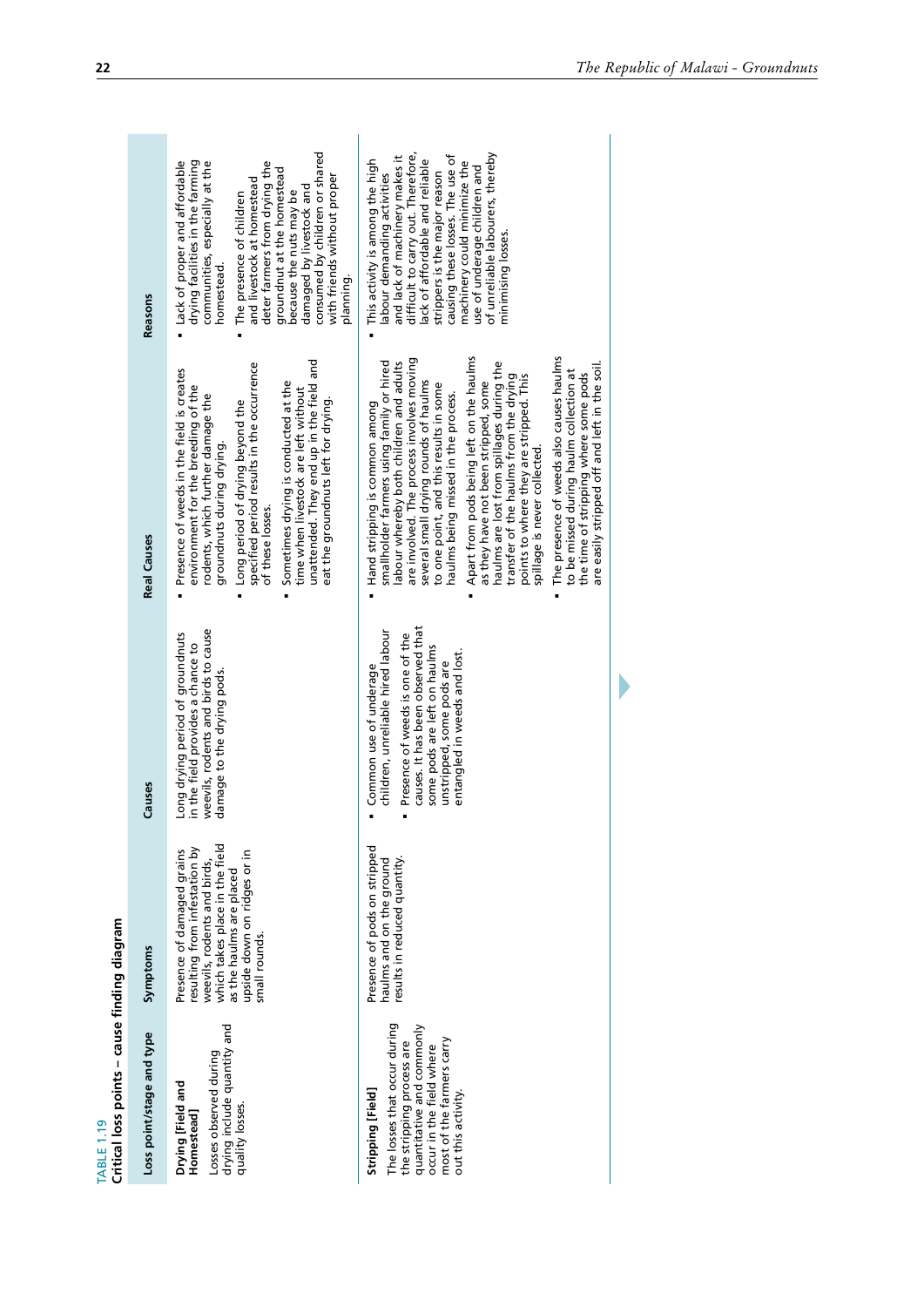|                                  | Reasons                   | unavailability of such machines<br>machine shelling. Furthermore,<br>that many farmers do not use<br>shelling is another real cause<br>can ease the shelling process.<br>Kamwendo force farmers to<br>Unavailability of affordable<br>smallholder farmers, which<br>machine shellers for use by<br>The high cost of machine<br>in the rural area such as<br>practice hand shelling                                                                                | access the farm inputs. If they do<br>use unregulated pesticides. Most<br>the lack of reliable agrodealers,<br>biological agents on the stored<br>have access, the price of inputs<br>emote areas. This results from<br>farm inputs, are located in the<br>major cities of Malawi, leaving<br>becomes expensive because of<br>farmers with no choice but to<br>farm inputs. Most farmers do<br>PCB to effectively control the<br>adulterated pesticides in the<br>agrodealers, the suppliers of<br>not use pesticides to control<br>the rural farmers unable to<br>chemicals in Malawi leaves<br>groundnuts. Failure of the<br>importation and selling of<br>there is a low demand for<br>suppliers of pesticides, as<br>Scarcity or availability of<br>transport costs. |                              |
|----------------------------------|---------------------------|-------------------------------------------------------------------------------------------------------------------------------------------------------------------------------------------------------------------------------------------------------------------------------------------------------------------------------------------------------------------------------------------------------------------------------------------------------------------|--------------------------------------------------------------------------------------------------------------------------------------------------------------------------------------------------------------------------------------------------------------------------------------------------------------------------------------------------------------------------------------------------------------------------------------------------------------------------------------------------------------------------------------------------------------------------------------------------------------------------------------------------------------------------------------------------------------------------------------------------------------------------|------------------------------|
|                                  | <b>Real Causes</b>        | Unavailability of winnowing machines<br>after shelling and also lack of reliable<br>shelling machines                                                                                                                                                                                                                                                                                                                                                             | Real causes: if the storage structures are<br>not properly guarded from these pests.<br>$\blacksquare$                                                                                                                                                                                                                                                                                                                                                                                                                                                                                                                                                                                                                                                                   |                              |
|                                  | Causes                    | Most smallholder farmers practice<br>manual winnowing after machine<br>hand shelling, which is commonly<br>concentration during the shelling<br>shells thereby causing losses. The<br>conducted by mixed ages, mostly<br>shelling contributes to quantity<br>children. This results in lack of<br>process and some pods or nuts<br>end up being mixed with the<br>losses.<br>ä                                                                                    | structures are not guarded against<br>rodents and weevils, resulting in<br>traditional granaries and metal<br>used are polypropylene bags,<br>Among the storage facilities<br>drums (temporary storage)<br>Commonly these storage<br>losses                                                                                                                                                                                                                                                                                                                                                                                                                                                                                                                              |                              |
|                                  | Symptoms                  | selling. The machine sheller<br>Reduction in weight of the<br>groundnut grains after the<br>the market in Kamwendo,<br>of grain breakage during<br>shelling process resulting<br>shelling causing losses in<br>buying groundnuts from<br>shelled nuts and broken<br>with a high percentage<br>is commonly associated<br>machine shelling. After<br>some small traders use<br>Lilongwe town before<br>from hand shelling or<br>machine shelling in<br>the process. | weevil infestations normally<br>period leading to damaged<br>Most farmers store in-shell<br>occur during the storage<br>shelled). Groundnuts will<br>groundnuts (rather than<br>unshelled. Rodent and<br>be shelled at the time<br>of marketing or sold<br>grains.                                                                                                                                                                                                                                                                                                                                                                                                                                                                                                       |                              |
| (Continued)<br><b>TABLE 1.19</b> | Loss point/stage and type | shelling are both qualitative<br>The losses occurred during<br>Shelling [Homestead/<br>and quantitative.<br>Cottage Centre]                                                                                                                                                                                                                                                                                                                                       | both quantity and quality<br>During storage there are<br>Storage [Homestead]-<br>losses.                                                                                                                                                                                                                                                                                                                                                                                                                                                                                                                                                                                                                                                                                 | Source: Results of the study |

**COL**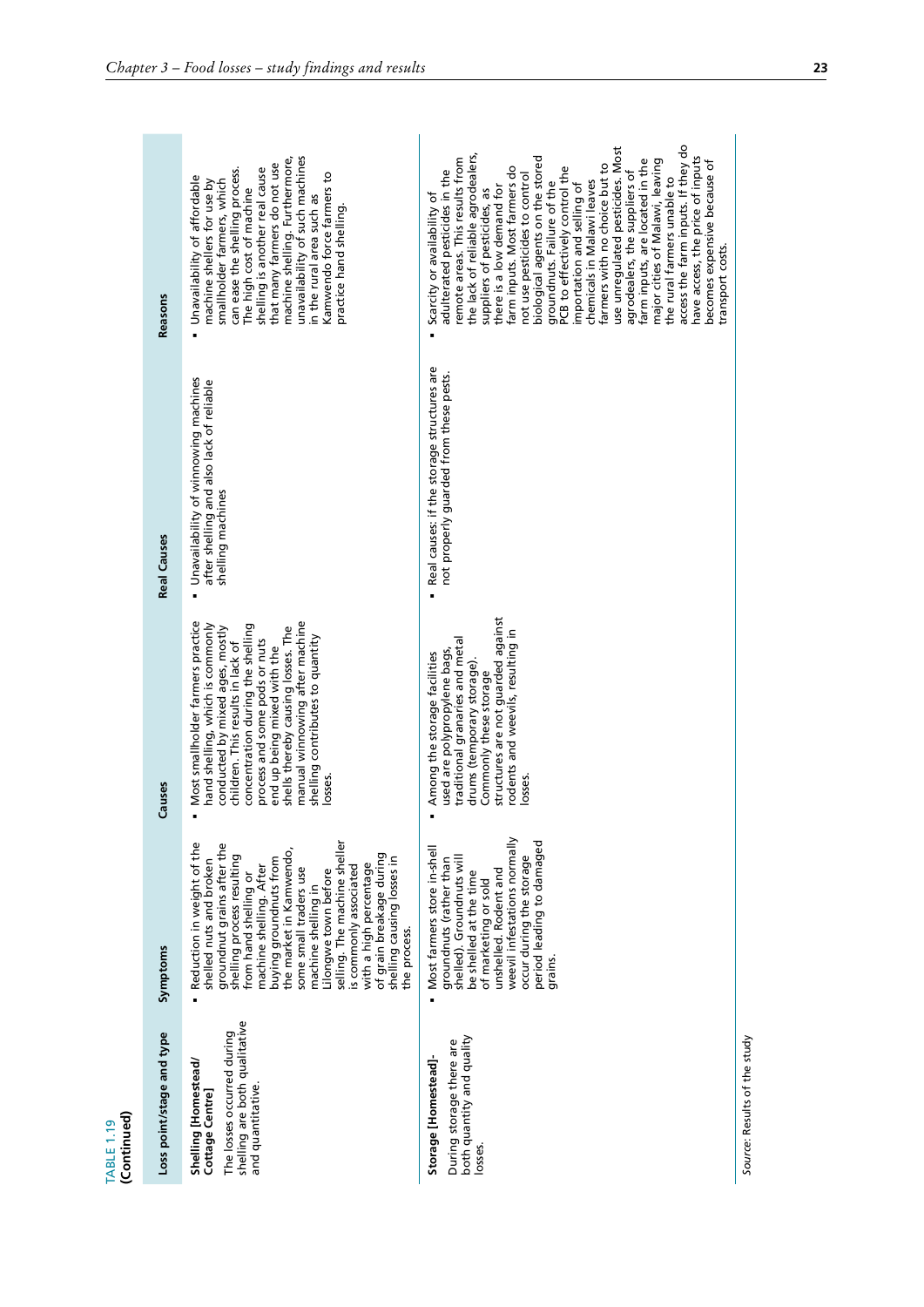<span id="page-41-0"></span>FIGURE 1.13 **Groundnuts contaminated because of poor handling**



*©FAO/ CARD*

## **Environmental impact of food losses in the groundnut supply chain**

Although no Environmental Impact Assessment (EIA) was conducted as part of the case study, the potential environmental impact can be deduced from observations made within and outside the study site. For example, poor handling of groundnuts is bound to cause aflatoxin contamination, which poses a health risk to consumers (Figure 1.13)

In addition to possible aflatoxin contamination, there is also a potential health hazard during winnowing of the shelled groundnuts. Women who don't wear masks when winnowing inhale dust, thus exposing themselves to the risk of respiratory infections.

Furthermore, the cottage-processing centre does not have a proper disposal site for groundnut shells, which are often burned on-site. The large quantity of smoke generated is both an environmental and a health hazard.

There may also be an indirect environmental impact as loss of income forces farmers to become involved in other activities such as charcoal production, which has significantly contributed to deforestation and other environmental factors, including climate change. Other practices that affect the environment include the use of pesticides, which may affect non-target insects that are beneficial to the environment, thus disturbing biodiversity.

### **Low loss points**

The researchers identified lifting and transportation of groundnuts from the field to the homestead as low loss points. During lifting, farmers use hand hoes, which make it easier to lift the haulms carefully leaving fewer pods in the soil, if the field is weed free.

During transportation, farmers use ox-carts, bicycles and carry the crop on their head. Farmers usually fill polypropylene bags (sacks) with groundnuts before loading them onto the ox-cart for transportation. This practice limits the number of pods lost during transport. Most farmers transport groundnuts after stripping. Polypropylene bags are used because farmers are aware that loading the pods directly in the ox-cart would result in heavy losses from spillage.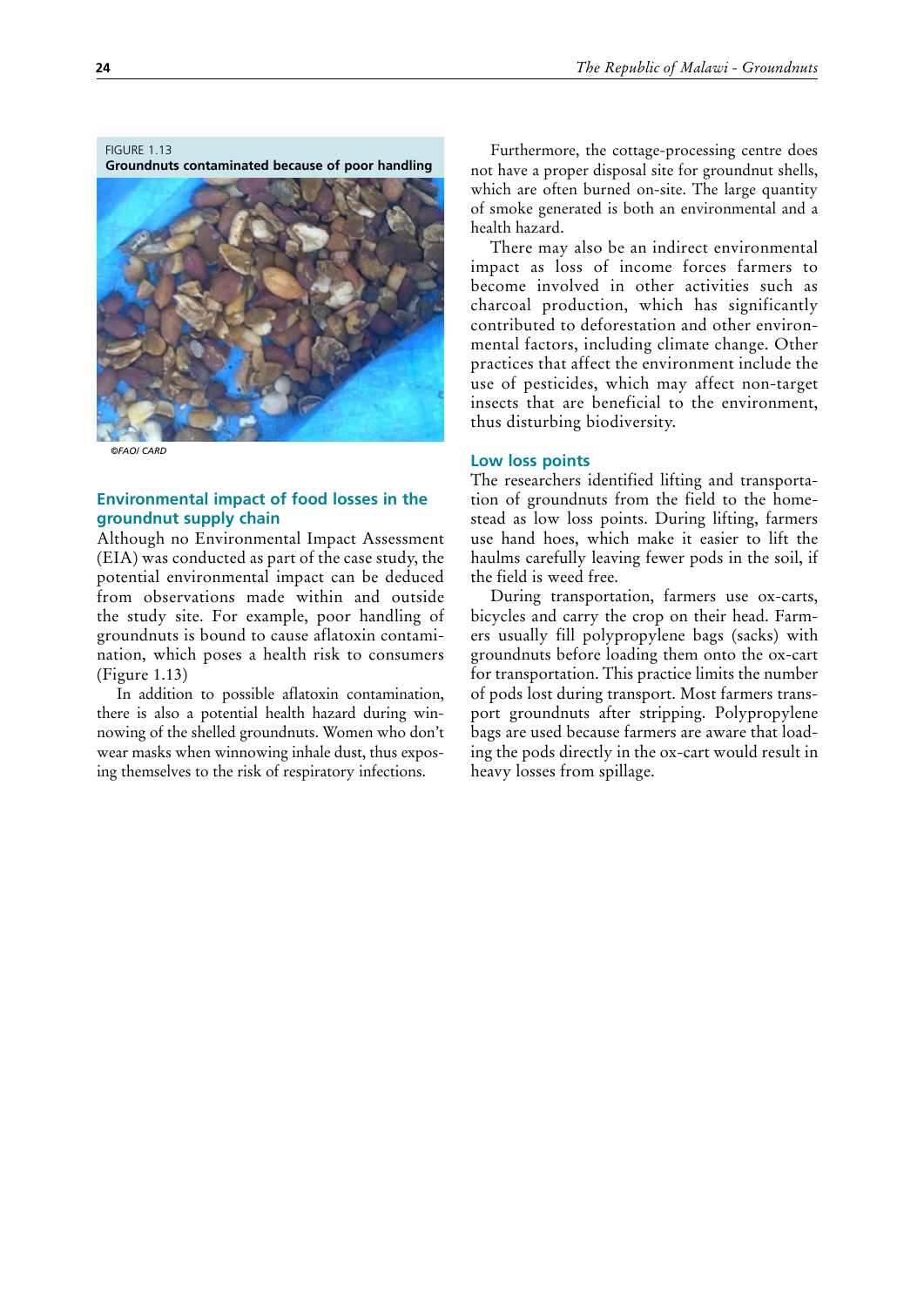## <span id="page-42-0"></span>Chapter 4 **Food loss reduction strategy – conclusions and recommendations**

## **STRATEGIES FOR REDUCING GROUNDNUT LOSSES Drying**

Some post-harvest losses that occur are avoidable. Recommended strategies to reduce groundnut losses during the critical loss point of drying are:

- **Provision of messages along the supply chain** stressing good post-harvest management practices (extension services) including drying.
- Provision of covered drying facilities to protect against storage pests and livestock.
- Involvement of the Government in increasing the number of post-harvest specialists to provide technical support. This support would be achieved through research, and extension services to the farming community and private sector.

## **Stripping**

Some groundnut post-harvest management activities such as stripping demand a lot of labour. The situation has deteriorated because of the absence of special equipment, either powered by animals or people, which would ease the pressure faced by smallholder farmers. The introduction of laboursaving stripping equipment would minimize the use of under-age labour. Rental or sale of equipment should be affordable to individuals living in the communities.

## **Shelling**

To ensure farmers understand the connection between sprinkling water to soften pods before shelling and loss in quality, extension messages should be distributed and disseminated among farmers before and during shelling. Furthermore, credit facilities could introduce methods of payment that would ensure that smallholder farmers would be able to afford shelling machines or other equipment. Some of the contributing factors include prohibitive interest rates, which are over 35 percent of the base lending rate and financial institutions' stringent collateral requirements. There is therefore the need to establish affordable credit schemes so those in need can easily access credit.

The Malawi Bureau of Standards could ensure the proper calibration of weighing scales at selling points. This would build trust between farmers and buyers. Farmers should also be encouraged to stop sprinkling groundnuts with water as a counter-measure to their perception of manipulated scales. A policy should also be designed to address the importation of appropriate weighing scales that are in good working order.

### **Farm-level storage**

Some farmers have no knowledge of the recommended moisture content for safe storage of groundnuts. Therefore, introduction of technologies to verify the moisture content could prevent and minimize aflatoxin contamination. The use of pesticides is recommended for use in the field against termites; rodenticides for the rodents; cats and rat guards would help protect the stored crop against rats and would minimize losses.

There is the need to accelerate the establishment of farmer organizations, as in most cases, smallholder farmers work alone. Farmers could be organized into groups, such as associations and cooperatives, to facilitate technology transfer as well as promote access to inputs and other services. This would also provide a way to pool farmers' products so they could achieve bargaining power when marketing their produce. The NASFAM model, which has proven to be successful over the years, could be replicated widely.

As the transport and storage infrastructure is in most cases poor, thus exacerbating food losses along the supply chain, there is a need for the Government to develop transportation infrastructure, in particular roads. The private sector could also participate in the development of appropriate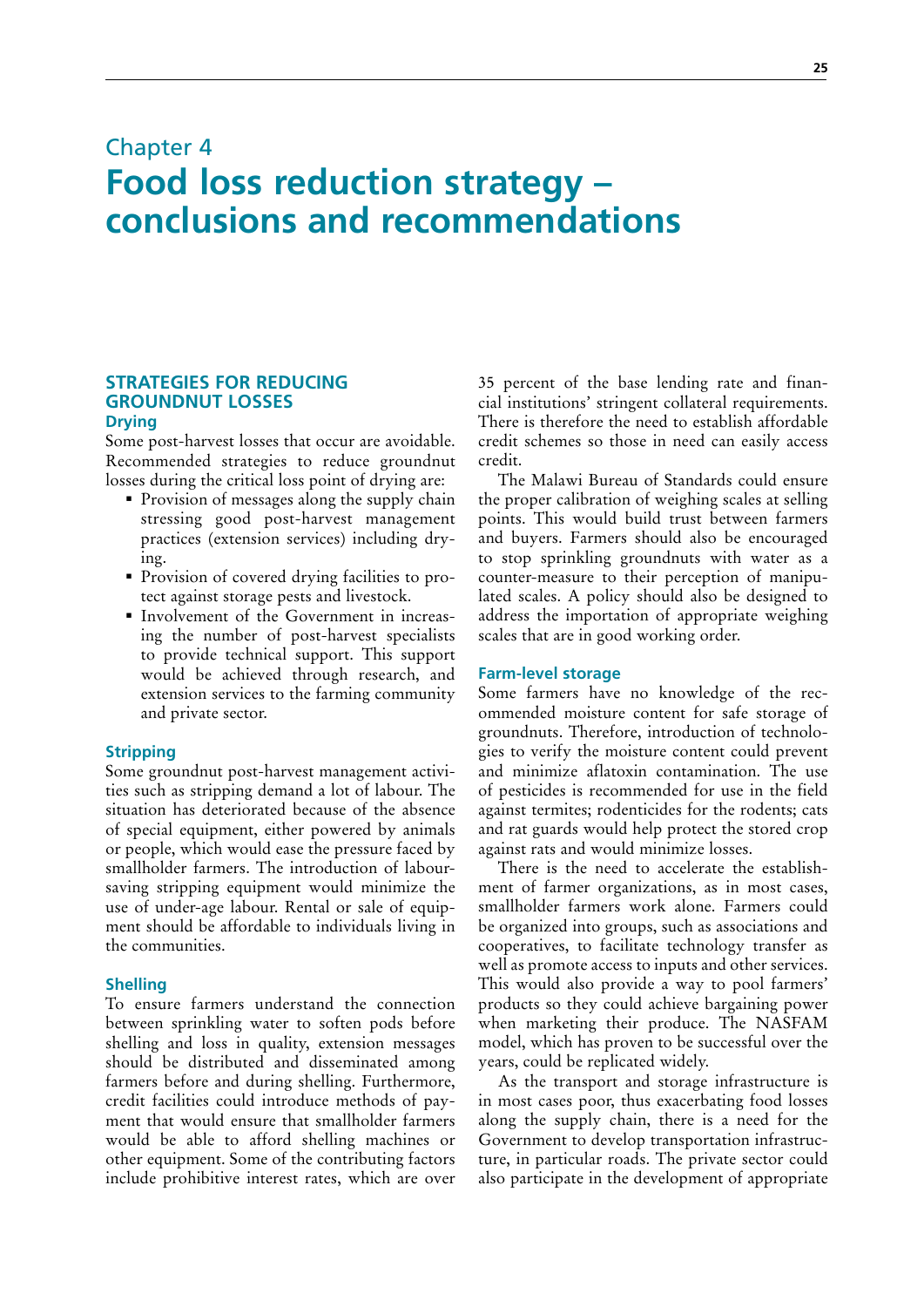infrastructure, particularly storage and associated technologies, facilities and equipment.

Adequate technologies could be developed at various stages of the supply chain for example harvesting, packaging and storage. Technologies could be developed in collaboration with research institutions. In cases where technologies already exist, efforts should be made to raise the awareness of the concerned actors about their use and purchase of the technologies could be facilitated.

## **Food loss reduction plan**

- There is the need to lobby for the passing of the Draft National Agricultural Policy by Parliament and its enforcement by the relevant institutions. The Draft recognizes post-harvest losses as an issue and proposes measures for reducing them.
- Some post-harvest losses that occur are avoidable. It is therefore suggested that proper extension services be provided on groundnut post-harvest management along the chain. By doing so, smallholder crop losses can be minimized. It is suggested that the implementing institution be the Department of Agricultural Extension Services, in collaboration with the Department of Agricultural Research Services. Dissemination could be properly managed through training of trainers, followed by training of lead farmers and smallholders and through demonstrations.
- Some groundnut post-harvest management activities, including lifting and stripping, have proven to be highly demanding in labour. The situation has worsened because of the lack of requisite equipment, animal or labourers, which could ease the pressure faced by smallholder farmers. The introduction of tailored equipment could reduce the use of under-aged labourers. Improved and more appropriate equipment for lifting and stripping could contribute to solving the current problems.
- Moisture checking at the time of buying groundnut, as promoted by extension workers, is important in the prevention or reduction of aflatoxin contamination. Improved extension services will help farmers understand the implications of sprinkling water during shelling. The approach used in the implementation of this recommendation would include training of trainers and lead farmers and smallholders.
- It is also considered important to build farmers' trust on the veracity of weighing

scales, which would involve the scales being properly calibrated by the Malawi Bureau of Standards at the selling points. Creation of a policy governing the importation of weighing scales would ensure they are in good condition and appropriate to local conditions.

- The study recommends the proper use and promotion of pesticides and rodenticides in the field, as well as the use of cats and rat guards to combat termites and rodents.
- There is a need to develop appropriate technologies at various stages of the supply chain: harvesting, packaging and storage. The development of such technologies should be in collaboration with research institutions. In cases where these technologies exist, but have not been adopted, efforts should be made to raise awareness among the actors concerned and the adoption of the appropriate technologies should be facilitated.
- There is the need to intensify the establishment of farmer organizations as in most cases smallholder farmers work alone. Farmers could be organized into groups, such as associations and cooperatives. This would facilitate technology transfer, as well as ease access to inputs and other services. This would also provide a way to pool farmers' produce to increase bargaining power when marketing. The NASFAM model, which has proven to be successful over the years, could be replicated in many areas. Institutions such as the Farmers Union of Malawi (FUM) and NASFAM, could take the lead in this effort in collaboration with the MoAIWD.
- Lack of access to credit for different operations along the supply chain is one of the major constraints faced by most actors in the groundnut supply chain. Contributing factors include prohibitive interest rates, which are above 35 percent of the base lending rate, and financial institutions' stringent requirements for collateral. There is therefore the need to establish affordable credit schemes to ease access to credit for those in need. This could be achieved through a review of the Acts and Roles of the Reserve Bank of Malawi (RBM), and other financial institutions, with regard to regulation of interest rates.
- In most cases, the transport and storage infrastructure is poor, thereby exacerbating food losses along the supply chain. There is the need for the Government to develop the transport infrastructure, especially the roads.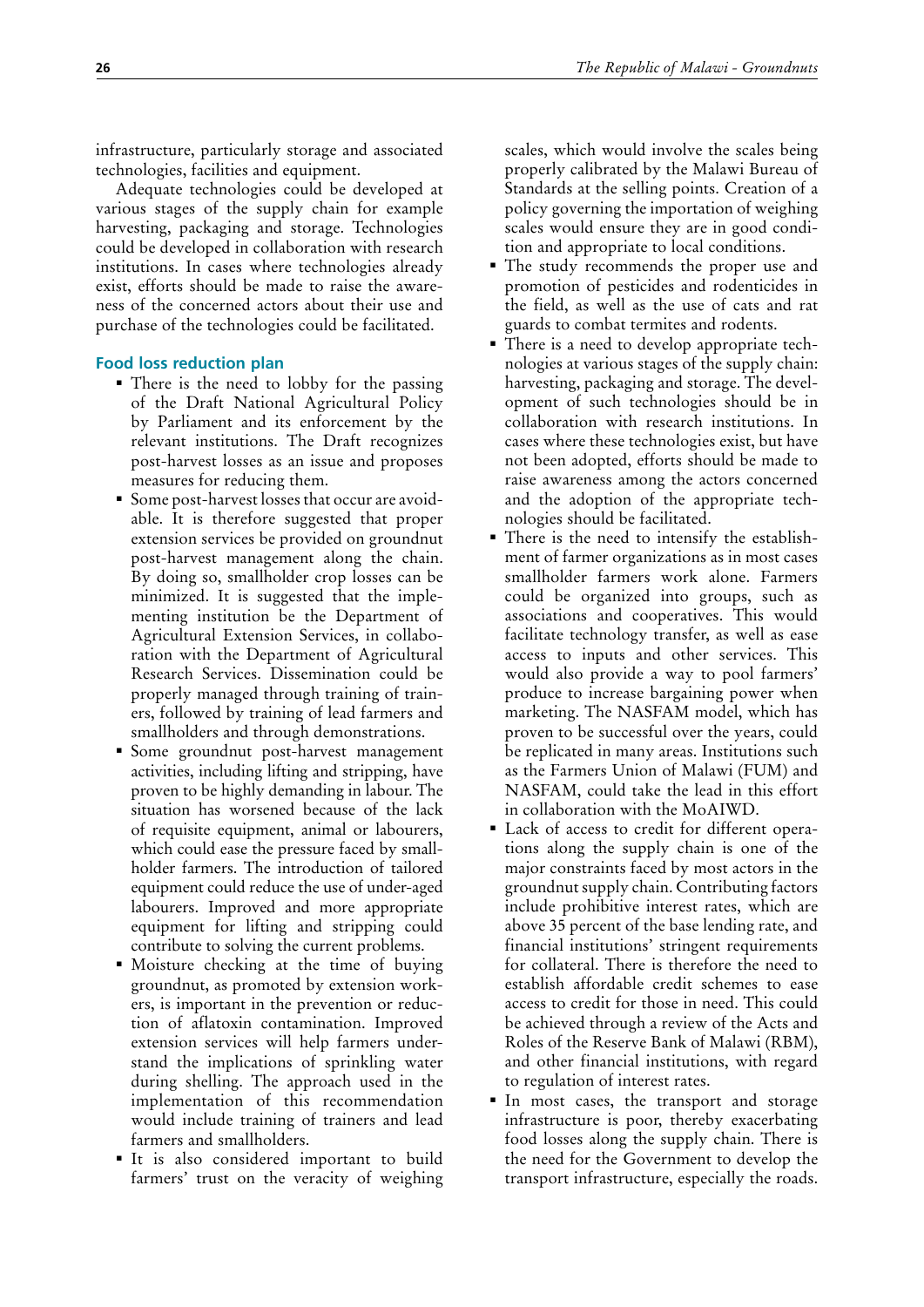## <span id="page-44-0"></span>TABLE 1.20

## **Budget calculation for food loss reduction**

|              | Item: drying                               | Value       | unit              |
|--------------|--------------------------------------------|-------------|-------------------|
| a            | Product quantity                           | 6.3         | tonne/year        |
| b            | Product value                              | 1 7 1 4 . 3 | USD/tonne         |
| c            | Loss rate                                  | 4           | Percentage        |
| d            | Anticipated loss reduction                 | 50          | Percentage        |
| e            | Cost of intervention (Drying facilities)   | 1 000       | <b>USD</b>        |
| f            | Depreciation                               | 5           | years             |
| g            | Yearly costs of investment                 | 200         | USD/year          |
| h            | Yearly costs of operation                  | 10          | USD /year         |
| j            | Total yearly costs of solution             | 210         | USD /year         |
| J            | Client costs per tonne product             | 33 333 333  | USD /tonne        |
| k            | Food loss                                  | 0.252       | tonne/year        |
| I.           | Economic loss                              | 432.0036    | USD /year         |
| m            | Loss reduction                             | 0.126       | tonne/year        |
| n            | Loss reduction savings                     | 216.0018    | USD /year         |
| $\mathsf{o}$ | <b>Total Client costs</b>                  | 210         | USD /year         |
| p            | Profitability of solution                  | 6.0018      | USD /year         |
|              | Item: stripping                            | Value       | unit              |
| a            | Product quantity                           | 6.3         | tonne/year        |
| b            | Product value                              | 1 7 1 4.3   | USD /tonne        |
| c            | Loss rate                                  | 7           | Percentage        |
| d            | Anticipated loss reduction                 | 50          | Percentage        |
| e            | Cost of intervention (Stripping equipment) | 1 300       | <b>USD</b>        |
| f            | Depreciation                               | 5           | years             |
| g            | Yearly costs of investment                 | 260         | Percentage /year  |
| h            | Yearly costs of operation                  | 100         | Percentage /year  |
|              | Total yearly costs of solution             | 360         | Percentage /year  |
| j            | Client costs per ton product               | 57.14286    | Percentage /tonne |
| k            | Food loss                                  | 0.441       | tonne/year        |
| L            | Economic loss                              | 756.0063    | USD /year         |
| m            | Loss reduction                             | 0.2205      | tonne/year        |
| n            | Loss reduction savings                     | 378.0032    | USD /year         |
| $\mathsf{o}$ | <b>Total Client costs</b>                  | 360         | USD /year         |
| p            | Profitability of solution                  | 18.00315    | USD /year         |
|              | Item: shelling                             | Value       | unit              |
| a            | Product quantity                           | 6.3         | tonne/year        |
| b            | Product value                              | 1 7 1 4 .3  | USD /tonne        |
| c            | Loss rate                                  | 9           | Percentage        |

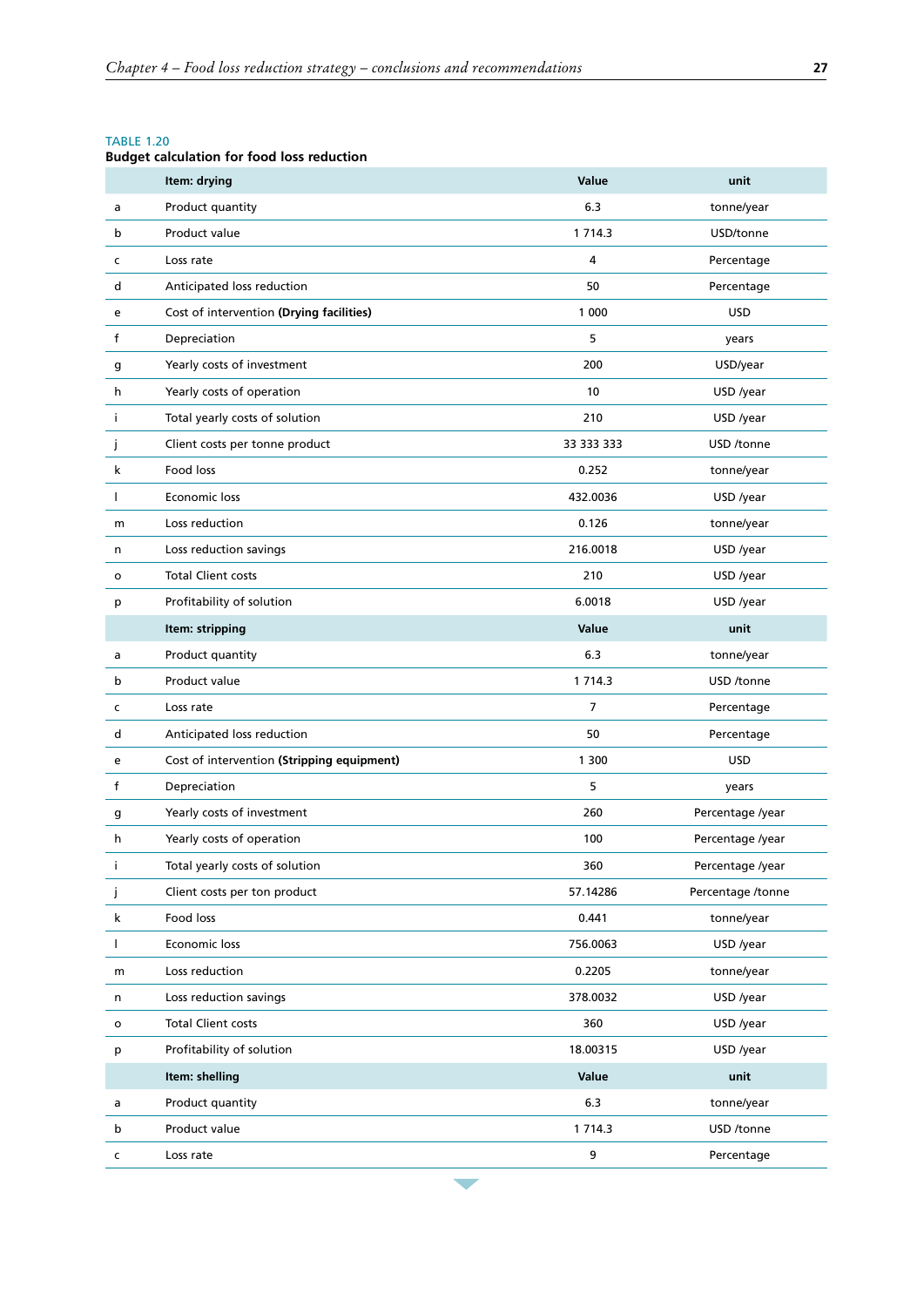#### TABLE 1.20 **(Continued)**

| d            | Anticipated loss reduction                     | 50          | Percentage |
|--------------|------------------------------------------------|-------------|------------|
| e            | Cost of intervention (groundnut hand shellers) | 1 100       | <b>USD</b> |
| f            | Depreciation                                   | 5           | years      |
| g            | Yearly costs of investment                     | 220         | USD/year   |
| h            | Yearly costs of operation                      | 200         | USD/year   |
| j.           | Total yearly costs of solution                 | 420         | USD/year   |
| j            | Client costs per tonne product                 | 66.66667    | USD/tonne  |
| k            | Food loss                                      | 0.567       | tonne/year |
| $\mathbf{I}$ | Economic loss                                  | 972.0081    | USD/year   |
| m            | Loss reduction                                 | 0.2835      | tonne/year |
| n            | Loss reduction savings                         | 486.0041    | USD/year   |
| o            | <b>Total Client costs</b>                      | 420         | USD /year  |
| p            | Profitability of solution                      | 66.00405    | USD /year  |
|              | Item: Storage                                  | Value       | unit       |
| a            | Product quantity                               | 6.3         | tonne/year |
| b            | Product value                                  | 1 7 1 4 . 3 | USD /tonne |
| $\mathsf{C}$ | Loss rate                                      | 10          | Percentage |
| d            | Anticipated loss reduction                     | 50          | Percentage |
| e            | Cost of intervention (PICS bags)               | 1 500       | <b>USD</b> |
| $\mathsf{f}$ | Depreciation                                   | 5           | years      |
| g            | Yearly costs of investment                     | 300         | USD /year  |
| h            | Yearly costs of operation                      | 200         | USD /year  |
| j.           | Total yearly costs of solution                 | 500         | USD /year  |
| Ĵ            | Client costs per ton product                   | 79.36508    | USD /tonne |
| k            | Food loss                                      | 0.63        | tonne/year |
| $\mathbf{I}$ | Economic loss                                  | 1080.009    | USD /year  |
| m            | Loss reduction                                 | 0.315       | tonne/year |
| n            | Loss reduction savings                         | 540.0045    | USD /year  |
| o            | <b>Total Client costs</b>                      | 500         | USD /year  |
| p            | Profitability of solution                      | 40.0045     | USD /year  |
|              |                                                |             |            |

*Source:* Results of the study

The private sector also has a role to play, particularly in the development of appropriate storage infrastructure and associated technologies, facilities and equipment.

 The capacities of the actors at different stages of the supply chain needs to be developed. The Government could be involved in increasing the number of post-harvest

professionals to support the farming community and private sector. The Government could also consider including post-harvest related courses at various levels at learning institutions. Likewise, the private sector could build capacity among the workforce on issues related to reduction of post-harvest losses.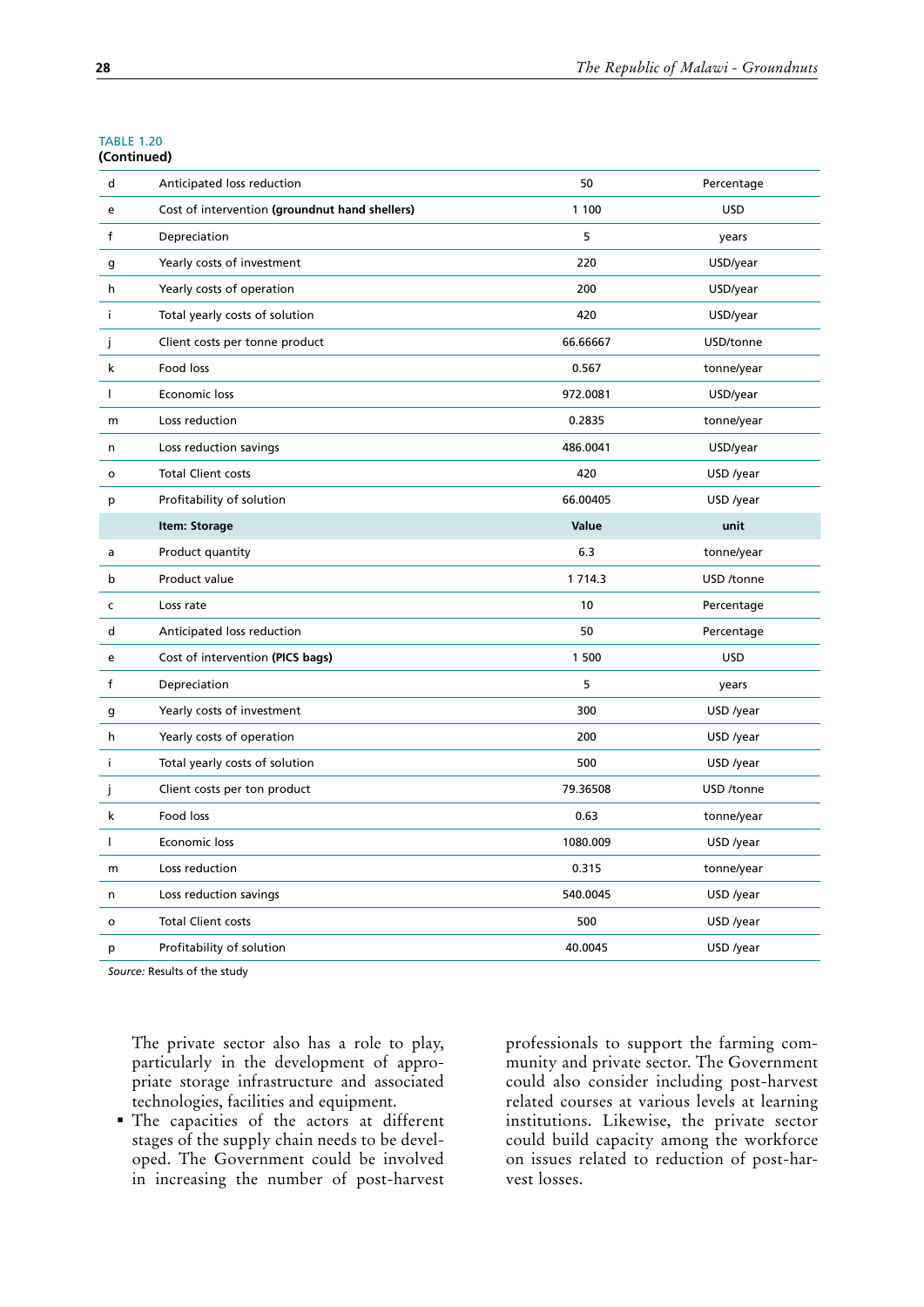## <span id="page-46-0"></span>**COST-BENEFIT ANALYSIS FOR THE RECOMMENDED FOOD LOSS REDUCTION MEASURES**

The budget calculations are for the four critical loss points identified during the study, namely drying, stripping, shelling and storage. The different budgets cover a five-year period and are based on the quantity of 6.3 tonnes produced by the 60 households that participated in the study (Table 1.20). Budget expenditure items include purchase of equipment and delivery of related training activities.

Equipment budgeted in Table 1.20:

- Stripping: oil for motor-operated groundnut thresher, with a capacity of 2 000-2 500 kg of pods per day.
- Drying: raised platforms, with the capacity of drying 2 tonnes at once, and tarpaulins (40 m by 40 m).
- Storage: Purdue Improved Crop Storage (PICS) bags, budgeted for demonstrations and training activities.
- Shelling: groundnut hand shellers, with a shelling capacity of 400-500 kg per hour (two machines were budgeted).

## **Social implications of the food loss reduction measures**

The use of pesticides on stored grain, if not applied properly by following the recommendations provided, may result in health risks for both the applicator and the consumer. Sometimes the misuse of pesticides, such as rodenticides, has killed people because most chemicals are highly toxic. There is a lack of extension services as there are many farmers and few extension staff. It is, therefore, crucial to improve extension services through the provision of the necessary knowledge about the post-harvest management of groundnuts. The greater involvement of women should be emphasized in training because they are most involved in pesticide application.

Moreover, some metal rodent traps are very dangerous to children, and if not properly handled, they may harm children. The use of rat guards could minimize the use of rodenticides, which, as has already been noted, are very toxic and harmful to people.

Drying of groundnuts in the field is a challenge because there is a risk of theft. As a consequence, the groundnuts are dried at the homestead. Women are extensively involved in this activity, which increases their workload. Introducing simple solar driers could reduce women's workload (Table 1.21).

## **FOLLOW-UP ACTION PLAN – CONCEPT NOTE FOR FUTURE INVESTMENT**

Several critical loss points were identified along the groundnut supply chain. It is apparent that storage and shelling are the critical loss points with the highest losses in both quantity and quality. As such, these are the stages where interventions should focus on reducing losses.

#### **Storage**

Poor storage structures, storage of untreated grain and lack of management skills are some of the main causes of losses at the storage stage.

Consequently, the study recommends the introduction of better storage facilities such as

**TARI F 1.21** 

**Assessing social implications of specific food loss solution suggestions**

| <b>Suggested solution</b>                                                         | Social impact                             | Description of the<br>potential impact                                     | Gender dimension of the<br>impact (how women and<br>men may be affected<br>differently) | <b>Suggestions to mitigate</b><br>negative impacts                |
|-----------------------------------------------------------------------------------|-------------------------------------------|----------------------------------------------------------------------------|-----------------------------------------------------------------------------------------|-------------------------------------------------------------------|
| Application of<br>insecticides                                                    | $1$ increase<br>health risk               | Application of<br>insecticides increases<br>health risks                   | Women may not have<br>proper training in<br>application of insecticides                 | Proper extension services<br>targeted at women                    |
| Proper drying                                                                     | 2.  increase<br>the workload of<br>women? | More time will be<br>needed for the nuts<br>to dry properly                | Drying is done by women,<br>thus increasing the time<br>they work                       | Introduce simple solar<br>driers such as black plastic<br>shelves |
| Killing rats using<br>3.  increase<br>Indocid is a drug<br>indocid<br>health risk |                                           | Most people, men and<br>women, are ignorant of<br>the dangers of this drug | Promote granaries with<br>rat guards                                                    |                                                                   |
| Putting rat traps                                                                 | 4. danger to<br>children                  | Traps can hurt<br>people instead of<br>rats                                | Rat traps are dangerous to<br>people, especially children                               | Promote granaries with<br>rat quards                              |

*Source:* Results of the Study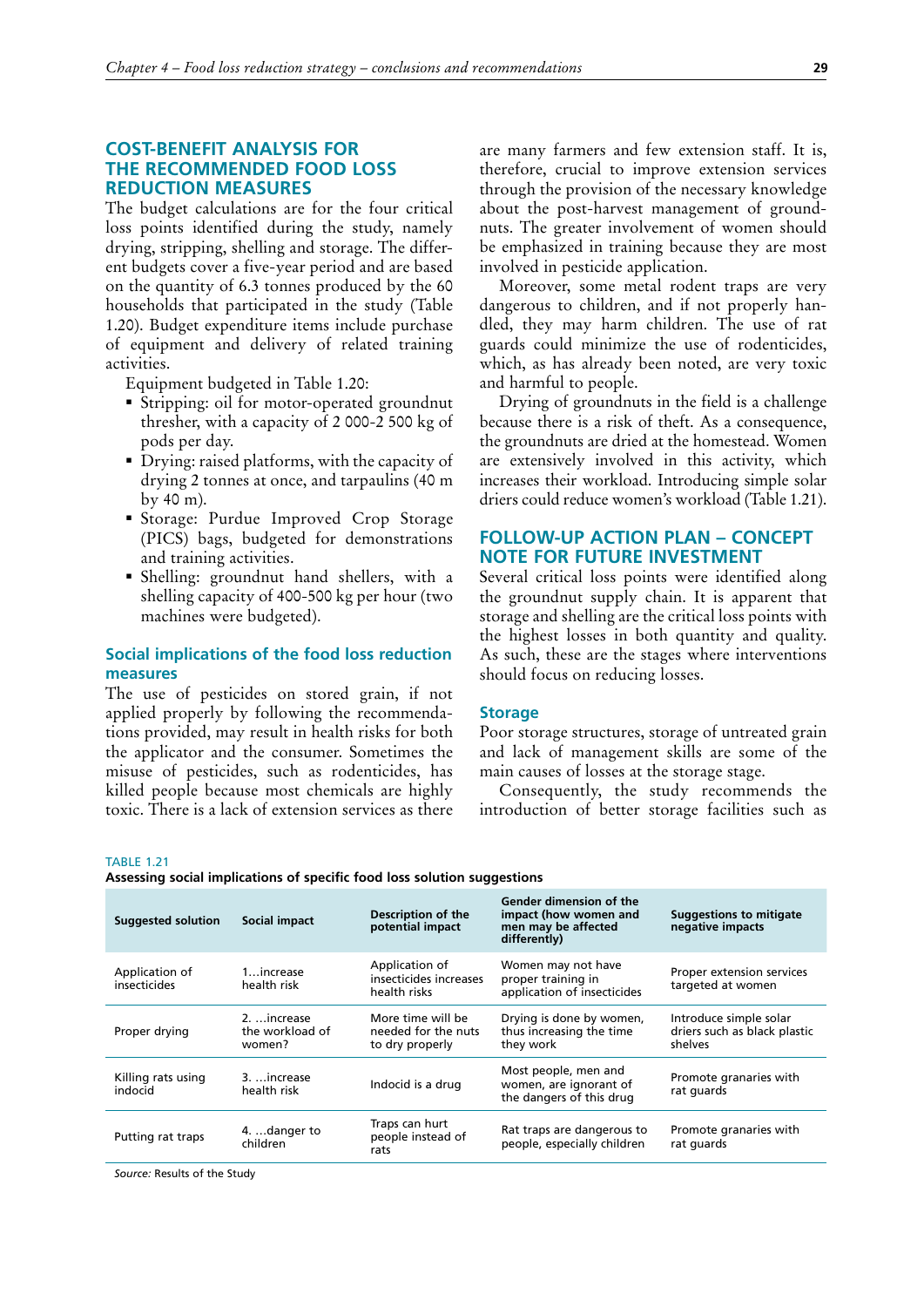## <span id="page-47-0"></span>FIGURE 1.14

**Traditional storage (left) and a PICS bag (right)** 



*©FAO/ CARD*

PICS bags as opposed to traditional granaries (Figure 1.14)

With respect to the storage of untreated grain and lack of post-harvest management skills, the study recommends capacity-building for farmers and other stakeholders involved in post-harvest management activities. Capacity-building should involve training of farmers in post-harvest management, including grain handling from harvesting up to consumption and grain treatment. Furthermore, field trips to places with good post-harvest facilities and practices, organized and coordinated by agriculture officers from the MoAIWD, are recommended.

The formation of farmer organizations is a useful intervention that could enhance the acquisition of skills at a relatively lower cost than would be the case if dealt with at the individual level. The NASFAM and the FUM, in collaboration with the MoAIWD and the LUANAR, are the institutions that could help form farmer associations or groups and train farmers in agribusiness focussing on supply chain management.

## **Shelling**

Some contributing factors to high losses at this stage include:

- **n** inefficient shelling machines;
- shelling of pods with very low moisture content; and
- sprinkling water to soften the pods to facilitate manual shelling.

RLEEP, with funding from IFAD, is promoting groundnut production in the study area. A RLEEP official indicated that some farmers do not simply sprinkle water on the unshelled groundnuts but actually soak the unshelled nuts in water to soften the pods. This exacerbates the loss

in quality as the soaked groundnuts absorb a lot of water, making them difficult to dry, promoting the growth of moulds and eventually resulting in aflatoxin contamination.

A possible intervention at the shelling stage is the introduction of efficient shelling machines such as those fabricated by C-To-C Engineering at Kanengo industrial site in Lilongwe (Figure 1.15);

The study identified a cottage shelling industry at Mgona Township in the city of Lilongwe. It was noted that the shelling machines used in the cottage industry are locally made. The engineering specifications that could contribute to reducing losses had not been taken into consideration.

A study to assess the efficiency of the shelling machines at the level of the cottage industry is therefore recommended. Among other activities, the study would establish the percentage of groundnut breakage caused by the current shellers, which could be redesigned if this percentage is considered high. There are several advantages to improving the locallyfabricated shellers, including easy access to back-up services, since the machines will be locally fabricated using locally available materials. In addition, the other advantages include job creation for those who build the improved shellers. Some of the institutions that are capable of undertaking the task of improving the locally made shellers are the agricultural engineering department of the LUANAR, the farm machinery department at Chitedze Research Station, the Malawi Industrial Research and Technology Development Centre (MIRTDC) and C-To-C Engineering.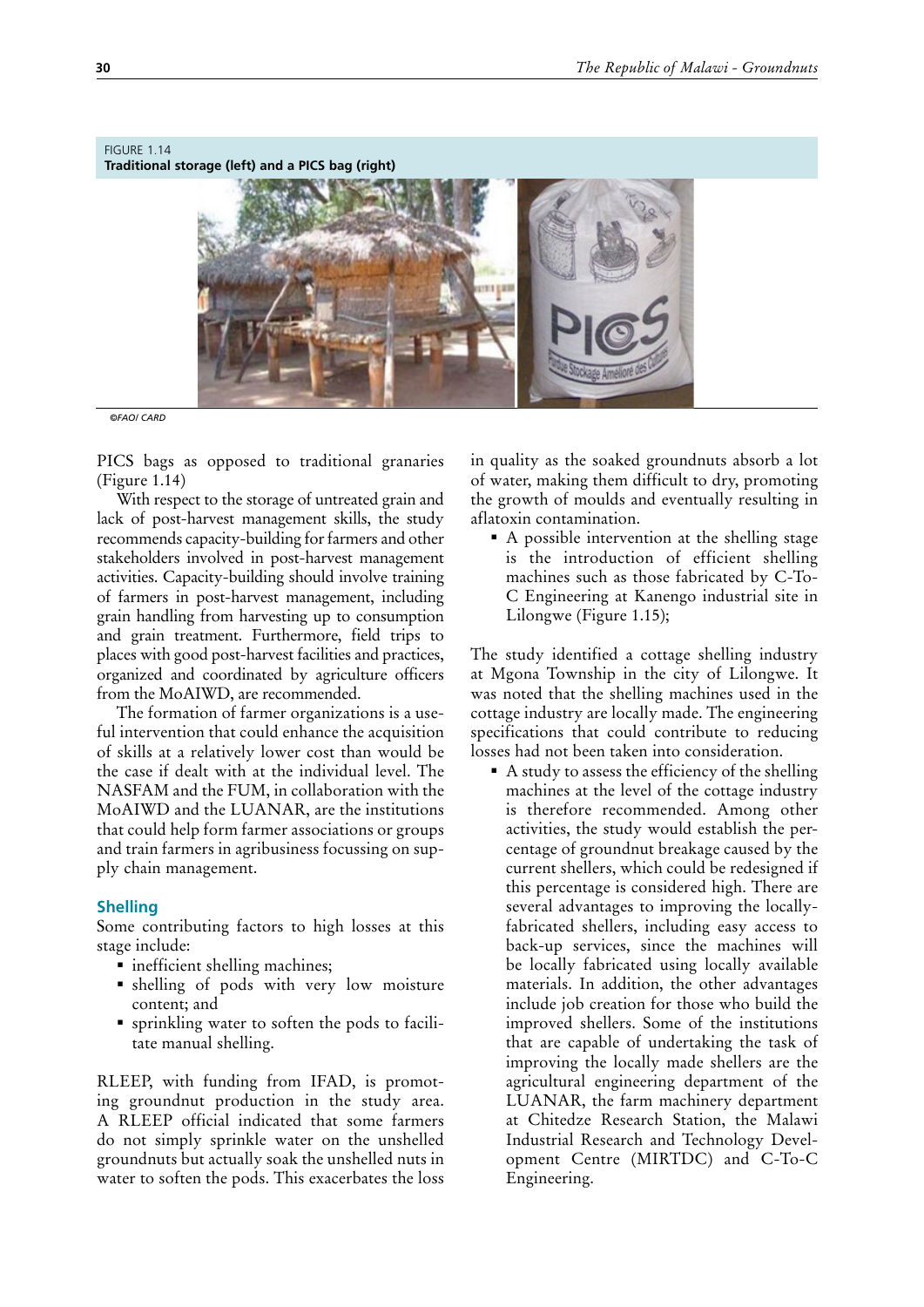<span id="page-48-0"></span>FIGURE 1.15

**Shelling Machine fabricated at C-To-C Enginnering**



*©FAO/ CARD*

The study also noted that the cottage industry is not properly organized, in the sense that the machine owners operate as individuals without coordinating or collaborating with others.

- Another intervention would be to organize the machine operators into a group or association, which would allow the group to be trained in post-harvest loss issues and would facilitate access to services such as loans.
- Another observation made at the level of the cottage industry regards the active participation of women who winnow the shelled groundnuts. The women operate in an unhygienic environment. The place is dusty because of the chaff from the groundnut shells. The women do not use any protective clothing such as work suits and masks, which can pose health risks that may result in respiratory infections. Masks would at least prevent the women from breathing in the dust.

In addition to the potential health risk from the dust, it was also noted that there is no proper way of disposing of the groundnut shells after they have been winnowed. Instead, the shells are burned generating a considerable amount of smoke. This is another health risk for people operating at the site. Heaping of unburned shells is also a potential environmental pollutant, which should be considered for any intervention to reduce environmental degradation.

Based on these observations, the following interventions are recommended:

- The introduction of briquette-making from the groundnut shells, as an additional enterprise for women, would have several advantages including:
- providing an additional source of income;
- reducing dependency on wood charcoal, which has significantly contributed to deforestation in most parts of the country; and
- reducing drudgery faced by women in collecting fuelwood for domestic use.

The study therefore recommends that briquettemaking from groundnut shells be introduced and promoted among women as a way to furthering their economic empowerment.

 The study also recommends that in order to minimize environmental and health risks from some of the operations at the level of the cottage industry, awareness should be raised by training farmers in the field so they can learn how to supply clean grain.

<sup>&</sup>lt;sup>15</sup> Efficiency of these shellers with respect to groundnut breakage is estimated at 98 percent implying that only 2 per cent of the groundnuts are broken.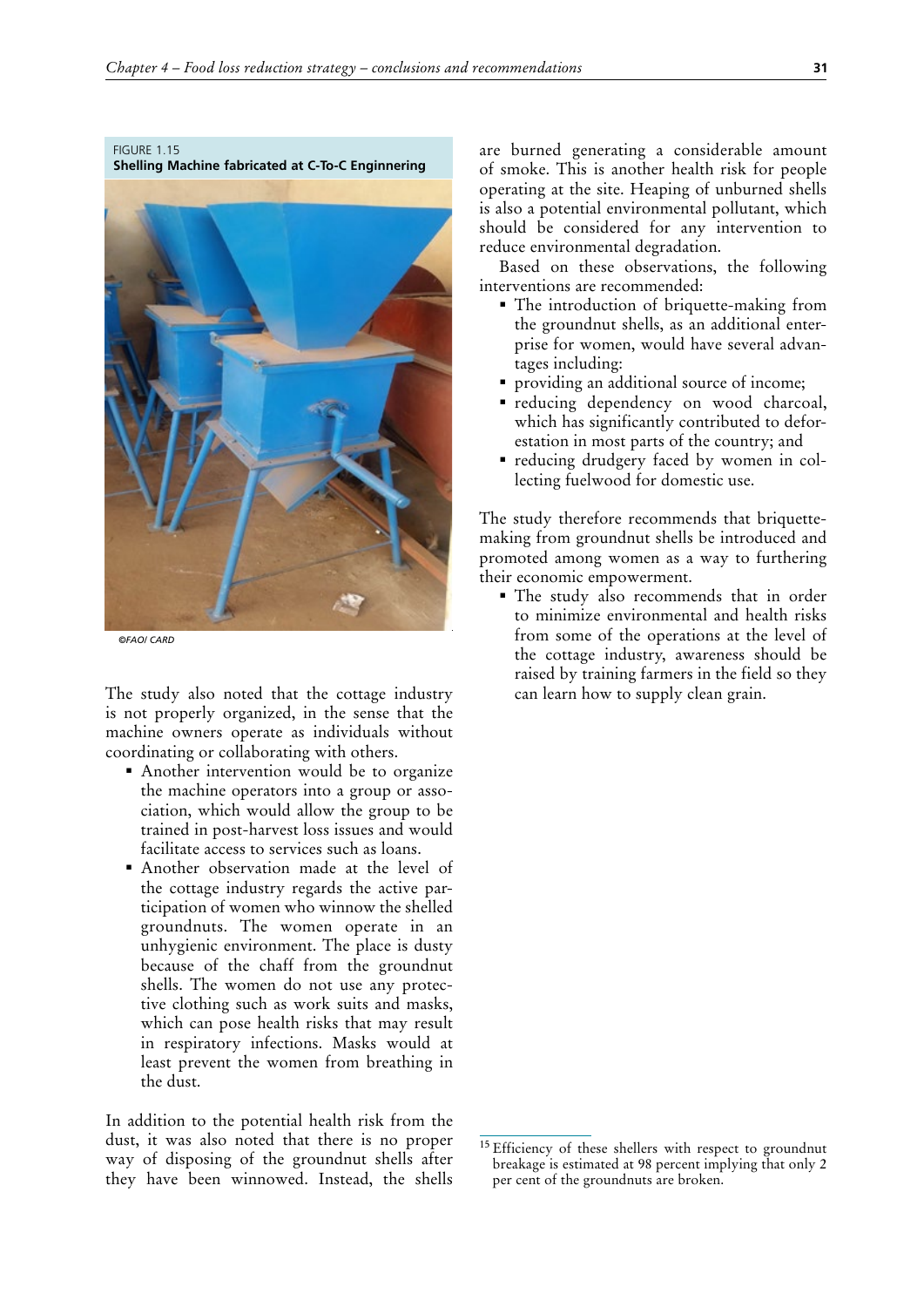#### <span id="page-49-0"></span>TABLE 1.22

**Recommended Interventions and Estimated Costs<sup>16</sup>** 

| Critical<br>Loss point | <b>Type of Intervention</b>                                                                      | <b>Beneficiaries</b>                                                                       | <b>Estimated</b><br>$cost$ (USD <sup>17</sup> ) | Responsible<br><b>Institutions</b>                                       | <b>Remarks</b>                                                                                                                                   |
|------------------------|--------------------------------------------------------------------------------------------------|--------------------------------------------------------------------------------------------|-------------------------------------------------|--------------------------------------------------------------------------|--------------------------------------------------------------------------------------------------------------------------------------------------|
|                        | Forming farmer groups <sup>18</sup><br>and Training of farmers                                   | Smallholder<br>farmers                                                                     | 15 000                                          | NASFAM; FUM;<br>MoAIWD; LUANAR;<br>and Ministry of<br>Trade and Industry |                                                                                                                                                  |
| Drying                 | Training in post-harvest<br>lost management                                                      | Farmers and<br>extension staff                                                             | 30 000                                          | MoAIWD; LUANAR                                                           | <b>Extension staff trained</b><br>to keep on the assistance<br>to the farmers. Training<br>to include field trips to<br>places of best practices |
|                        | Provision of drying<br>facilities                                                                | Farmers                                                                                    | 40 000                                          | MoAIWD                                                                   | To be procured through<br><b>MoAIWD</b>                                                                                                          |
| <b>Stripping</b>       | Introduction of labour-<br>saving stripping<br>equipment                                         | <b>Farmers</b>                                                                             | 25 000.000                                      | MoAIWD                                                                   | To be procured through<br>MoAIWD                                                                                                                 |
|                        | Training in aflatoxin<br>management                                                              | Farmers and<br>extension staff                                                             | 20 000                                          | MoAIWD, LUANAR                                                           | To cover all potential<br>stages for aflotoxin<br>contamination in the<br>supply chain                                                           |
| Shelling               | Provision of community-<br>based hand shelling<br>machines                                       |                                                                                            | 25 000                                          | MoAIWD                                                                   | To be procured through<br><b>MoAIWD</b>                                                                                                          |
|                        | Adaptive study to<br>improve efficiency of<br>shelling machines at the<br>Mgona cottage industry | Groundnut<br>sheller<br>fabricators and<br>traders and<br>farmers                          | 30 000                                          | LUANAR; Chitedze<br>Research Station;<br>MIRTDC,<br>C-To-C Engineering   |                                                                                                                                                  |
| Storage                | Provision of community<br>and individual storage<br>structures and facilities                    | Farmers and<br>warehouse<br>agents                                                         | 100 000                                         |                                                                          | Supplies such as hermetic<br>bags                                                                                                                |
|                        | Training in maintenance<br>of storage structures                                                 | Farmers and<br>warehouse<br>agents                                                         | 20 000.000                                      |                                                                          |                                                                                                                                                  |
|                        | Training in<br>environmental issues                                                              | Groundnut<br>sheller<br>operators;<br>women<br>entrepreneurs<br>at the cottage<br>industry | 10 000                                          | LUANAR, Ministry of<br>Natural Resources,<br>Energy and Mining           |                                                                                                                                                  |
| Cross<br>cutting       | Machinery for groundnut<br>shells, Briquette-making<br>machine                                   | Women<br>entrepreneurs,<br>individual<br>households                                        | 50 000                                          | LUANAR's<br>Department<br>of Agricultural<br>Engineering                 |                                                                                                                                                  |
|                        | Training of women on<br>briquette making                                                         | Women<br>entrepreneurs,<br>individual<br>households                                        | 10 000                                          | LUANAR's<br>Department<br>of Agricultural<br>Engineering                 |                                                                                                                                                  |

<sup>&</sup>lt;sup>16</sup> Costs provided in this table are rough estimates. Time and financial resources during the case study did not allow for a detailed and more informative cost benefit analysis at the national level. It is therefore recommended that a detailed cost

benefit analysis be conducted for the interventions recommended in this concept note.<br><sup>17</sup> Exchange rate of USD 1 = MWK 682.3529 as at the time of developing the concept note. Estimated cost over a period of 5 years.

 $18$  Minimum of 10 members and maximum of 20.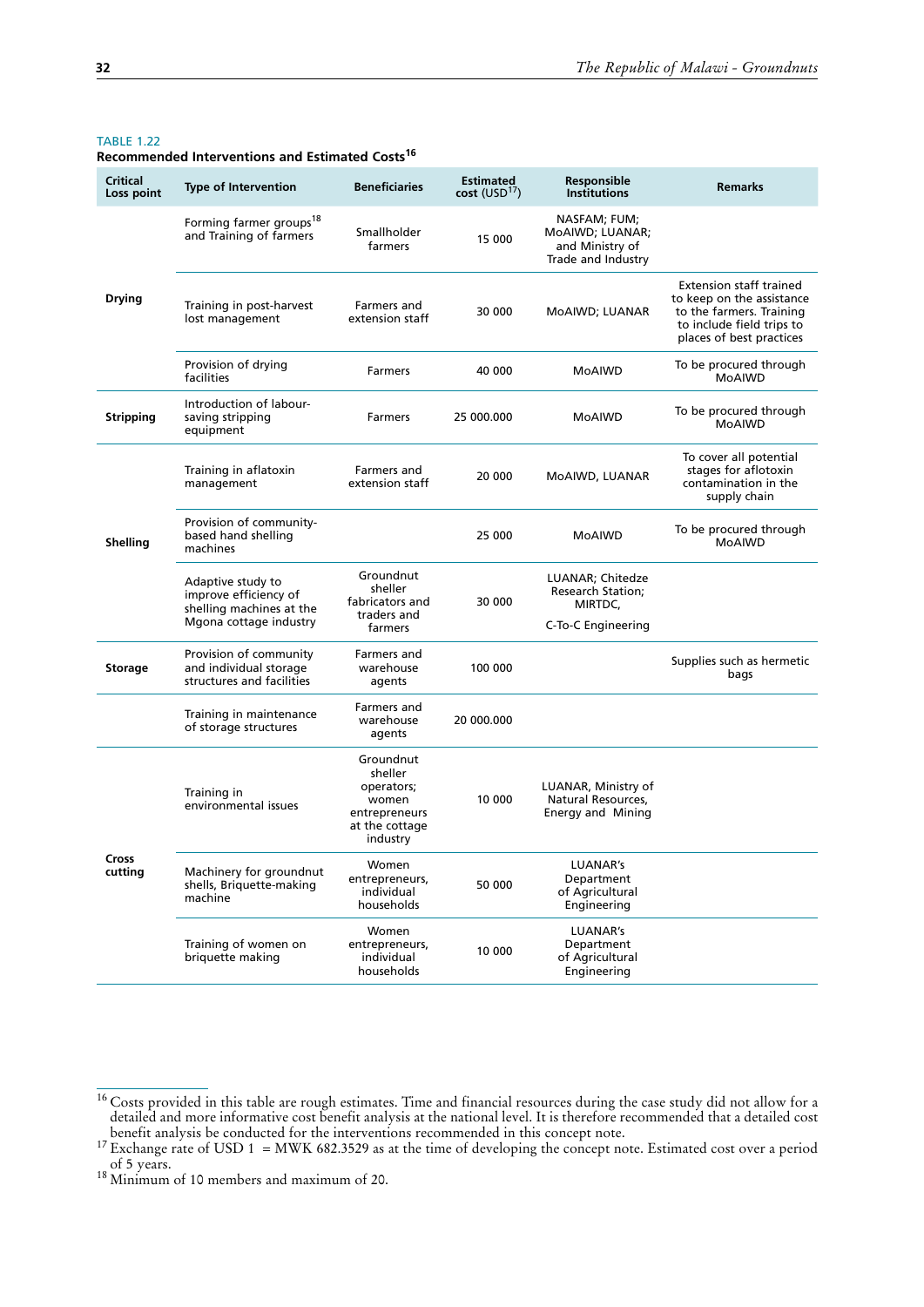## <span id="page-50-0"></span>Chapter 5 **Bibliography**

- **Derlagen, C. & Phiri H.**, 2012. Analysis of incentives and disincentives for groundnuts in Malawi. Technical notes series, Rome, MAFAP, FAO.
- **FAOSTAT.** 2015. Rome, Food and Agriculture Organization of the United Nations (Available at: [http://](http://faostat.fao.org/) [faostat.fao.org/\)](http://faostat.fao.org/).
- **Freeman, H.A., Nigam, S.N., Kelley, T.G., Ntare B.R., Subrahmanyam, P. & Boughton, D.** 1999. *The world groundnut economy: facts, trends, and outlook*. Patancheru 502 324, Andhra Pradesh, India: International Crops Research Institute for the Semi-Arid Tropics. 52 pp. ISBN 92-9066-404-5. Order code BOE027.
- **GoM.** 2011. *Malawi Growth and Development Strategy II: 2011-2016*. Lilongwe, Malawi, Ministry of Finance and Development Planning, Government of Malawi.
- **GoM.** 2012a. *Guide to agricultural production*. Lilongwe, Malawi, Agricultural Communications Branch, Department of Agricultural Extension Services, Ministry of Agriculture, Irrigation and Water Development, Government of Malawi.
- **GoM.** 2012b. *2010/2011 Annual Agricultural Statistics*. Lilongwe, Malawi, Department of Agricultural Planning Services, Ministry of Agriculture, Irrigation and Water Development, Government of Malawi.
- **GoM.** 2012c. *Malawi National Export Strategy 2013-2018: Volume 1*. Lilongwe, Malawi, Ministry of Industry and Trade, Government of Malawi.
- **HLPE.** 2014. *Food losses and waste in the context of sustainable food systems*. A report by the High Level Panel of Experts on Food Security and Nutrition of the Committee on World Food Security, Rome.
- **Krishnappa, N., Narayanaswamy, S. & Sreerama, R.** 1998. Effect of packaging material on seed quality of groundnut (*Arachis hypogaea* L.) cultivars. *Current Research, University of Agricultural Sciences Bangalore*  27(11/12): 205-209.
- **Minde, I., Madzonga, O., Kantithi, G., Phiri, K., & Pedzisa T.,** 2008. Constraints, Challenges, and Opportunities in Groundnut Production and Marketing in Malawi. Report No.4 ICRISAT.
- **Pattee, H.E., & Young, C.T. (eds.)** 1982. *Peanut Science and Technology*, pp. 571-623. Yoakum, Texas, American Peanut Research and Education Society.
- **Pound, B., & Phiri, A.** 2011. *Taking Root: Fairtrade in Malawi, A synthesis report*. UK, University of Greenwich.
- **Ranga, Rao G.V., Rameshwar, Rao V., & Nigam, S.N.** 2010. *Post-harvest insect pests of groundnut and their management. Information Bulletin No. 84*. Patancheru 502 324, Andhra Pradesh, India: International Crops Research Institute for the Semi-Arid Tropics. ISBN 978-92-9066-528-1. Order code IBE 084. 20 pp.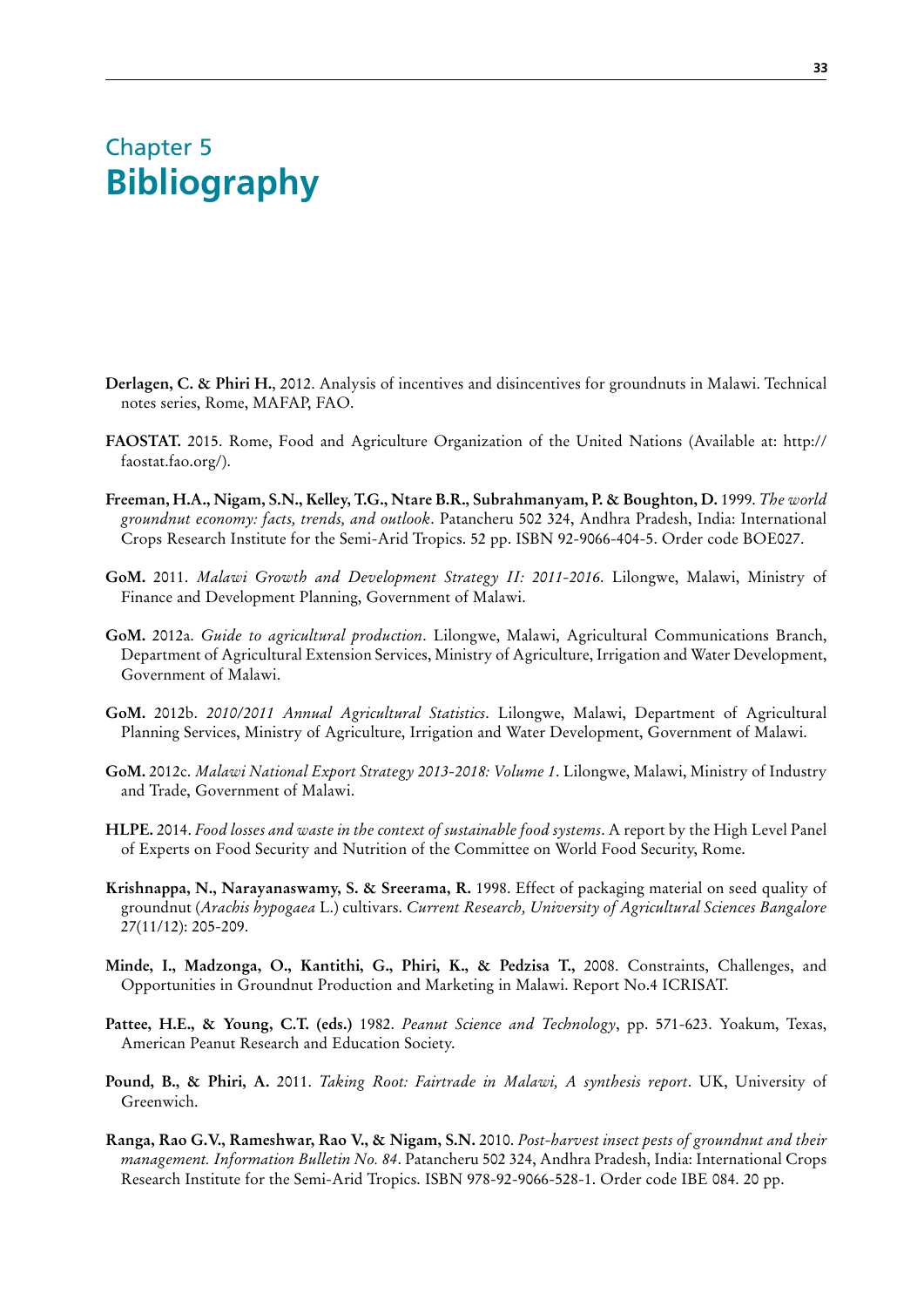**Spieldoch, A., Cardwel, l V., Fleckenstein, M., Clarke, S., Schafer, B., Siambi, M., Gondwe, L., Madzonga, O., Msere, H., Muzanila, Y., Chove, B., Lyimo, M. & Remmy, E.** 2013. *Enhancing Child Nutrition and Livelihoods of Rural Households in Malawi and Tanzania through Post-harvest Value-Chain Technology Improvements in Groundnuts. Project Report*. Saint Paul, Minnesota, USA, Compatible Technology International (CTI); Chitedze, Malawi, International Crops Research Institute for the Semi-Arid Tropics (ICRISAT) and Morogoro, Tanzania, Sokoine University of Agriculture (SUA).